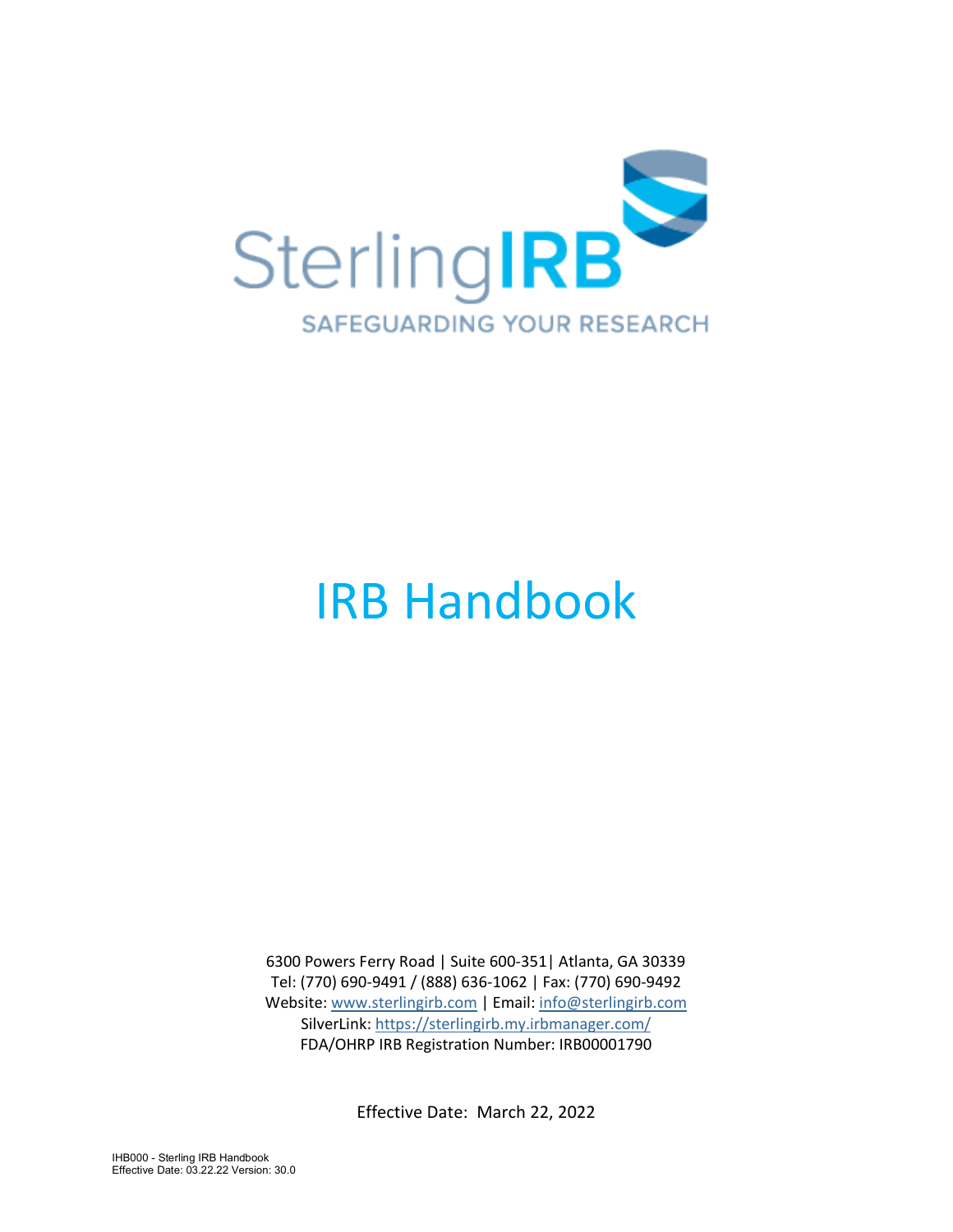## **Summary of Changes:**

- **The following section was revised to remove the requirement for submission of site enrollment increases:** 
	- o Chapter 4 [SUBMISSIONS TO THE IRB, B. Amendments to Previously Approved Research](#page-14-0)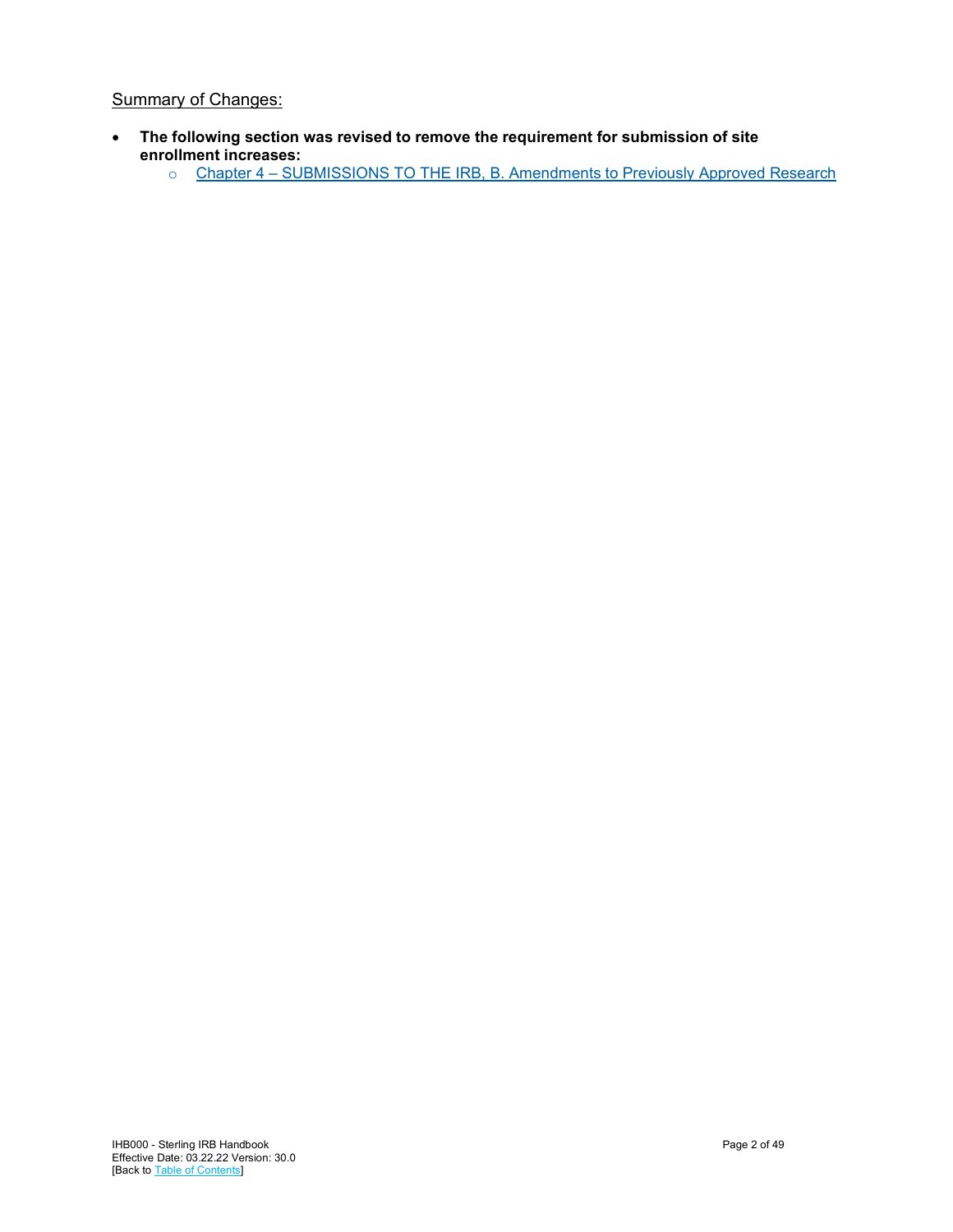## **Table of Contents**

<span id="page-2-0"></span>

| Chapter 3 - PRINCIPAL INVESTIGATOR AND SPONSOR RESPONSIBILITIES 9 |  |
|-------------------------------------------------------------------|--|
|                                                                   |  |
|                                                                   |  |
|                                                                   |  |
|                                                                   |  |
|                                                                   |  |
|                                                                   |  |
|                                                                   |  |
|                                                                   |  |
|                                                                   |  |
|                                                                   |  |
|                                                                   |  |
|                                                                   |  |
| В.                                                                |  |
|                                                                   |  |
|                                                                   |  |
|                                                                   |  |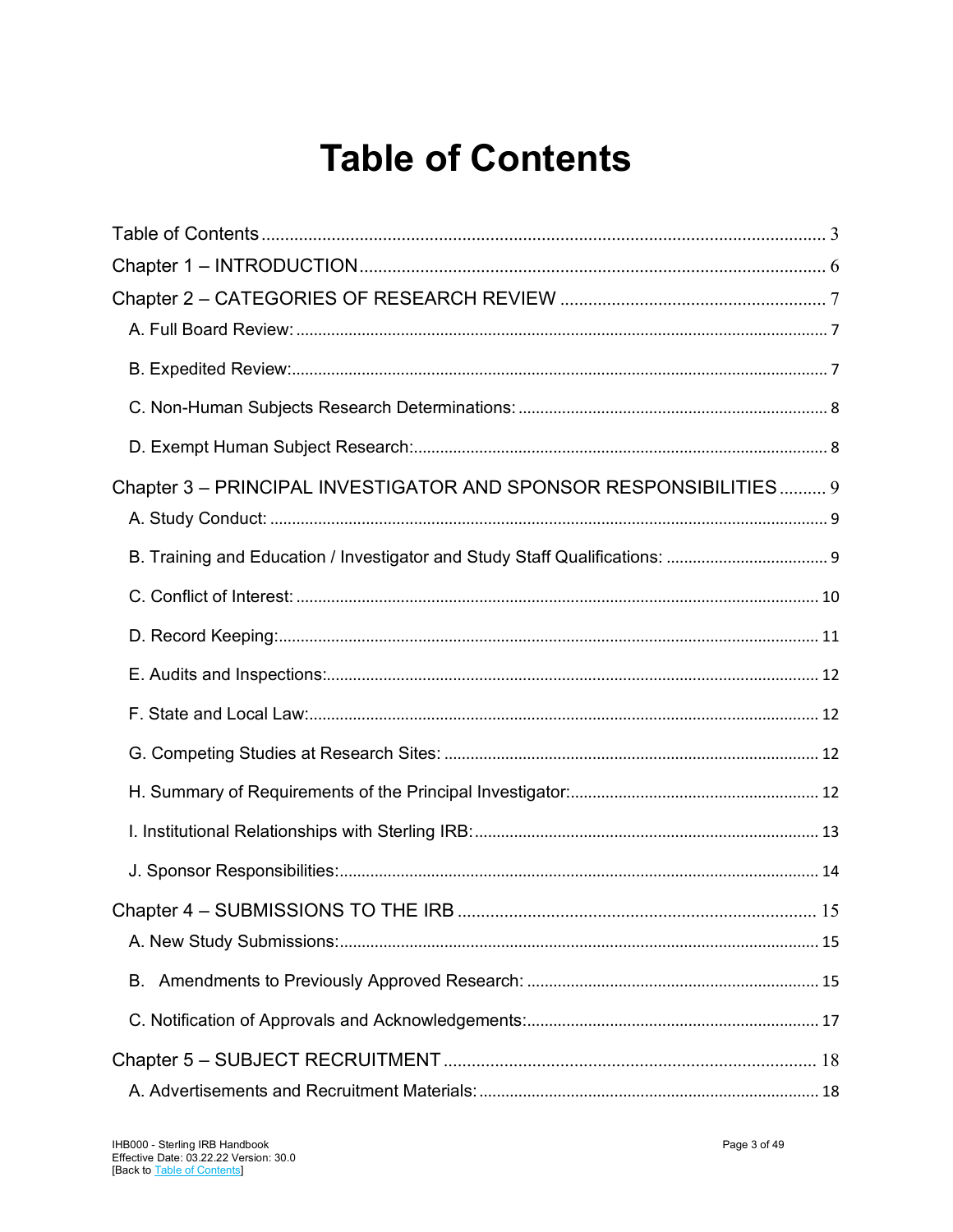| K. Informed Consent Requirements When Determining Eligibility for Research: 37 |  |
|--------------------------------------------------------------------------------|--|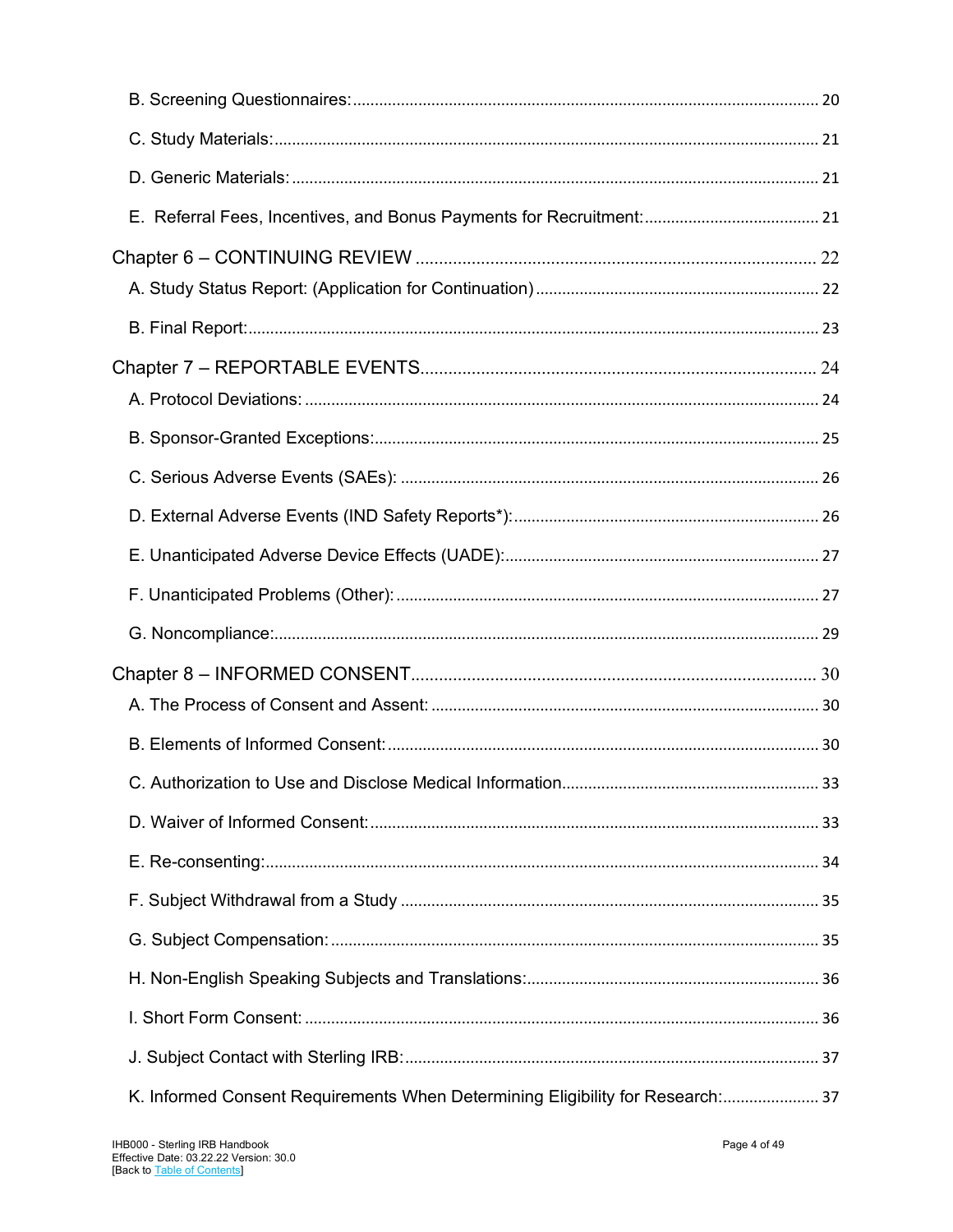| Chapter 9 - VULNERABLE SUBJECTS, ADDITIONAL CONSIDERATIONS AND                          |  |
|-----------------------------------------------------------------------------------------|--|
|                                                                                         |  |
|                                                                                         |  |
| B. Pregnant Women, Fetuses, Neonates of Uncertain Viability and Nonviable Neonates:  41 |  |
|                                                                                         |  |
|                                                                                         |  |
|                                                                                         |  |
|                                                                                         |  |
|                                                                                         |  |
|                                                                                         |  |
|                                                                                         |  |
|                                                                                         |  |
| K. Additional Protections - Students, Employees and Normal Volunteers:  43              |  |
|                                                                                         |  |
|                                                                                         |  |
|                                                                                         |  |
|                                                                                         |  |
|                                                                                         |  |
|                                                                                         |  |
|                                                                                         |  |
|                                                                                         |  |
|                                                                                         |  |
|                                                                                         |  |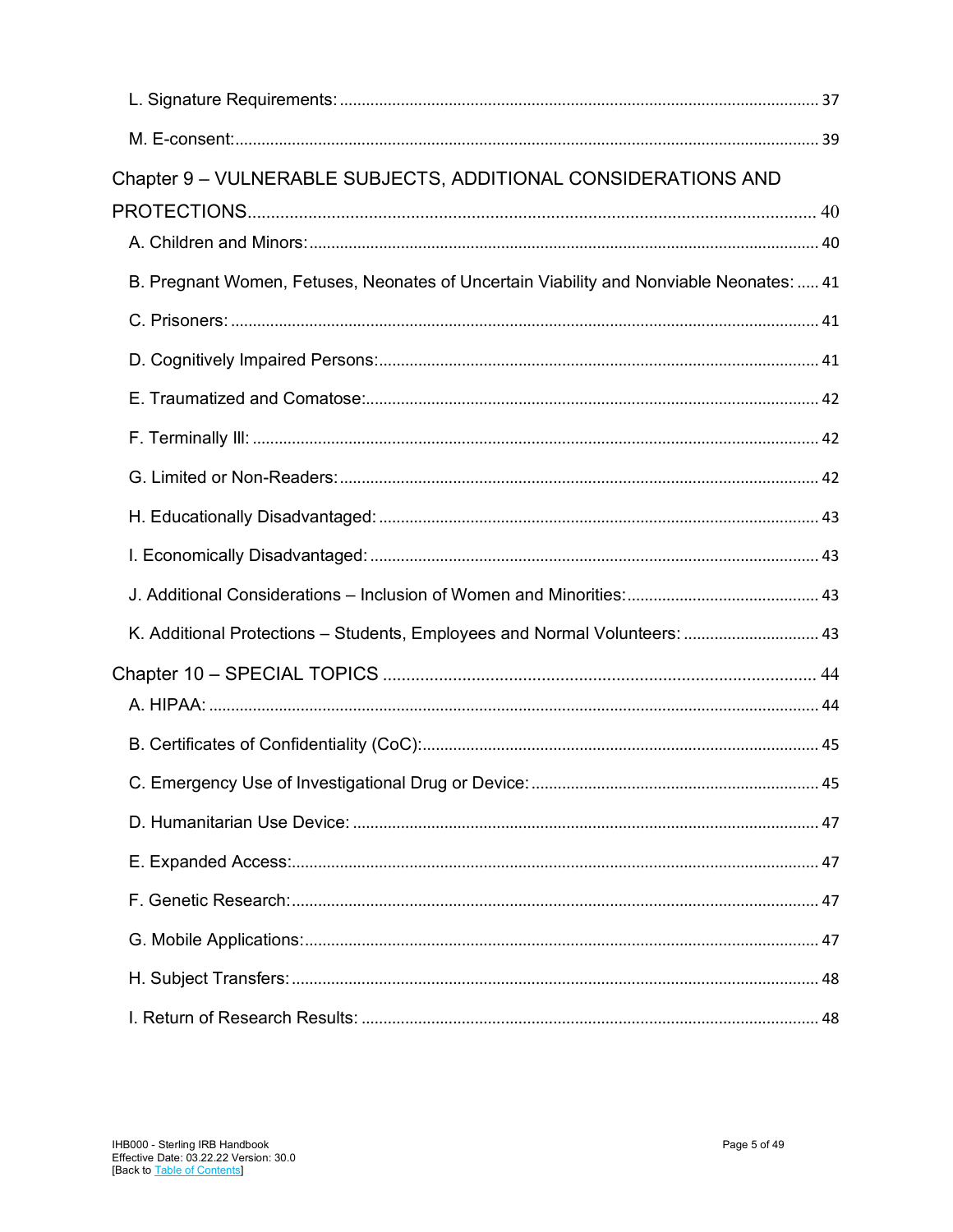## <span id="page-5-0"></span>**Chapter 1 – INTRODUCTION**

Sterling Institutional Review Board (IRB) was established in 1991 as an independent ethical review board, whose purpose is to protect the rights and welfare of human subjects who participate in research. While the Principal Investigator is responsible for the conduct of the study, the IRB is responsible for determining that the proposed research is scientifically valid and that the anticipated benefits to the subjects as well as the knowledge that is expected to be gained outweigh the risks.

Sterling IRB operates in compliance with:

- Protection of Human Subjects (DHHS), 45 CFR 46
- FDA Regulations on Human Subjects Research, 21 CFR 50 and 56
- Part C Division 5 of the Canadian Food and Drug Regulations and the Tri-Council Policy Statement (where applicable)
- International Conference on Harmonisation guidelines for Good Clinical Practice (ICH E6)

The IRB reviews and monitors research involving human subjects. It has the authority to approve, require modification in (to secure approval), or disapprove research. The purpose of the IRB review is to assure, both in advance and by periodic review, that appropriate steps are taken to protect the rights and welfare of humans participating as subjects in research. To accomplish this purpose, the IRB typically uses a group process to review research protocols and related materials. The IRB is responsible for approving what constitutes an adequate informed consent confirming that all necessary elements of informed consent are included. It also reviews the credentials and medical licenses of potential Principal Investigators. Sterling IRB has a policy of continuing education for both the Board members and Administrative Staff to ensure appropriate training in human research subject protections.

For research projects subject to the revised Common Rule, the Sterling IRB Handbook describes parameters for projects approved or determined to be exempt by Sterling IRB on or after the compliance date of January 21, 2019. Research projects active prior to January 21, 2019 will be reviewed by Sterling IRB for their duration according to the pre-2018 requirements of the Common Rule ('old Common Rule'). For research that is not otherwise subject to federal regulation, Sterling IRB will apply the ethical framework of the pre-2018 Common Rule ('old Common Rule') to guide its review of research.

Sterling IRB is fully accredited by the Association for the Accreditation of Human Research Protection Programs (AAHRPP). Sterling IRB is also a member of the Consortium of Independent Review Boards (CIRB), a non-profit organization of independent institutional review boards committed to the ethical review of clinical research and the protection of human research participants.

For questions, comments, or suggestions regarding the review of research at Sterling IRB, contact us at (770) 690-9491, toll-free at 1 (888) 636-1062. Please also visit the Sterling IRB website at [www.sterlingirb.com](http://www.sterlingirb.com/) for additional information regarding Sterling IRB, to access and learn more about the SilverLink web portal, and for additional resources regarding the research process. SilverLink is Sterling IRB's secure web-based portal. Users can retrieve documents from Sterling IRB and submit materials for Sterling IRB review via dynamic smart forms.

This handbook outlines the responsibilities of the Principal Investigator and Sponsor/CRO and should be read by the key personnel on the research team. The IRB is available as a resource to assist investigative sites in any matters that involve research participants (e.g., complaints, concerns). We look forward to working with you to ensure the safeguarding of the rights, privacy and welfare of those who volunteer to participate in research studies.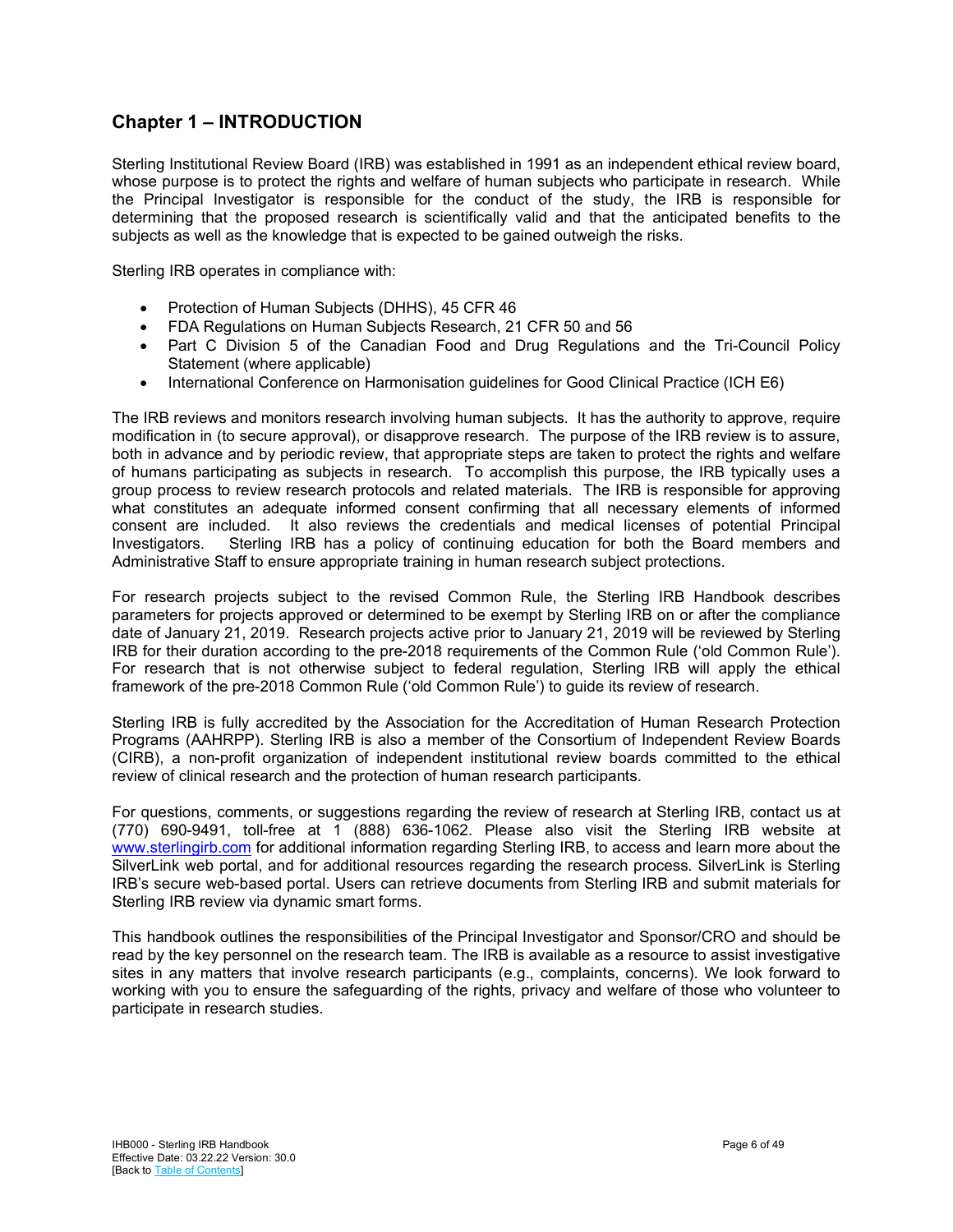## <span id="page-6-0"></span>**Chapter 2 – CATEGORIES OF RESEARCH REVIEW**

## <span id="page-6-1"></span>**A. Full Board Review:**

Full Board Review: Reviewed by a quorum of Board members.

Human subject research studies that are not classified as exempt and that are not eligible for expedited review require review by the full Board at a convened meeting. Sterling IRB typically convenes daily panels (Monday – Friday). For research conducted in Canada or in both the US and Canada, the Sterling IRB North American panel serves as a duly convened IRB/REB for review of research in both the United States and Canada. The IRB's current membership roster is available on the Sterling IRB website at <https://sterlingirb.com/board-rosters/> or in [SilverLink](https://sterlingirb.my.irbmanager.com/) under Useful Links. Any changes to the roster are updated on the website and in SilverLink.

Sterling IRB typically uses a primary reviewer system for full Board reviews, with submission application materials typically sent to the Board at least 3 business days prior to a meeting. When a primary reviewer is used, his/her assessment guides discussion of the project under review and the Board determines whether the project meets the criteria for approval and whether revisions to the protocol or informed consent are needed. The primary reviewer is selected by the Chairman and/or designee based on the Board member's expertise.

The informed consent is reviewed for accuracy, clarity, and inclusion of the required elements of consent.

By a majority of those present at the meeting, each study is either: (1) approved as submitted; (2) approved pending satisfaction of Board-determined contingencies; (3) deferred pending review at a subsequent Board meeting after receipt of significant additional information or revisions; or (4) disapproved. Notification will be made within 24 hours and approval documents will usually be provided within 2 business days.

Should Sterling IRB disapprove a submission for a new study or amendment thereto (including disapproval of the qualifications of a Principal Investigator), disapprove a research study and/or Principal Investigator for continuing review, or suspend/terminate a previously-approved research study and/or Principal Investigator, the document forwarded to the Principal Investigator will include the notification, a statement of the reason for the Board's decision, and will give the Principal Investigator an opportunity to respond in person or in writing. The Principal Investigator may submit an appeal of the Board's determination(s). The appeal must be in writing, addressed to the Board Chairman, and received by Sterling IRB no later than one calendar month following the Board meeting at which the determination was made. The appeal must include adequate supporting information to justify the Board's reconsideration of the matter.

The written appeal will be submitted to the full Board, and the Board members may vote to accept or reject it.

In the event that an appeal is not received within one calendar month of a Board determination, or the convened Board reviews the appeal and declines to change its prior determination, the Board's original determination is final.

Neither the Principal Investigator, Institution nor Sponsor has the authority to overrule the IRB's disapproval or suspension/termination of a study or activity.

## <span id="page-6-2"></span>**B. Expedited Review:**

Federal regulations recognize that certain aspects of research may be reviewed by an IRB through an expedited review procedure (45 CFR 46.110) (21 CFR 56.110). Sterling IRB employs the expedited review procedure for minor changes in previously approved research during the period of review for which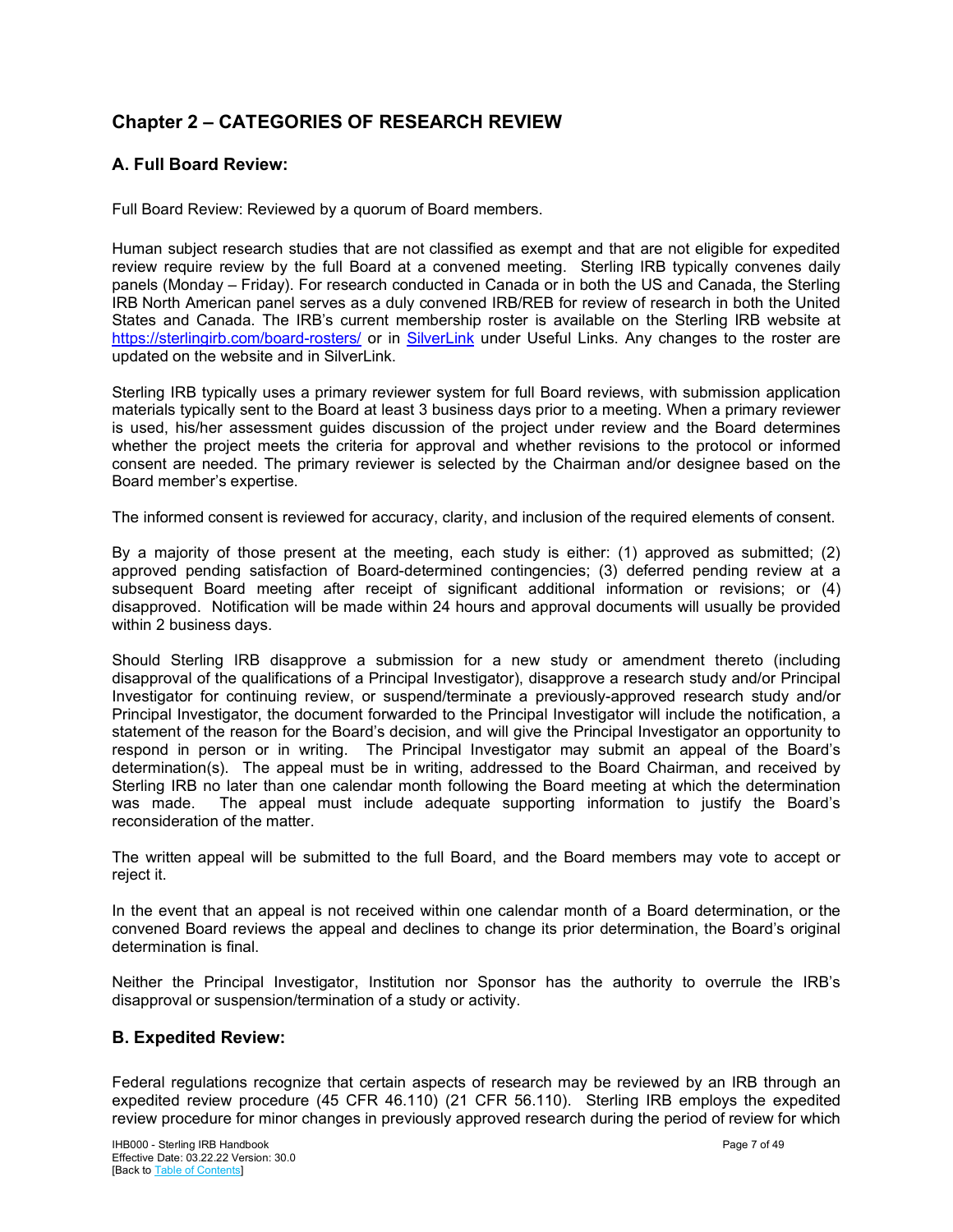approval is authorized, and for initial review of studies in permissible categories as detailed in the Federal Register.

Expedited review means that the IRB Chairman or designee is solely responsible for the review and approval. Expedited review approval documents will usually be provided within 2 business days. The Board will be apprised of research items approved by expedited review.

## <span id="page-7-0"></span>**C. Non-Human Subjects Research Determinations:**

Following receipt of submission materials, Sterling IRB will determine whether the proposed activity meets the regulatory definition of human subjects research as defined by FDA [21 CFR 50.3(c) and (g); 21 CFR 56.102(c) and (e); 21 CFR 312.3(b); 21 CFR 812.3(h) and (p)] and DHHS [45 CFR 46.102(e) and (l)]. A study must involve both "human subjects" and "research" according to the applicable regulation(s) to be considered human subjects research. If a study is subject to both FDA and DHHS regulations and constitutes human subjects research under only one set of regulations, the study must still receive IRB review pursuant to the regulations that classify the study as human subjects research. If the activity is determined to be non-human subjects research, the Sponsor (and investigator, if applicable) will be notified in writing within 48 hours of the determination being made. The Exemption or Non-Human Subjects Research Determination Request form should be submitted to request a Non-Human Subjects Research determination from the IRB. Scholarly and journalistic activities and government functions with separately mandated protections are not considered research.

## <span id="page-7-1"></span>**D. Exempt Human Subject Research:**

Certain types of human subject research that present little or no risk to the participants may be classified as exempt from the federal regulations (45 CFR 46.104) (21 CFR 56.104). The Chairman or designee will determine whether the research meets the exempt criteria, based on review of the correspondence concerning the request, protocol, and associated documents. The decision will usually be communicated to the Principal Investigator within 48 hours of the determination being made. The Exemption or Non-Human Subjects Research Determination Request form should be submitted to request an exemption determination from the IRB.

To aid those who need to decide if an activity is research involving human subjects that must be reviewed by an institutional review board (IRB), the U.S. Department of Health & Human Services has made decision charts available here: https://www.hhs.gov/ohrp/regulations-and-policy/decision-chartsdecision charts available here: [https://www.hhs.gov/ohrp/regulations-and-policy/decision-charts-](https://www.hhs.gov/ohrp/regulations-and-policy/decision-charts-2018/index.html)[2018/index.html](https://www.hhs.gov/ohrp/regulations-and-policy/decision-charts-2018/index.html)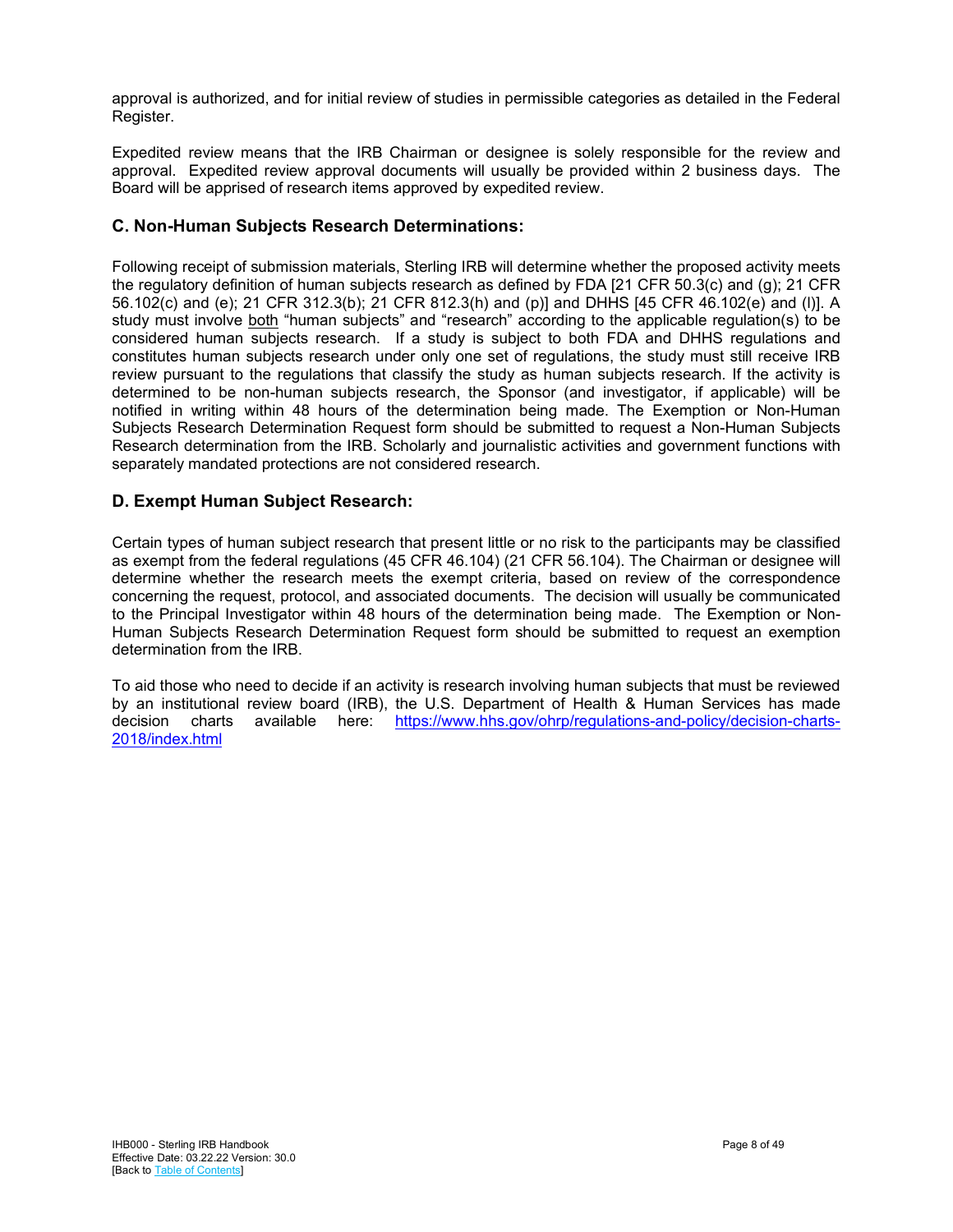## <span id="page-8-0"></span>**Chapter 3 – PRINCIPAL INVESTIGATOR AND SPONSOR RESPONSIBILITIES**

## <span id="page-8-1"></span>**A. Study Conduct:**

The Principal Investigator is responsible for the ethical conduct of the research study, and for protecting the health and welfare of all subjects enrolled at his/her site(s).The clinical research study must be conducted as stated in the protocol and in accordance with all applicable federal, state, and local laws and Good Clinical Practices (GCP). It is expected that the investigator has the resources necessary to protect human participants, including:

- Sufficient time to conduct and complete the research
- Adequate number of qualified staff
- Adequate facilities
- Availability of medical or psychological resources that participants may need as a consequence of the research
- A process to ensure that all persons assisting with the research are adequately informed about the protocol and their research-related duties and functions
- Access to a population that will allow recruitment of the necessary number of participants.

The investigator should be familiar with the appropriate use of the investigational product(s), as described in the protocol, in the current investigator's brochure, in the product information and in other information sources provided by the sponsor. Furthermore, it is expected that the investigator follow the study's randomization procedures, if any, and that they ensure that the code is broken only in accordance with the protocol. If the trial is blinded, the investigator should promptly document and explain to the sponsor any premature unblinding. The Principal Investigator is also responsible for ensuring the accuracy, completeness, legibility, and timeliness of the data reported to the Sponsor. The Principal Investigator agrees to abide by the Investigator Compliance Agreement as stated in the Submission Application for the Investigator/Site.

Furthermore, if applicable, the Principal Investigator and Sponsor are required to ensure the study does not begin until the IND or IDE is in effect. Once the IND is submitted, the sponsor must wait 30 calendar days before initiating any clinical trials. During this time, FDA has an opportunity to review the IND for safety to assure that research subjects will not be subjected to unreasonable risk.

## <span id="page-8-2"></span>**B. Training and Education / Investigator and Study Staff Qualifications:**

Training and education in the ethical conduct of human research is essential in protecting the rights and welfare of humans participating in research studies. The Principal Investigator and all key research personnel should have appropriate training in conducting clinical trials and each should be aware of the obligations to communicate with the IRB and the Sponsor during the study. Key study personnel include the principal investigator, the sub-investigator(s), and the study coordinator(s). This training includes, but is not limited to, the following topics:

- Good Clinical Practice (GCP)
- The Health Insurance Portability and Accountability Act of 1996 (HIPAA Privacy Rule)
- The Belmont Report
- FDA and DHHS regulations

Sterling IRB accepts training completed in a variety of formats and from a variety of sources. The most common training formats include online training modules, live lectures and seminars, self-study texts that provide CEU and CME credit, and college courses. The various sources through which one may obtain training include government entities, professional organizations, non-profit institutions, and commercial businesses. Sterling IRB is pleased to offer Collaborative Institutional Training Initiative (CITI) educational resources to participating Investigators and their staff. For additional information on this program, please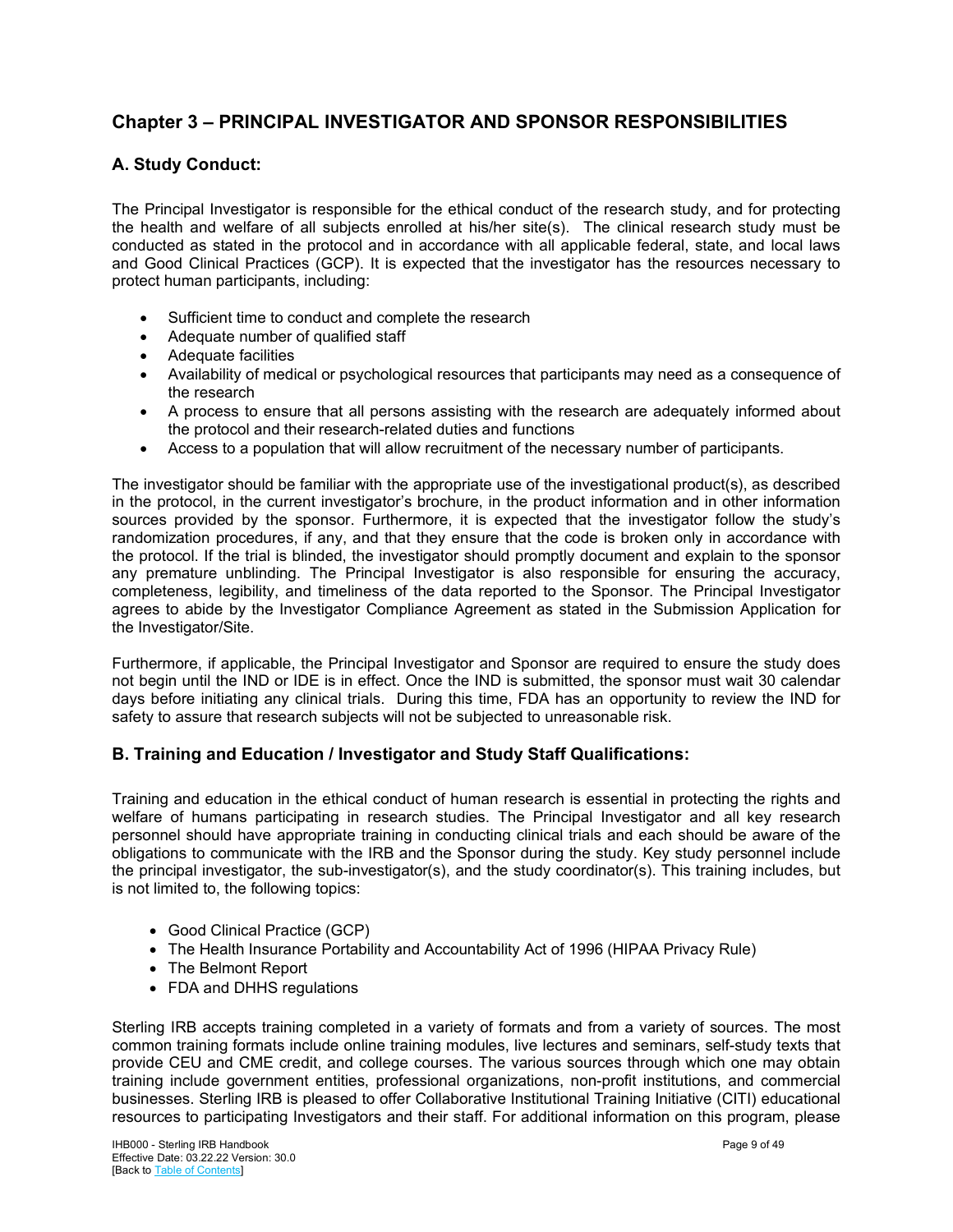contact us at [citiadmin@sterlingirb.com.](mailto:citiadmin@sterlingirb.com) Also see the Sterling IRB website [\(www.sterlingirb.com\)](http://sterlingirb.com/) for additional training resources.

For investigators affiliated with an institution, your institution may have additional training requirements. Please check with your institutional official to verify the training requirements for which you and your study personnel are responsible.

The Principal Investigator is responsible for providing evidence of his or her qualifications through an upto-date curriculum vitae or other relevant documentation requested by the Sponsor, the IRB, or the regulatory authority. Submission of information related to sub-investigators/research staff may be requested by Sterling IRB on a case-by-case basis.

While the Principal Investigator is ultimately responsible for the conduct of the research study, the PI may delegate research responsibility to appropriately qualified persons. However, they must maintain oversight and retain ultimate responsibility for the conduct of those to whom they delegate responsibility. If a principal investigator will be unable to maintain primary oversight during a leave of absence, a change in principal investigator must be reviewed and approved by Sterling IRB prior to the absence.

Further, the PI is responsible for maintaining a list of appropriately qualified persons to whom they have delegated significant trial-related duties. The PI is also responsible for promptly notifying Sterling IRB of any pending or ongoing legal, regulatory, or professional actions or restrictions related to the practice of medicine or research at the site(s). In addition, research personnel must comply with the requirements and determinations of Sterling IRB.

## <span id="page-9-0"></span>**C. Conflict of Interest:**

Situations arise in which financial or other personal situations may compromise, or have the appearance of compromising, an investigator's professional judgment in conducting and reporting research. The evaluation for assessing a potential bias to the mandate of human subject protections is very important. Sterling IRB has a financial disclosure section as a part of its Submission Application for Investigator/Site.

Sterling IRB requires disclosure of the following financial interests of the investigator, study staff and their spouse and dependent children):

- Financial arrangement entered into between the sponsor of a study and the investigator whereby the value of the compensation for conducting the study could be influenced by its outcome. For example, compensation that is explicitly greater for a favorable outcome, or compensation to the investigator in the form of an equity interest in the sponsor or in the form of compensation tied to the sales of the product, such as royalty interest.
- For publicly traded entities: the value of any remuneration received from the entity in the past 12 months *plus* the current value of any equity interest in the entity exceeds \$5,000\*, *and* this financial interest reasonably appears to be related to the investigator's responsibilities for a study. For purposes of this definition, "remuneration" includes salary and any other payment for services not otherwise identified as salary (e.g., consulting fees, honoraria, paid authorship) and "equity interest" includes any stock, stock option, or other ownership interest as determined through reference to public prices or other measures of fair market value.
- For non-publicly traded entities: the aggregate value of any remuneration received from the entity in the past 12 months exceeds \$5,000\* *or* any equity interest is held (e.g., stock, stock option, or other ownership interest) *and* this financial interest reasonably appears to be related to the investigator's responsibilities for a study.
- Any significant equity interest in a study's sponsor (i.e., any ownership interest, stock options, or other financial interest) whose value cannot be readily determined through reference to public prices. This generally applies to interests in a sponsor that is not a publicly traded entity.
- Intellectual property or other proprietary rights and interest (e.g. patents, copyrights, trademarks, licensing agreements) that reasonably appear to be related to the investigator's responsibilities for a study (e.g. rights/interest in the tested product); includes receipt of income related to such rights and interests.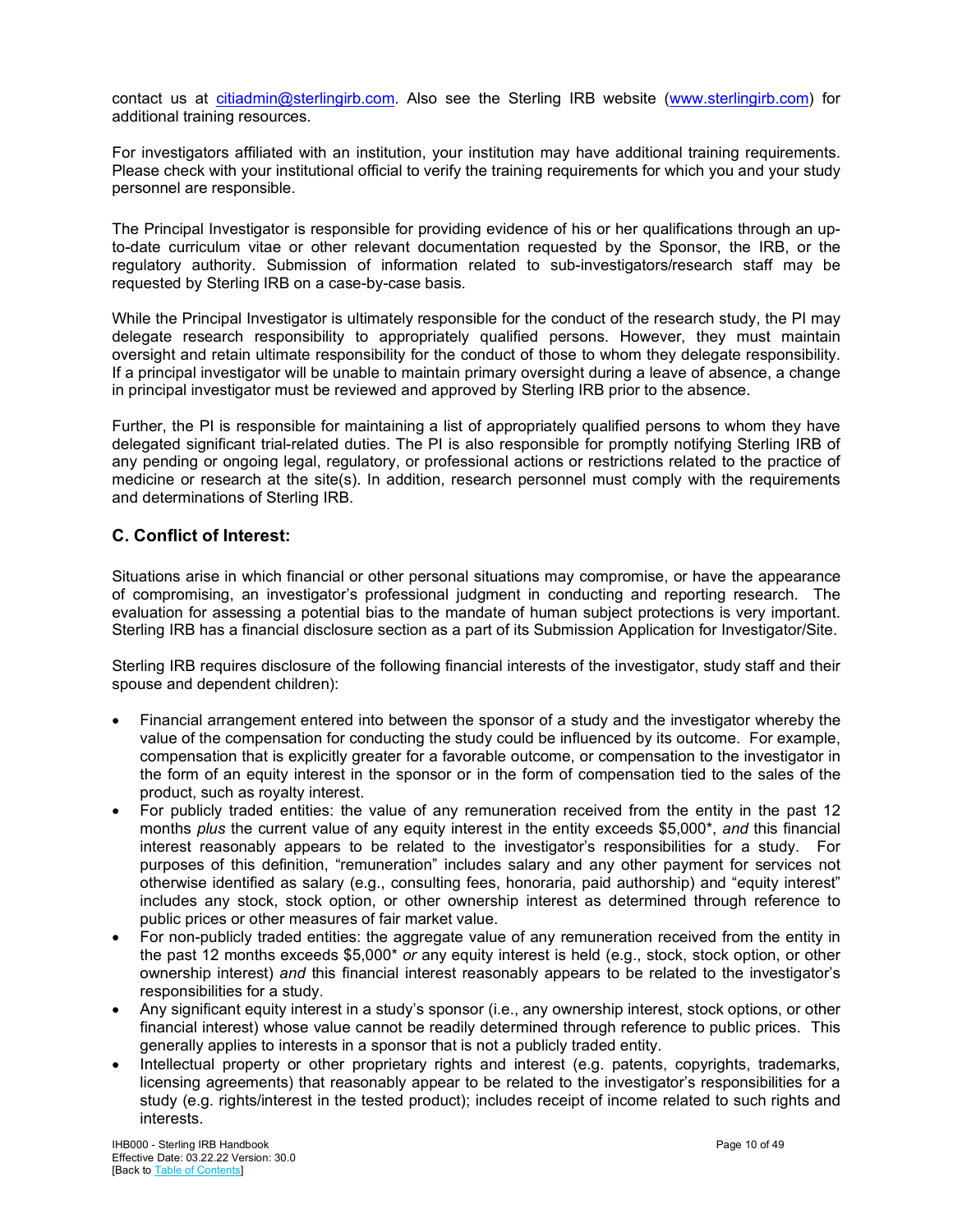- Reimbursed or sponsored travel (i.e., that which is paid on behalf of the investigator and not reimbursed to the investigator so that the exact monetary value may not be readily available) related to the investigator's responsibilities for a study; provided, however, that this disclosure does not apply to travel that is reimbursed or sponsored by a Federal, state, or local government agency, an institution of higher education as defined at 20 U.S.C.1001(a), an academic teaching hospital, or a research institute that is affiliated with an institution of higher education.
- An ownership interest, stock options or other financial interest in a study that is valued at \$10,000 or more\* or 5 % or greater\* ownership.
- Receipt of significant payments of other sorts with a cumulative monetary value of \$25,000 or more made by a study's sponsor to the investigator or their institution to support activities of the investigator exclusive of the costs of conducting clinical studies, (e.g., a grant to fund ongoing research, compensation in the form of equipment or retainers for ongoing consultation or honoraria).
- An executive, director, or employee of the sponsor of a study. *\* This threshold limit applies to the aggregated financial interests of the investigator or study staff plus their spouse and dependent children.*

If any information provided in the financial disclosure section changes during the course of the study, or within one year after the last participant completed the study as specified in the protocol, Sterling IRB must be immediately notified.

The Principal Investigator has the responsibility to assess conflict of interest for each study and re-assess throughout the study. If conflict of interest becomes an issue, a report should be made to the IRB. The report should be accompanied by a plan for managing and minimizing the disclosed interests. Some possible actions that can be taken to manage potential conflicts include:

- Public disclosure of the significant conflict of interest
- Monitoring of the research by independent reviewers
- Modification of the research plan
- Divestiture of significant financial interests

Sterling IRB has the final authority to decide whether the conflict and its management, if any, allows the research to be approved. Please note that failure to disclose possible conflicts of interest and/or failure to adequately manage the conflict is considered non-compliance with the requirements of the IRB.

For additional information, refer to HHS's guidance **Financial Relationships and Interests in Research** Involving [Human Subjects: Guidance for Human Subject Protection](https://www.hhs.gov/ohrp/regulations-and-policy/guidance/financial-conflict-of-interest/index.html) or the FDA guidance document, Financial [Disclosure by Clinical Investigators.](https://www.fda.gov/media/85293/download)

In compliance with the Tri-Council Policy Statement, Sterling IRB requires that all Canadian sites provide their clinical trial budget for review. The budget will be reviewed to ensure that conflicts of interest are identified and minimized, or otherwise managed. In general, payments for clinical trial procedures should be no greater than the usual amounts charged by health care providers for the provision of comparable services.

## <span id="page-10-0"></span>**D. Record Keeping:**

The study records need to be retained as directed by the Sponsor and as required by applicable law and/or regulation. The Principal Investigator is responsible to maintain complete and accurate records for the following:

- Source records for each subject
- All correspondence with the Sponsor and IRB including, but not limited to, copies of the application, notices of approval, acknowledgements, and signed informed consent documents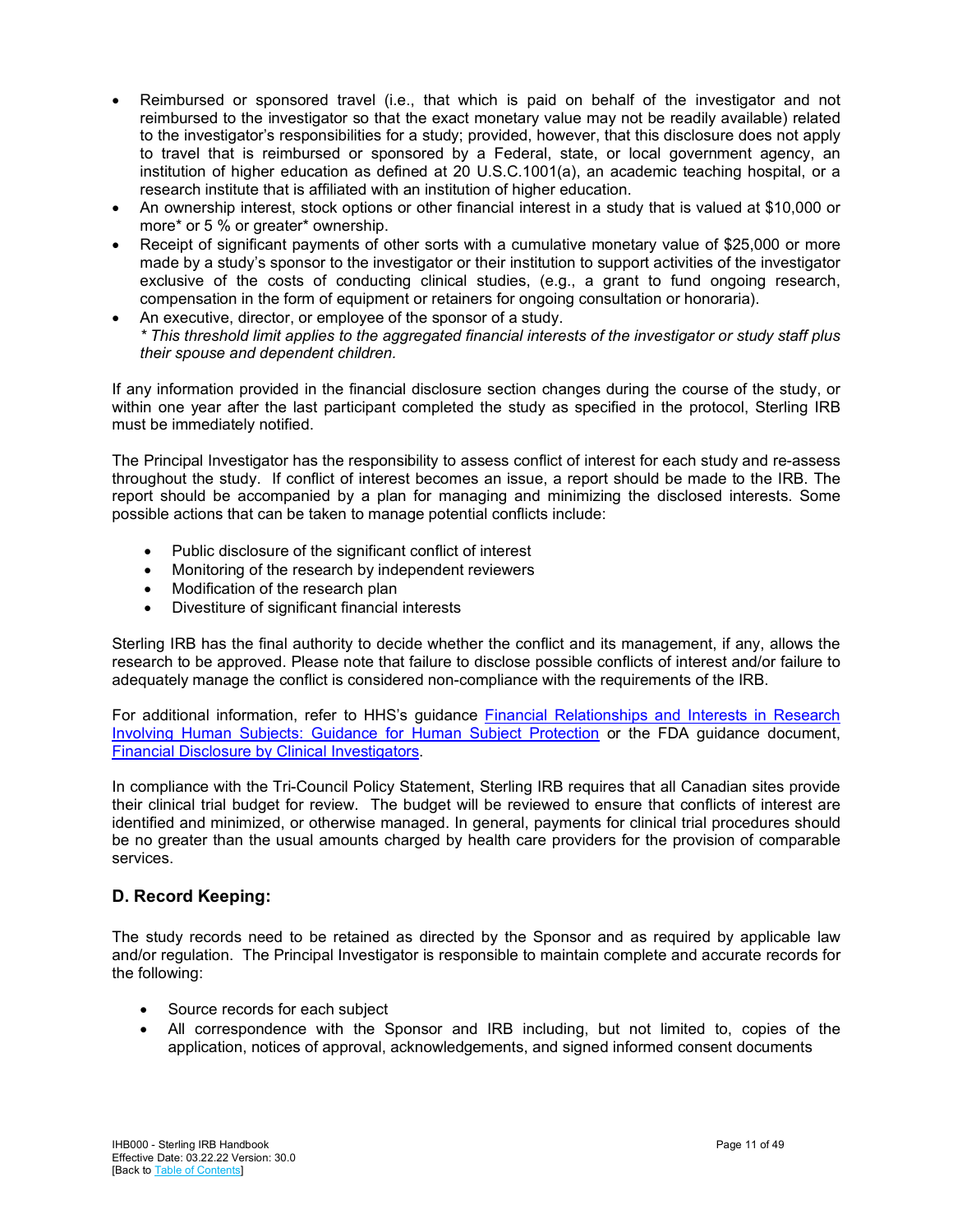## <span id="page-11-0"></span>**E. Audits and Inspections:**

All records of human subject research are subject to inspection by regulatory agencies, the Sponsor and Sterling IRB.

Sponsors and investigators are required to immediately notify Sterling IRB of any audit resulting in the Sponsor terminating or suspending the site. The notification should be submitted via the Reportable Events Form and include the reason for the suspension or termination as well as any applicable corrective action plan(s). Sterling IRB will review the information provided and take appropriate action (e.g., suspend or terminate IRB review). Sterling IRB reports all suspension and terminations of IRB review to the proper regulatory agencies.

Sterling IRB also has the authority to conduct "for cause" and/or random audits of investigative sites under its review. Sterling IRB or an independent third party may observe the implementation and conduct of human subject research activity under the IRB's review, including observance of the informed consent process, at any time.

Sterling IRB randomly audits active investigative sites meeting one or more of the following criteria: 1) the study presents "greater than minimal risk" or is a study of a "significant risk" device; 2) the Investigator has or plans to enroll subjects from one or more vulnerable populations; and/or 3) the Investigator has or plans to enroll a large number of subjects as compared to the anticipated study-wide enrollment. For these randomly selected audits, Investigators will receive notice 2 weeks in advance of the scheduled audit.

<span id="page-11-1"></span>The Principal Investigator is responsible for being prepared at all times for an audit or inspection.

#### **F. State and Local Law:**

State and federal law can differ in a number of ways that may impact the conduct of human subjects research.

It is the responsibility of the Principal Investigator to provide to the IRB any special laws governing medical research, including HIPAA, in the state or community where the clinical investigation will be conducted.

## <span id="page-11-2"></span>**G. Competing Studies at Research Sites:**

In the event that a potential research participant is eligible for multiple studies being conducted at the research site, it is the Principal Investigator's responsibility to ensure the site maintains a procedure to address how the PI will determine which study is most appropriate for the potential participant.

## <span id="page-11-3"></span>**H. Summary of Requirements of the Principal Investigator:**

The Principal Investigator is required to provide the following information and reports to Sterling IRB. These requirements should be reviewed by all individuals involved in the research activities. If you have any questions, please call Sterling Institutional Review Board at 888-636-1062 and a member of our staff will be glad to assist you.

• **Amendments:** Once a study has received initial IRB approval, any change to the study is considered an amendment. All amendments must be submitted to Sterling IRB for review and approval prior to implementation, unless to eliminate immediate hazards to subjects, in which case the IRB must be notified within 10 business days.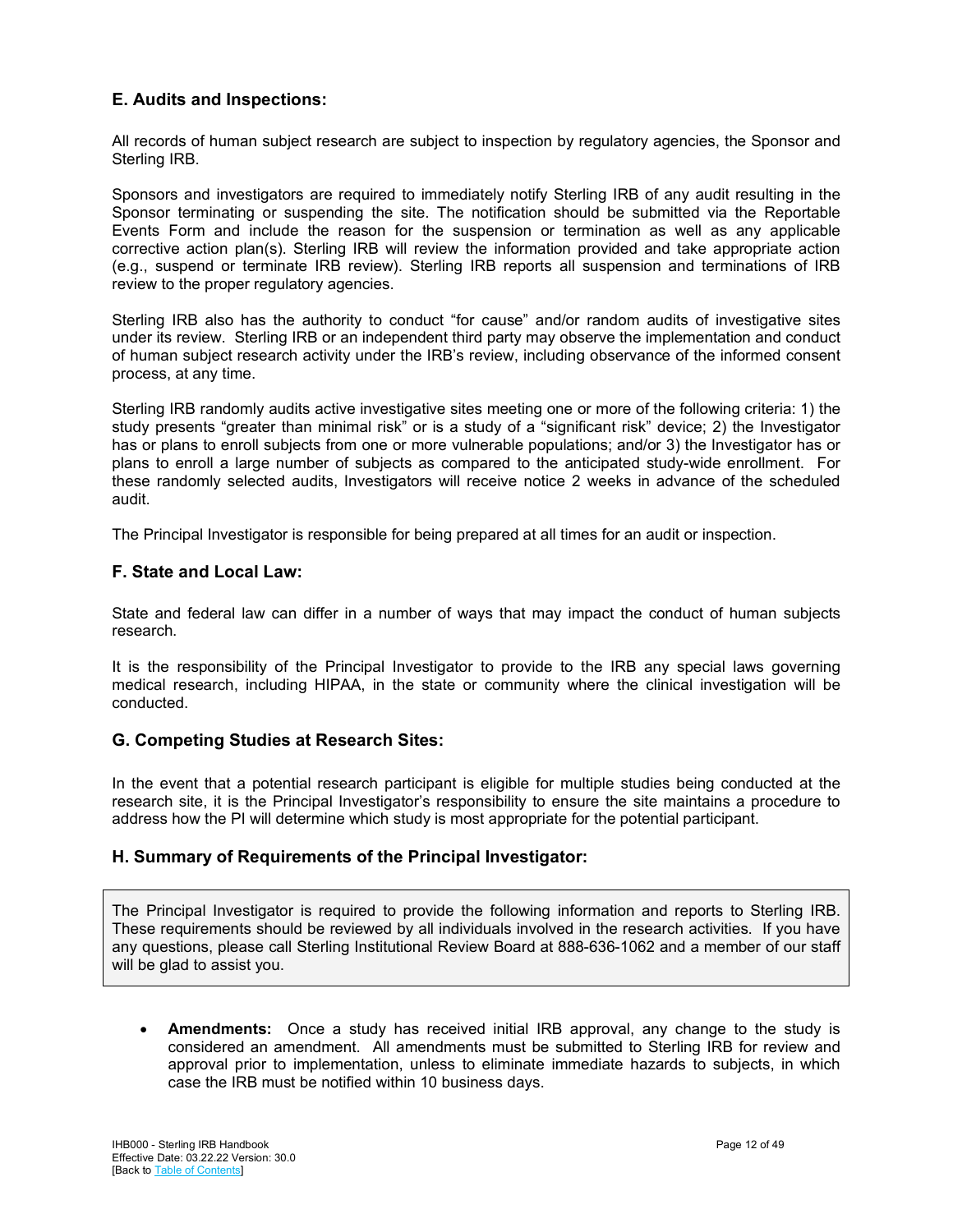- **Informed Consent:** All changes to the informed consent are considered an amendment to the study and must be reported to Sterling IRB. Approval must be granted by Sterling IRB prior to use of the revised informed consent.
- **Advertisements and Recruitment Material:** These items are reviewed in accordance with FDA guidelines, and must be approved by Sterling IRB prior to use. Approved submissions will be stamped "approved." Once an Investigator has received initial IRB approval, any advertisements and recruitment materials submitted for approval thereafter are considered amendments and must be accompanied by the Modifications and Amendments Submission Form.
- **Reportable Events:** Protocol Deviations, Serious Adverse Events, External Adverse Events ("IND Safety Reports"), Sponsor-Granted Exceptions and Other Unanticipated Problems, as described in Chapter 7.
- **Continuing Review Reports:** All reports minimally include the current study status, the number of subjects consented and their status, a current risk-benefit assessment based on study results, audit and monitoring report information, change in community attitudes, and any new information since the IRB's last review.

#### *A reminder will typically be sent prior to the due date, but it is primarily the Principal Investigator's responsibility to ensure that all required continuing review reports are timely submitted.*

- **Study Status Report:** An Investigator must receive continuing review approval prior to the "study expiration date" listed on the initial or renewal approval documents. The Investigator should submit the Study Status Report not less than one month prior to the last Sterling IRB meeting preceding the expiration date. *Federal regulations do not allow the IRB to grant extensions or grace periods, so timely submission of the Study Status Report is important to avoid unnecessary interruptions in the study.*
- **Site Final Report:** After the last subject has completed the study and the Sponsor/CRO has indicated that the study is completed at the site, the Study Status Report must be submitted to ensure proper closeout. This report should include the date that the final subject completed the study. A Study Status Report should also be filed in the event of cancellation or termination of a study.
- *Sterling IRB also makes available a summary sheet entitled "Events Reportable to the IRB" on its website at [www.sterlingirb.com.](http://www.sterlingirb.com/)*

## <span id="page-12-0"></span>**I. Institutional Relationships with Sterling IRB:**

Sterling IRB is a participating member of SMART IRB. Through a flexible master IRB reliance agreement, standard operating procedures, and complementary tools and resources, SMART IRB is designed to harmonize and streamline the IRB review process for multisite studies, while ensuring a high level of protection for research participants. Sterling IRB is looking forward to working with Participating Investigators and Institutions of the SMART IRB network.

Sterling IRB is registered with the Department of Health and Human Services (DHHS) as IRB00001790 and complies with all federal regulations pertaining to the protection of human research participants. As an Independent Review Board, Sterling IRB can serve as the IRB of record for institutions such as medical centers, academic institutions, and community hospitals if one of the following conditions is met:

- 1. There is no local IRB with jurisdiction.
- 2. The local IRB has jurisdiction but defers it to Sterling IRB in writing.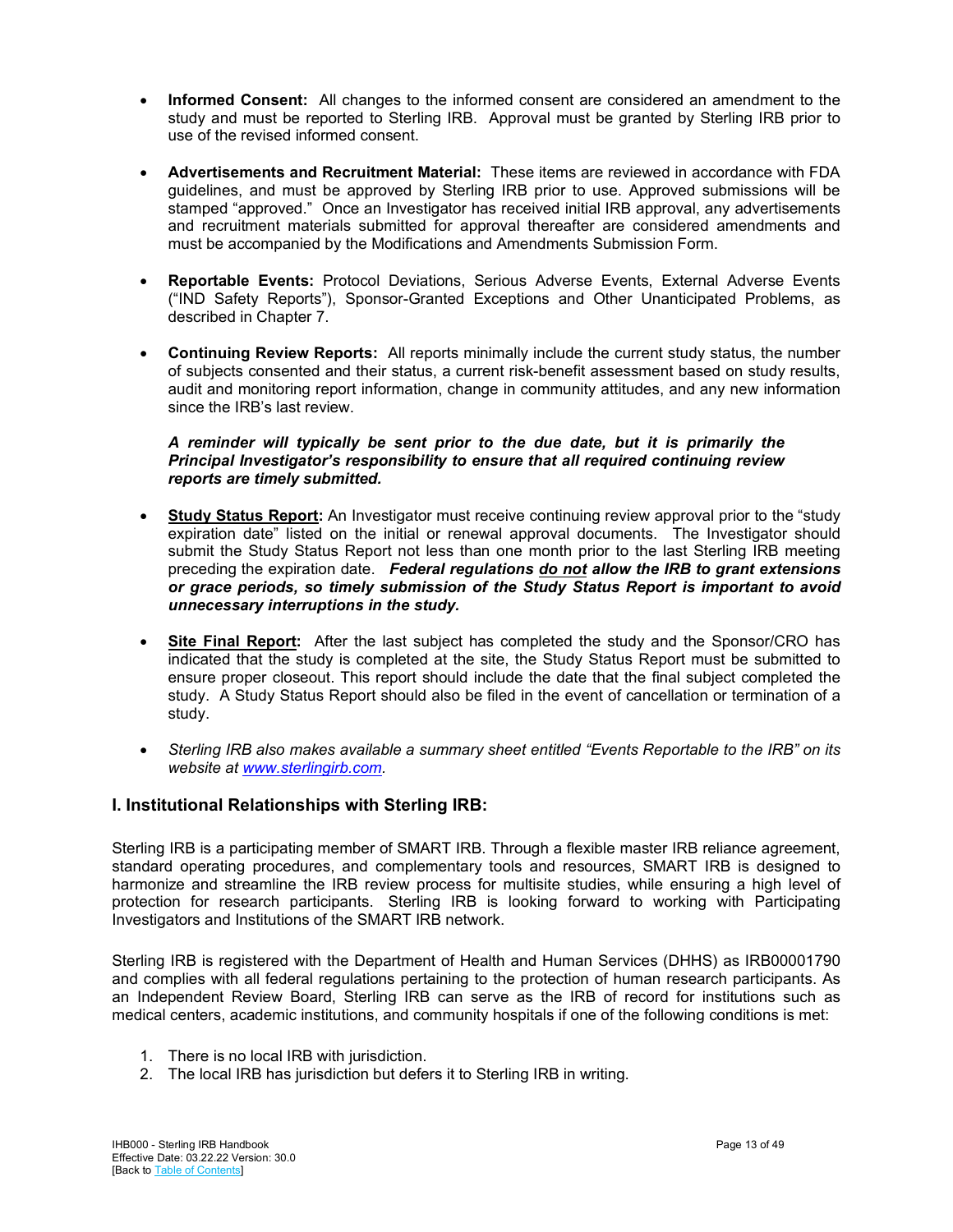Institutions who are requesting that Sterling serve as the IRB of record for a study that would normally fall under local IRB jurisdiction may submit the IRB Jurisdiction Form located in the [Forms](https://sterlingirb.com/download-forms/) for [Institutions](https://sterlingirb.com/download-forms/) section of the Forms page.

If an institution is conducting research under a Federalwide Assurance (FWA) and plans to use the services of Sterling IRB, it must complete an IRB Authorization Agreement (available within the [Forms for](https://sterlingirb.com/download-forms/)  [Institutions](https://sterlingirb.com/download-forms/) section of the [Forms](https://sterlingirb.com/download-forms/) page), and may need to update its FWA if Sterling is not already included as a designated IRB. The institution remains responsible for ensuring compliance with Sterling IRB's determinations and with the terms of its OHRP-approved FWA. The Institution will notify Sterling IRB promptly in writing of any suspension, restriction, termination, or expiration of its FWA. Please note that Sterling IRB does not require additional reliance/authorization agreements from participating SMART IRB institutions.

To learn more about Sterling's partnerships with institutions, please download our [Institution](https://sterlingirb.com/wp-content/uploads/2019/10/Sterling-IRB-Institution-Start-Up-Package.pdf) Start-Up [Package](https://sterlingirb.com/wp-content/uploads/2019/10/Sterling-IRB-Institution-Start-Up-Package.pdf) or call 1-888-636-1062 or [email us.](mailto:info@sterlingirb.com?subject=Query%20from%20Website%20RE:%20Institutions%20Overview%20of%20Services%20with%20Institutions)

Investigators who conduct research at institutions and are applying to Sterling should be aware of any obligations that they may have to use the institution's IRB.

## <span id="page-13-0"></span>**J. Sponsor Responsibilities:**

Sponsors are responsible for selecting qualified investigators with appropriate training and experience to conduct the clinical trials.

The Sponsor must ensure the site has all the resources (e.g., emergency equipment and personnel) required by the protocol to conduct the study. The sponsor must monitor the site(s) to ensure proper conduct of the study and compliance with Sponsor and IRB requirements. The Sponsor is also responsible for promptly communicating to the IRB any finding(s) that may impact the safety of research subjects as well as any terminations or suspensions of the Principal Investigator due to noncompliance or safety issues.

When appropriate, Sponsors should ensure contracts with the investigator (or the investigator's institution) indicate who will provide care and who is responsible to pay for research related injuries. Sponsors should also have a process to confirm the terms specified in the contract are consistent with the consent document.

The Sponsor must ensure the investigational product is used in accordance with the approved protocol and manufactured, handled, and stored in accordance with applicable good manufacturing practice (GMP).

The Sponsor is responsible for the prompt distribution of approved study materials to all approved study sites. The Sponsor must also ensure the site is properly trained on all approved study materials.

For investigator sponsored studies, the sponsor-investigator assumes the responsibilities applicable to an Investigator and a Sponsor.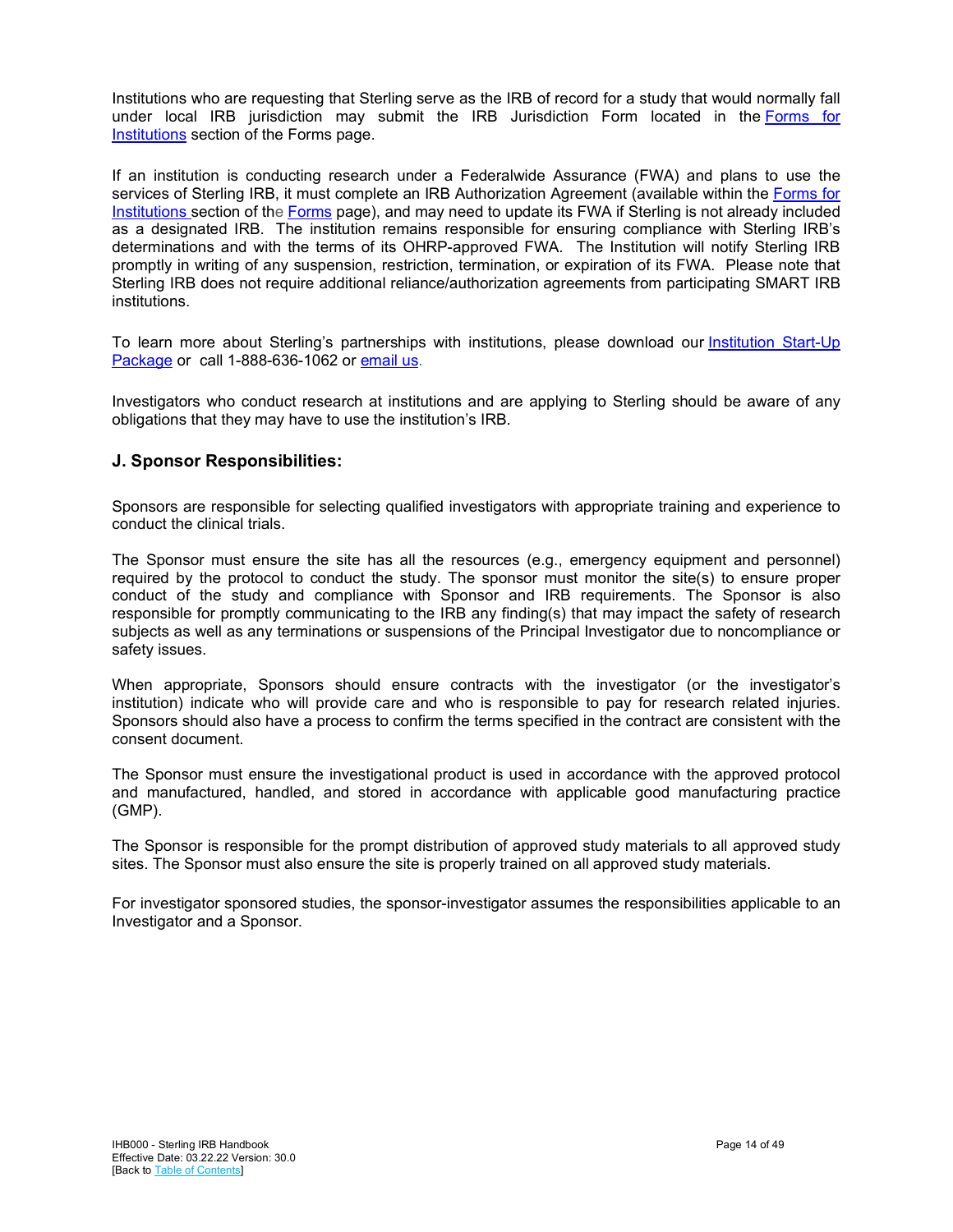## <span id="page-14-1"></span>**Chapter 4 – SUBMISSIONS TO THE IRB**

## <span id="page-14-2"></span>**A. New Study Submissions:**

1. Sponsors/CROs may submit a research study for review and approval prior to submission of a principal investigator. However, please note that each Principal Investigator must obtain a separate IRB approval prior to conducting the study.

Principal Investigators are required to submit the Submission Application for the Investigator/Site (and attachments). Principal Investigators who are submitting an Investigator-Initiated study must also submit a New Study Submission Application.

A new study should be submitted to Sterling IRB via the New Study Submission Application along with the following attachments:

- **Final Protocol**
- Sub-Study materials and documentation (if applicable)
- Consent Document(s)
- Study-wide Recruitment Materials and Study-Related/Retention Materials (questionnaires, diaries, etc.)
- Product information (e.g., investigator's brochure, package insert, device instructions for use), if applicable
- 2. Sterling IRB may also review requests to transfer IRB oversight of a study from another IRB to Sterling IRB. To protect study participants and reduce the disruption of study activities, IRB oversight should be transferred such that there is no lapse in IRB oversight. Studies incoming to Sterling IRB via transfer from another IRB will be reviewed *de novo.* In addition to the standard submission materials solicited from Sponsors and Principal Investigators seeking approval of new studies, the following documentation must also be submitted by Sponsors and Principal Investigators seeking to transfer IRB oversight of an ongoing study:
	- a. From the Sponsor:
		- i. Information regarding the previous IRB
		- ii. Number of Principal Investigators transferring to Sterling IRB
		- iii. Reason for the transfer
		- iv. Date of initial approval and current study expiration date
		- v. Continuing review documentation from the previous IRB
		- vi. Study status and enrollment information
	- b. From the Principal Investigator:
		- i. Information regarding the previous IRB
		- ii. Reason for the transfer
		- iii. Date of initial approval and current study expiration date
		- iv. Continuing review documentation from the previous IRB
		- v. Study status and enrollment information
- 3. If the study being submitted for review was previously disapproved by another IRB, the reason for disapproval will need to be submitted in conjunction with the New Study Submission Application.

## <span id="page-14-0"></span>**B. Amendments to Previously Approved Research:**

Any change to previously approved research must be reviewed and approved by the IRB prior to implementation, except changes made to eliminate immediate safety hazards to participants, which must be reported to the IRB within 10 business days.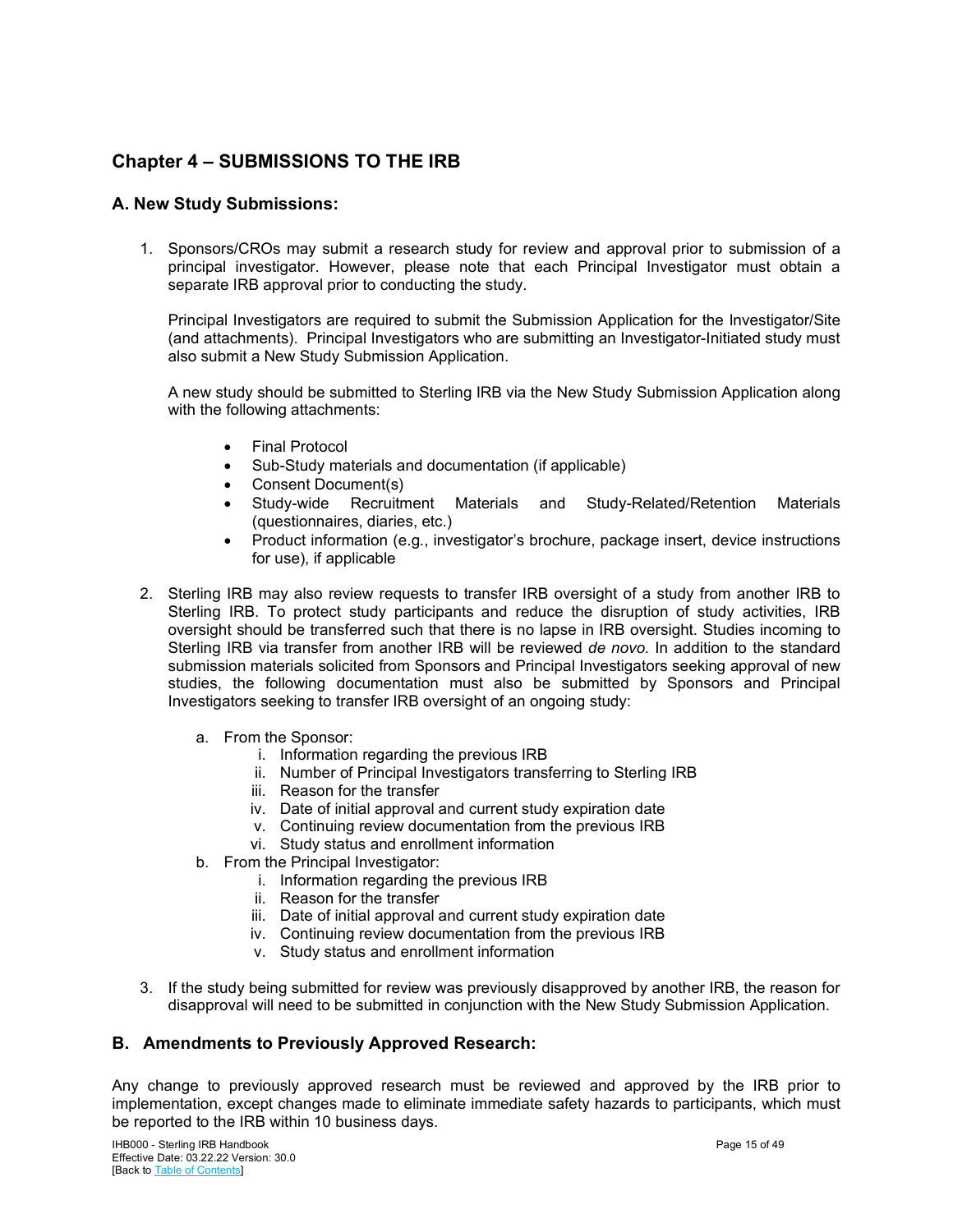- 1. Protocol amendments should be submitted to Sterling IRB via the Modifications and Amendments Submission Form, along with the following attachments:
	- Copy of Protocol
	- Copy of informed consent detailing proposed changes, if any
	- Copy of 'Summary of Changes' or tracked version of protocol showing changes
	- For device studies, a copy of the FDA IDE letter approving the amendment, if applicable
	- Copy of questionnaires or surveys to be used with the study, if changed
	- Copy of advertisements/recruitment materials, if changed

If an amendment requires changes to the informed consent document, please follow the directions listed below.

Please note, Sterling IRB does not stamp and/or distribute certain documents (i.e., protocols, FDA correspondence, etc.) to sites as it ensures that sites have been properly trained on the procedures and risks of the study per the Sponsor's SOPs. While documents may be available for reference in the "Study Attachments" section of SilverLink, this does not supplant the Sponsor/CRO from distributing documents to sites.

2. Revisions to the informed consent document should be submitted via the Modifications and Amendments Submission Form. All requested changes must be tracked in the most current approved version of the ICF. If you need to request a Word version of the ICF, please email [info@sterlingirb.com.](mailto:info@sterlingirb.com)

Consent revisions will be reviewed by the full Board unless the changes meet Sterling IRB's requirements for expedited review.

3. Changes to Study Product Information (e.g., investigator's brochure, package insert, device instructions for use)

The Sponsor may update the Investigator's Brochure (IB) during the course of the study. Changes to the Investigator's Brochure should be submitted to the IRB via the Modifications and Amendments Submission Form. If this is a multi-site study, the Sponsor will usually submit the revision on behalf of all the Principal Investigators participating in the study. Changes to the Investigator's Brochure will be reviewed and acknowledged.

4. Change in Principal Investigator:

When there is a change of Principal Investigator for an already approved study, the following is required to be submitted to Sterling IRB for review of the new Principal Investigator:

- A Submission Application for the Investigator/Site is required to request a change of Principal Investigator.
- CV of the new Principal Investigator (*unless the CV has been submitted to Sterling IRB within the last 2 years)*
- Copy of the new Principal Investigator's DEA registration, if applicable
- 5. Change in Site Information:

When there is a change in site information (e.g., change in site location, addition of site locations, change in subject compensation, or change in site name or telephone number) for an already approved Principal Investigator, the following is required to be submitted to Sterling IRB:

• The Modifications and Amendments Submission Form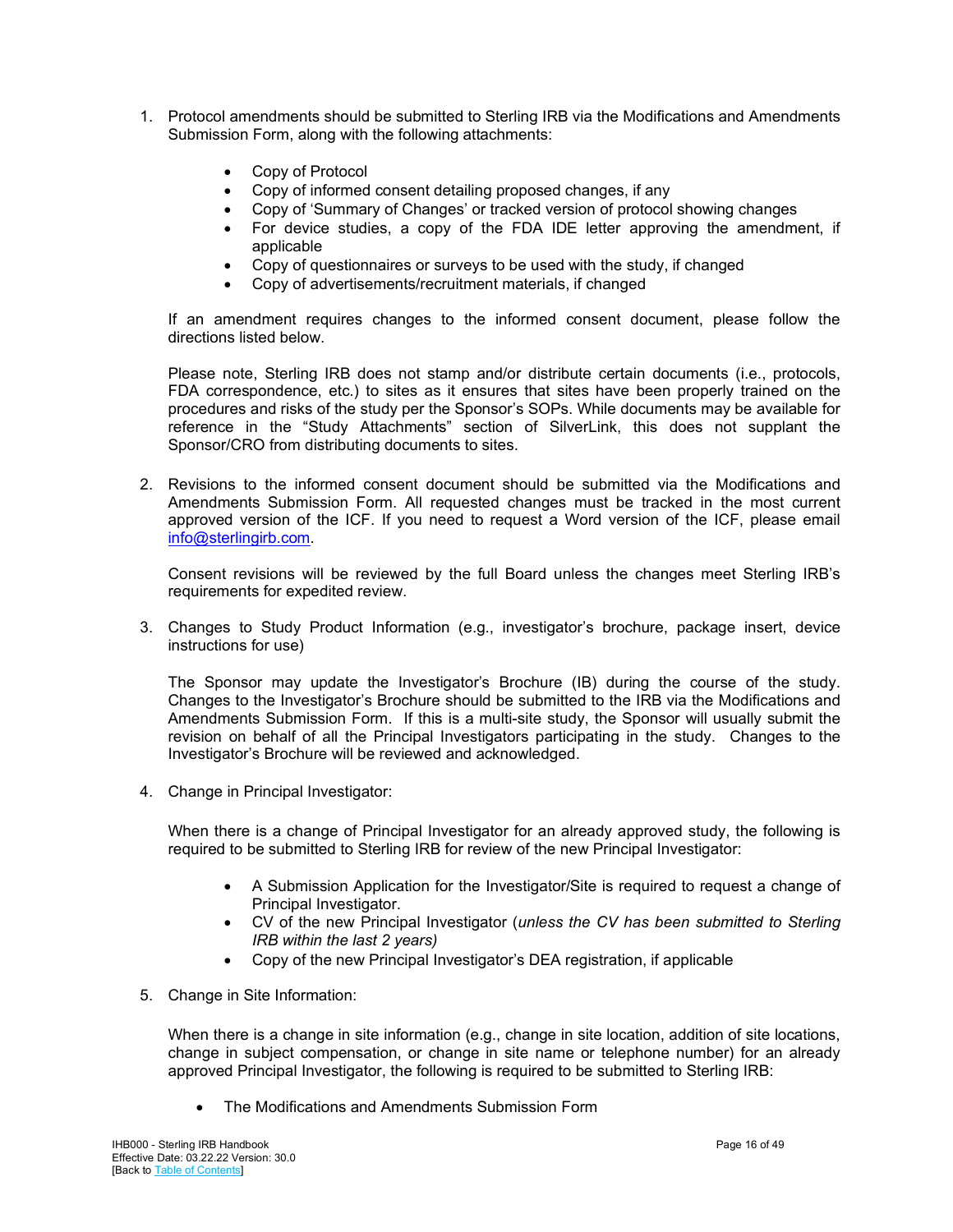6. Planned increase in study enrollment:

When there is a planned increase in study-wide enrollment by over 10% (i.e., when enrollment will exceed the number stated in the current IRB approved protocol by over 10%), the following is required to be submitted to Sterling IRB:

- Submit the Modification and Amendments Submission Form
- Revised protocol or administrative letter to the protocol
- Revised informed consent form (if applicable)
- 7. Change in planned enrollment of vulnerable populations:

When there is a change in planned enrollment of vulnerable populations, the following is required to be submitted to Sterling IRB:

• Submit the Modification and Amendments Submission Form (please include a description of additional safeguards that will be used to protect the rights and welfare of each vulnerable population)

## <span id="page-16-0"></span>**C. Notification of Approvals and Acknowledgements:**

- Full Board Review of a New Study or Proposed Modification/Amendment to a Previously Approved Study: Sterling IRB will contact the Sponsor/CRO and/or Principal Investigator typically within 24 hours of the meeting with a notification of the Board's decision. Approval documents will usually be sent within 2 business days.
- Expedited Review: Approval documents will usually be sent within 2 business days of approval.
- Amendment to Add a Principal Investigator: Approval documents will usually be sent within 2 business days of approval.
- Advertisements and Recruitment Materials: Items are usually reviewed by expedited review within 2 business days.
- Serious Adverse Events: Acknowledgements will usually be sent within 15 business days of Sterling IRB's review.
- Significant Protocol Deviations: Acknowledgements will usually be sent within 15 business days of Sterling IRB's review.
- Sponsor-Granted Exceptions: Approval documents will usually be sent within 5 business days of review.
- Unanticipated Problems: Acknowledgements will usually be sent within 15 business days of Sterling IRB's review.
- External Adverse Events (INDs): Acknowledgements will usually be sent semi-monthly.
- Study Status Report: Approval documents will usually be sent within 2 business days of Sterling IRB's review.
- Site Final Report: Approval documents will usually be sent within 15 business days of Sterling IRB's review.

*(Hard copy distribution fees are addressed in the fee schedule)*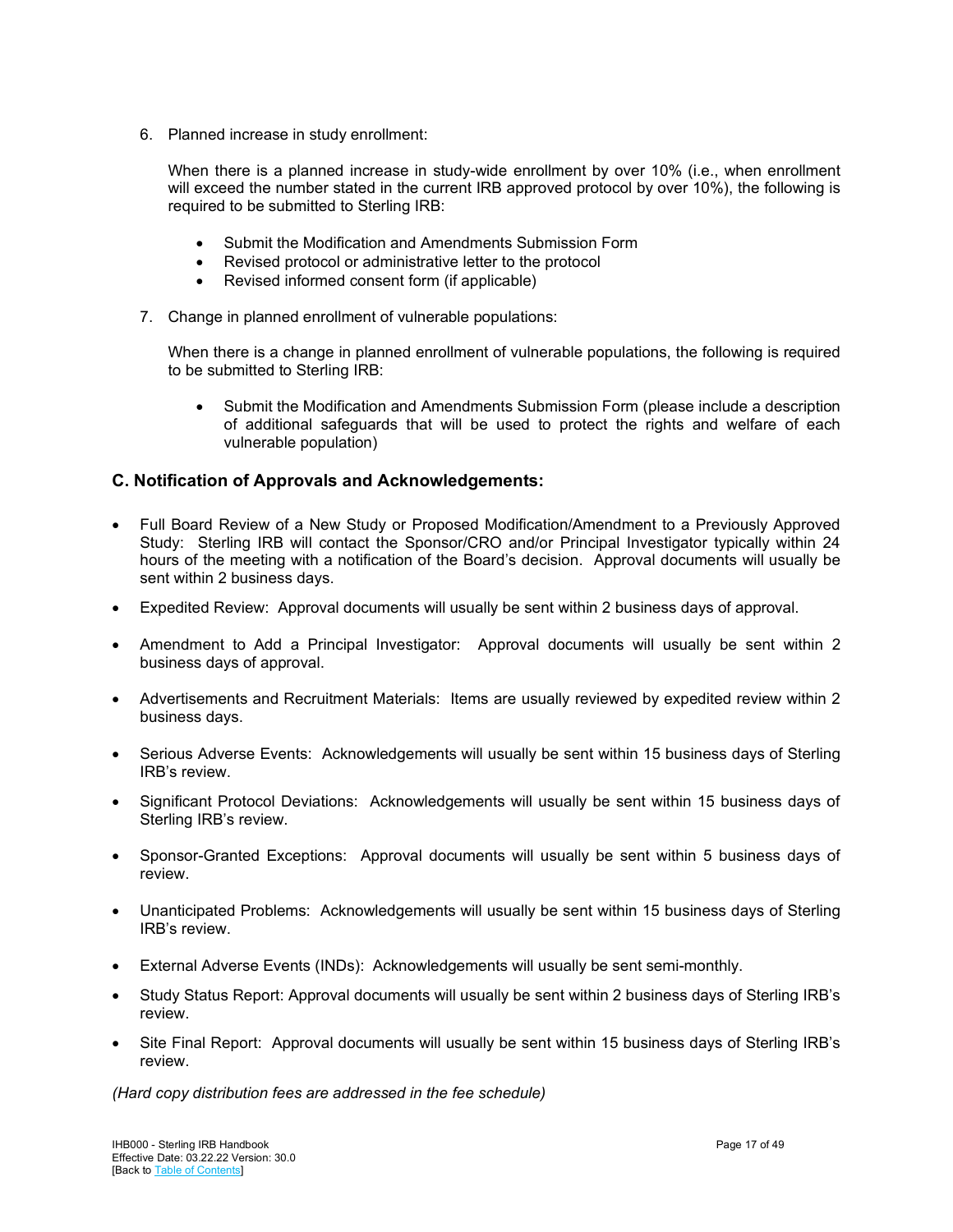## <span id="page-17-0"></span>**Chapter 5 – SUBJECT RECRUITMENT**

## <span id="page-17-1"></span>**A. Advertisements and Recruitment Materials:**

Advertising or recruiting for study subjects is considered to be the start of the informed consent process. The information contained in the advertisement/recruitment materials and the mode of communication must be reviewed by the IRB and approved before they are used. All submitted materials must comply with applicable federal regulations, and state and local laws. Furthermore, it is Sterling IRB's expectation that the recruitment processes which are employed by the Principal Investigator and the research staff are fair and equitable.

Advertisements and recruitment materials should be limited to the information prospective participants need to determine their eligibility and interest, such as:

- The name and address of the Principal Investigator or the research site
- The purpose of the research
- In summary form, the criteria that will be used to determine eligibility for the study
- A brief list of benefits to participants, if any, should be included but not guaranteed
- The time or other commitment required of the participants
- The location of the research and the person or office to contact for further information.

Sterling IRB requires that advertisements and recruitment materials include:

- A statement that the information provided pertains to a research study/clinical trial/clinical study (or equivalent)
- Language appropriate for the subject population (e.g., For pediatric studies, advertisements should be directed at adults and include a definition of the word "placebo")

In addition, Sterling IRB requires that advertisements and recruitment materials do NOT:

- State or imply a certainty of favorable outcome beyond what is outlined in the consent document and the protocol
- Emphasize (e.g., by such means as larger or bold type) compensation. References to compensation should be balanced by a description of the subject's responsibilities during the study (e.g. the number of study visits that are required for participation)
- Allow compensation for participation in a trial to include a coupon good for a discount on the purchase price of the product once it has been approved for marketing (FDA-regulated research)
- Include testimonials (defined as a statement in support of a particular truth, fact, or claim). Recruitment materials cannot contain statements that explicitly or implicitly make effectiveness claims about the investigational product or procedure. Testimonials, in general, advertise the product or procedure that they discuss in the words of a "satisfied user," and so, by their very nature, are claiming success, improvement, and/or effectiveness.
- Should not use misleading mottos or inducing or enticing terms such as "state of the art," "cutting edge," "breaking technology," or "improved."
- Make claims, explicitly or implicitly, that the test article is known to be equivalent/superior to any other drug, biologic, or device
- Make claims, explicitly or implicitly, that the test article is safe/effective for the purpose under investigation
- Make claims, explicitly or implicitly, about the drug, biologic, or device under investigation that are inconsistent with FDA labeling
- Promise "free treatment," when the intent is only to say subjects will not be charged for taking part in the research
- Use the terms "new treatment", "new medication" or "new drug" for recruitment into investigational drug, biologic or device studies without explaining that the test article is investigational
- Include coercive language, tone, or exculpatory language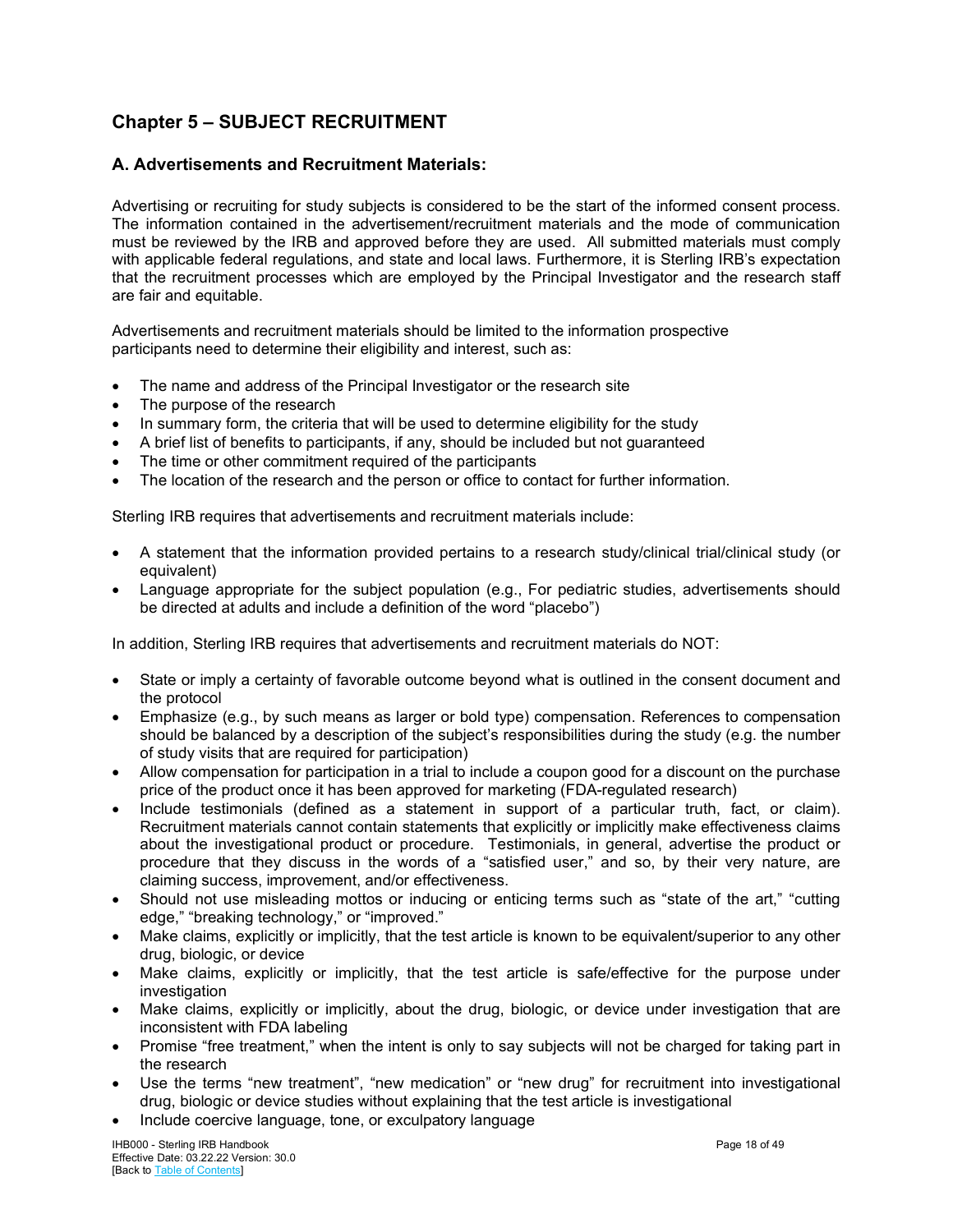• Refer to the FDA or IRB in any other capacity than what is stated in the consent

For print advertisements, a copy of the print ad should be submitted in the format that it will appear, so that Sterling IRB can review the layout of the advertisement as well as the text. If advertisement recruitment materials are being submitted with a reference or link to a website, any research-related content, including any information which pertains to a study under the review of Sterling IRB, must be submitted to the IRB for review and approval prior to use. It is the Principal Investigator's responsibility to ensure that the submission includes any web content which requires IRB review. Print advertisements that are approved by the IRB may be used as website recruitment advertisements without further IRB approval, as long as they are not modified in any way.

Communications intended to be seen or heard by health professionals, such as "dear doctor" letters and doctor-to-doctor letters (even when soliciting for study subjects), news stories, and publicity intended for other audiences, such as financial page advertisements directed toward prospective investors, do not require IRB review.

Sterling IRB does not require the submission of, but will review upon request, website recruitment content where the system format limits the material presented to basic trial information, such as the title; purpose of the study; protocol summary; basic eligibility criteria; study site location(s); and information on how to contact the site for further information. Examples of such listings include content posted to governmentsponsored sites, such as the National Institutes of Health (NIH) ClinicalTrials.gov website, the NIH National Cancer Institute's cancer clinical trials listing (PDQ), and the AIDS Clinical Trials Information Service (ACTIS). However, Sterling IRB does require the submission of web content where the opportunity to add additional descriptive information is not prevented by the system format, for review and approval prior to use.

It is the Principal Investigator's responsibility to ensure that links to external sites, which are contained within web submissions, are in compliance with applicable regulations and IRB requirements, as Sterling IRB does not review this material.

If participating in a large, multi-site study, the Sponsor may prepare a package of recruitment materials/advertisements for the site to use once approved by the IRB. Each site choosing to use these recruitment materials should include their site-specific information, such as the clinic name, telephone/contact information and compensation information (if already approved by the IRB), taking care not to alter the layout, type font or size of the approved advertisement. These recruitment materials/advertisements are considered approved, and do not need to be re-submitted to Sterling IRB.

Radio and television advertisement scripts must be submitted to Sterling IRB for approval. It is recommended that scripts are reviewed and approved prior to production of cassettes/CDs/MP3s for radio and videotapes/DVDs for television ads. All recruitment media (e.g., MP3s for radio ads, MP4s/Vimeo links/YouTube links, etc. for television ads) must be approved before advertising begins. In accordance with 45 CFR 46.115 and 21 CFR 56.115, Sterling IRB must retain copies of materials that have been reviewed. Therefore, recruitment media should be provided to Sterling IRB in an electronic format that can be saved as hyperlinks may be modified or removed over time.

Recruitment materials/advertisements provided with the original submission will be reviewed with initial review. Sterling IRB will notify the Principal Investigator or designee if any revisions are required before approval can be granted. Approved recruitment materials/advertisements will be provided in the initial approval documents and will be marked with an "Approved" stamp.

Recruitment materials/advertisements submitted after the Investigator's initial review must be accompanied by the Modifications and Amendments Submission Form. These items usually will be reviewed by expedited review within 2 business days. Sterling IRB will notify the Principal Investigator or designee if any revisions are required before approval can be granted. Approval documents and the recruitment materials/advertisements that have been stamped "Approved" will be sent to the site.

Sterling IRB must review any revision made to previously approved recruitment materials/advertisements. These include text changes, and other image changes such as pictures, font type or size. Please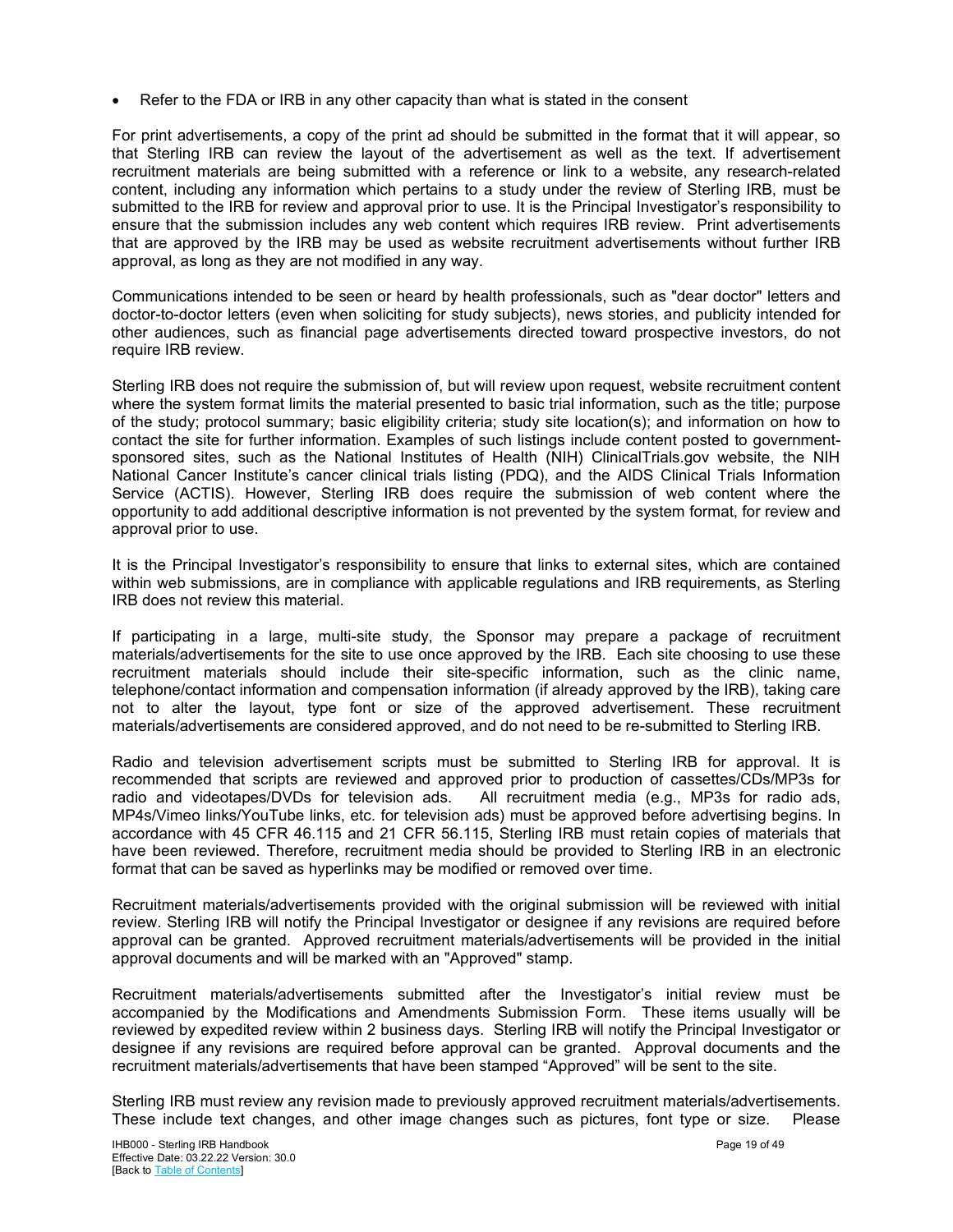contact Sterling IRB if there are any questions regarding changes to participant recruitment materials/advertisements.

## <span id="page-19-0"></span>**B. Screening Questionnaires:**

Sterling IRB requires that a screening questionnaire include the following information:

- The purpose of the questionnaire
- For telephone screenings, the prospective subject must provide their permission for the screening to proceed and be informed if any sensitive information will be collected
- The prospective subject will be told what will happen to the information collected (i.e., stored in a database)
- The prospective subject will be told what will be done with the information if he/she does not qualify for this study (i.e.., will the information be destroyed, or, with the permission of the prospective subject, will the information be kept in a database and used for another study. In the latter case, the prospective subject must give his/her permission for the information to be stored)
- For telephone screenings, the prospective subject must be told that he/she does not have to answer any questions they do not want to respond to and may choose to end the screening at any time.

Below is suggested screening questionnaire confidentiality language:

"We are conducting a research study in which you may be eligible to participate. If you are interested, I will ask you some questions regarding your medical history and present condition. You do not have to answer any questions that you do not want to respond to, and you may end this screening at any time. This survey will be destroyed if you decline participation. If you choose to participate in this study, this survey will be kept with other research records for this study. These records are accessible to our research staff and will not be shared with anyone else without your permission."

"Are you interested in participating in this study?"

If answer is "no", person should be thanked, and screening ended If "yes", proceed to next question:

"Do we have permission to proceed in obtaining the information about your medical history and present condition?"

If answer is "no", person should be thanked, and screening ended If "yes", proceed to the next question

"May we keep the information we obtain in a database in order to contact you regarding future studies?" (If applicable)

If "yes", information may be retained in a database for future studies If "no", information may not be retained in a database for future studies, although if the prospective subject qualifies, they may still participate in this study.

Note: See Chapter 8 Informed Consent; K. Informed Consent Requirements When Determining Eligibility for Research, for additional information.

HIPAA RESPONSIBILITIES: This is applicable to covered entities as defined in the Privacy Rule.

If Protected Health Information (PHI) is to be recorded into a database, the Principal Investigator will need to submit an Application for Partial Waiver of Authorization - For Recruitment Purposes. The Application should be submitted along with the screening questionnaire for approval.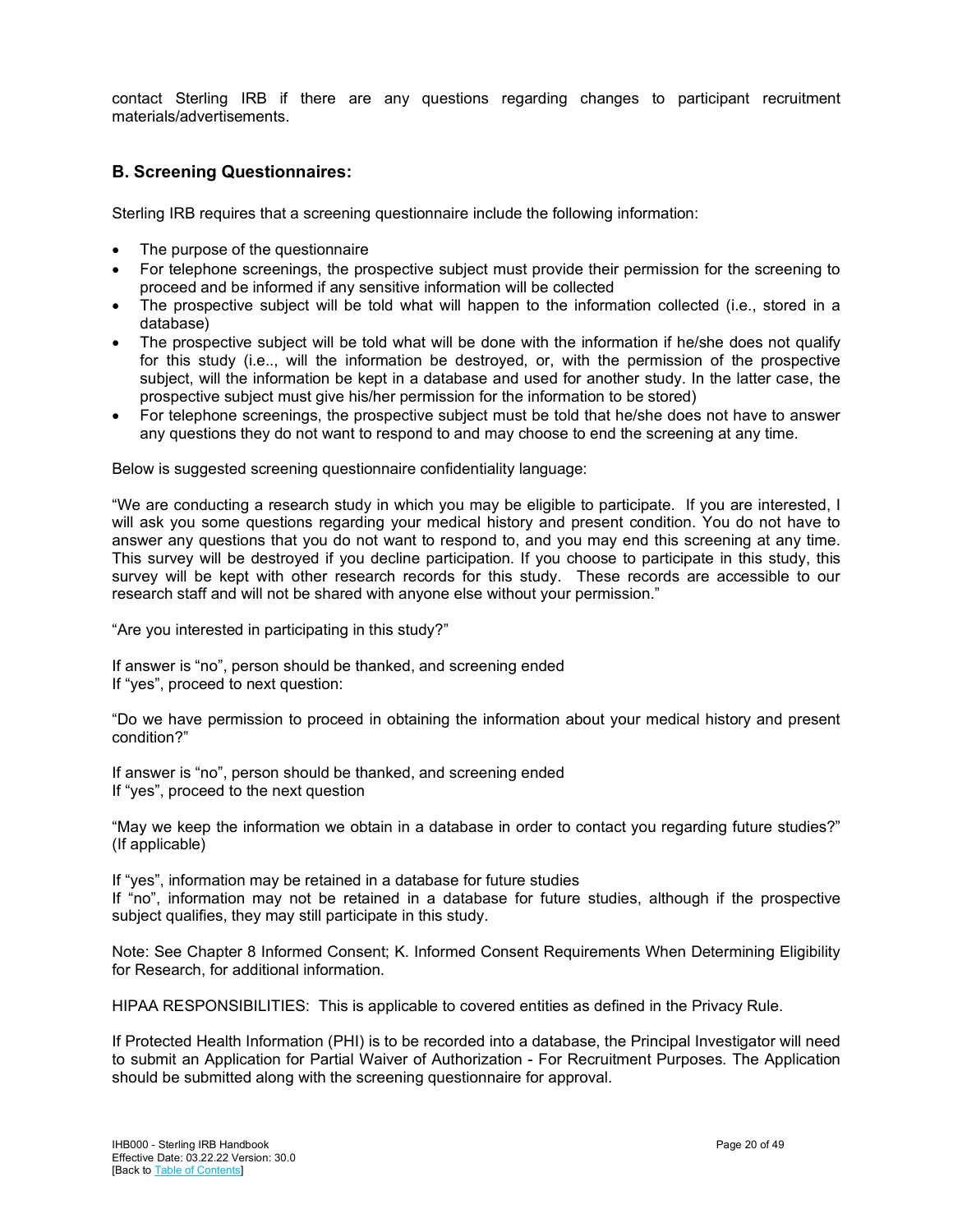## <span id="page-20-0"></span>**C. Study Materials:**

All materials that will be used as part of a study must be reviewed and approved by the IRB prior to use. These materials can be submitted as part of the initial study protocol; however, many times these materials are not available at the time of the initial submission. Materials which are submitted following initial approval of a study are considered an amendment and should be submitted via the Modifications and Amendments Submission Form.

## <span id="page-20-1"></span>**D. Generic Materials:**

Revisions to approved generic materials must be reviewed and approved before use. Approval of generic materials is valid for one year. Expired generic materials should not be used.

## <span id="page-20-2"></span>**E. Referral Fees, Incentives, and Bonus Payments for Recruitment:**

Referral Fees: Sterling IRB does not support the recruitment of research subjects by payment to the Principal Investigator, Sub-Investigator, Clinical Coordinator(s), or other healthcare professionals for patient referrals. This is in accordance with the American Medical Association Code of Medical Ethics which states, "Physicians may not accept payment referring a patient to a research study" and "Physicians should not accept payment solely for referring patients to research studies"; the World Medical Association International Code of Medical Ethics which states, "A physician shall not receive any financial benefits or other incentives solely for referring patients"; and the American College of Physicians Ethics Manual which states, "Giving or accepting finder's fees for referring patients to a research study generates an unethical conflict of interest for physicians". In addition, state law may prohibit such practices. Payment or reimbursement should be directly related to performance of the research and at a rate not exceeding the fair-market value for the level of activity performed. The IRB may approve proposals to reimburse a physician a reasonable amount for their time spent reviewing medical records to determine study eligibility. Payment to subjects for referring others may be considered by the Board on a case-by-case basis.

Incentives and Bonus Payments for Recruitment: Fees paid based on the timing or rate of participant enrollment are prohibited unless they are judged not to interfere with providing prospective participants with sufficient opportunity to consider whether to participate and do not increase the possibility of coercion or undue influence on the Principal Investigator or participants. The Principal Investigator should report to Sterling IRB any proposed incentives, gifts, or bonus payments to the Principal Investigator or study staff other than the original contractual agreement for review. These will be reviewed on a case-by-case basis. Sterling IRB is concerned that these practices may cause undue influence on the research staff. AMA Code of Medical Ethics 7.1.4 Conflicts of Interest in Research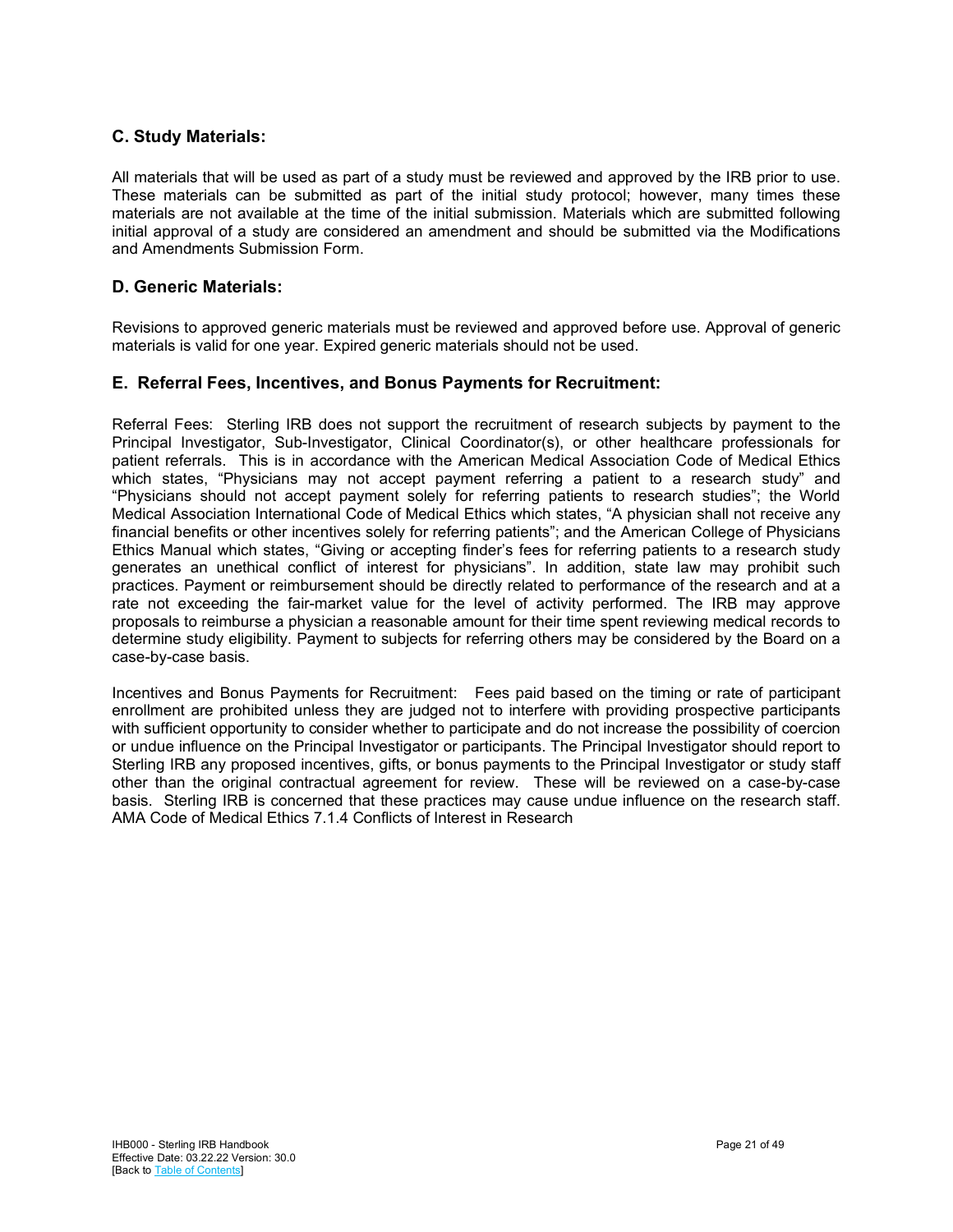## <span id="page-21-0"></span>**Chapter 6 – CONTINUING REVIEW**

Continuing review will occur at intervals appropriate to the degree of risk as determined by the IRB. For FDA regulated research and research subject to the pre-2018 Common Rule, continuing review must occur at least annually. For research that is not FDA regulated and subject to the revised 2018 Common Rule, continuing review is not required (unless the IRB determines otherwise) when a study is eligible for expedited review or has progressed to the point that it involves only one or both of the following:

(A) Data analysis, including analysis of identifiable private information or identifiable biospecimens, or

(B) Accessing follow-up clinical data from procedures that subjects would undergo as part of clinical care.

Sterling IRB handles the continuing review of the study as well as participating investigative sites as one entity. Regardless of when the Principal Investigator/Site was approved, all Principal Investigators/Sites will have the same expiration date as established during initial or continuing review. Continuing review will consist of Study Status Reports from the Principal Investigators/Sites and/or the Sponsor/CRO concerning the conduct of the study. The Study Status Report requires information about the number and status of subjects involved in the study. The categories are defined below:

- Total Consented: The number of prospective subjects that have signed the consent form. Subjects must sign the consent form prior to screening, with the exception of verbal consent for telephone screenings.
- Screen Failures: The number of consented subjects who will not be able to participate in the study because of information gathered, including test results that were obtained, during the screening process.
- Total in Screening/run-in: The number of prospective subjects that have been consented and are currently in the inclusion/exclusion phase of the study.
- Total Active: The number of randomized subjects (those that have passed the screening process) who are currently active in the study. Subjects that are in follow-up are considered to be active.
- Total Completed: The number of subjects who have completed all study requirements and are no longer in follow-up (all subject contact is completed).
- Total Subjects Withdrawn/Terminated Early\*: The number of randomized subjects that withdrew or were withdrawn prior to completion (e.g., lost to follow-up, terminated by the sponsor, transferred to another study site, withdrew consent, discontinued due to an adverse event, unanticipated problem, or protocol deviation, non-compliance (specify how), etc.). *\*Please note, although the study subject is not obliged to give their reason(s) for withdrawing prematurely from a clinical trial, the investigator should make a reasonable effort to ascertain the reason, while fully respecting the subject's rights.*

#### *Total Consented* **should equal** *Total Screen Failures* **+** *Total in Screening/run-in* **+** *Total Active* **+**  *Total Completed* **+** *Total Withdrawn/Terminated Early***.**

## <span id="page-21-1"></span>**A. Study Status Report:** *(Application for Continuation)*

Sterling IRB will typically send reminder notices *(via e-mail or SilverLink)* regarding the study's expiration date and continuing review due date*.* However, it is the Sponsor and/or Principal Investigator's responsibility to submit the Study Status Report in sufficient time to permit review and approval prior to the study expiration date. **It is recommended that the Study Status Report be submitted no less**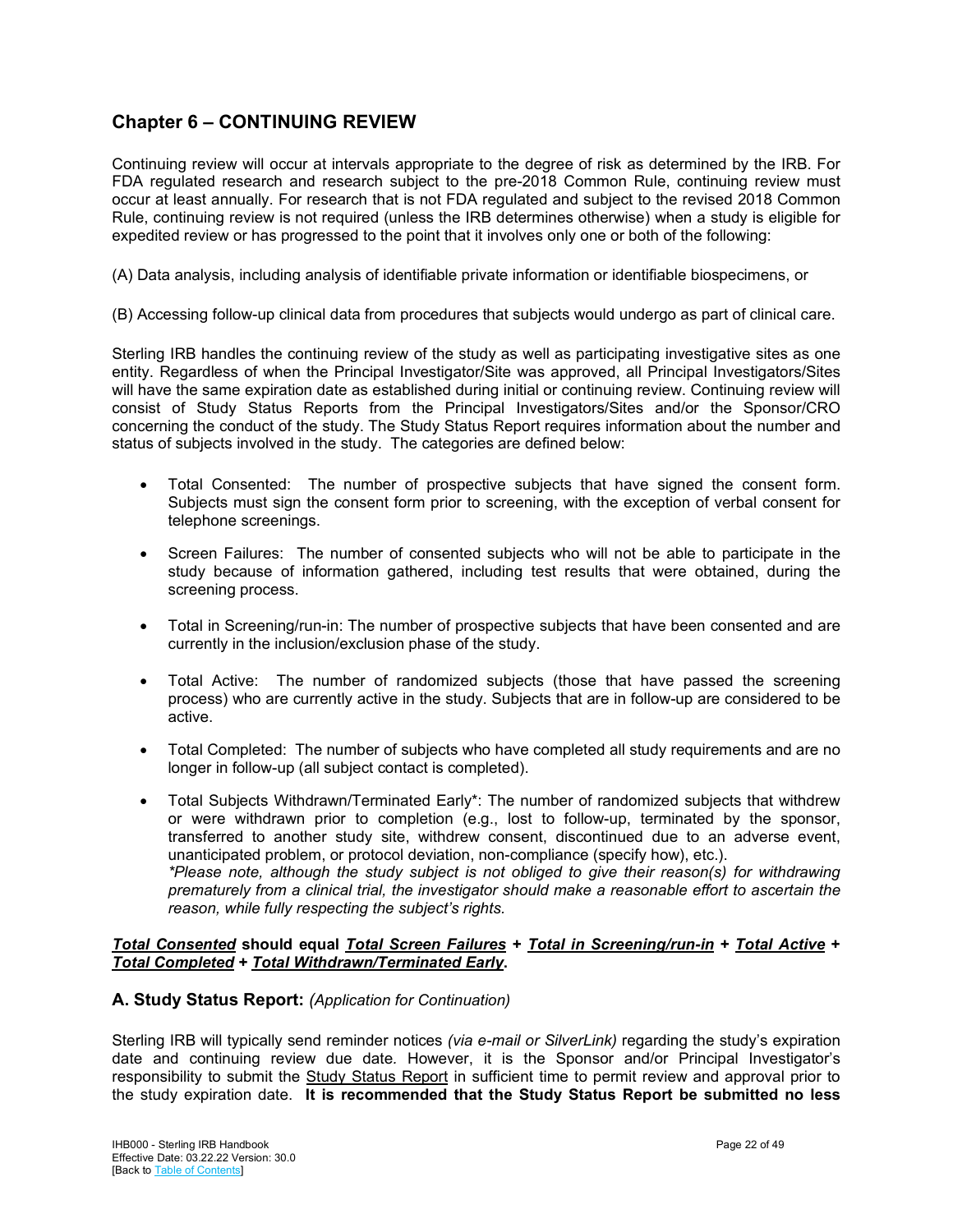#### **than 30 days prior to the study expiration date as the regulations make no provision for any grace period extending the conduct of research beyond the expiration date of IRB approval.**

If the Principal Investigator does not submit a Study Status Report in time for Sterling IRB review prior to the expiration date, he/she will be notified by phone and email within 24 hours and by letter within 2 business days that the IRB approval has lapsed. This letter details that all recruitment and study related activities (advertisement, screening, enrollment, consent, interventions, interactions, and collection of private identifiable information), including data analysis, **must stop**. One exception would be if the cessation of treatment poses a threat to the life or welfare of a subject. If continuation of research procedures is necessary for subject safety, the IRB must be notified **immediately**. Failure to submit for renewal may result in Board action(s) including, but not limited to, suspension and/or termination of IRB approval or a finding of serious and/or continuing noncompliance.

Sterling IRB will send continuing review approval documentation to the Sponsor and study site(s) which includes the study expiration date as well as the due date for the next continuing review report.

## <span id="page-22-0"></span>**B. Final Report:**

After the last subject has completed the study and the Sponsor/CRO has indicated that the study is completed at the site, the Principal Investigator must submit a Study Status Report to the IRB to ensure proper closeout. This report should include the date that the final subject completed the study. This report must also be submitted if the study is cancelled or terminated prematurely. Furthermore, it is the responsibility of the investigator to also inform the regulatory authority with any reports which are required. Following review, an approval document will be sent to the investigator/site. For multi-site studies, once all participating sites have notified the IRB that the study is complete at their site; the IRB will consider the study to be closed.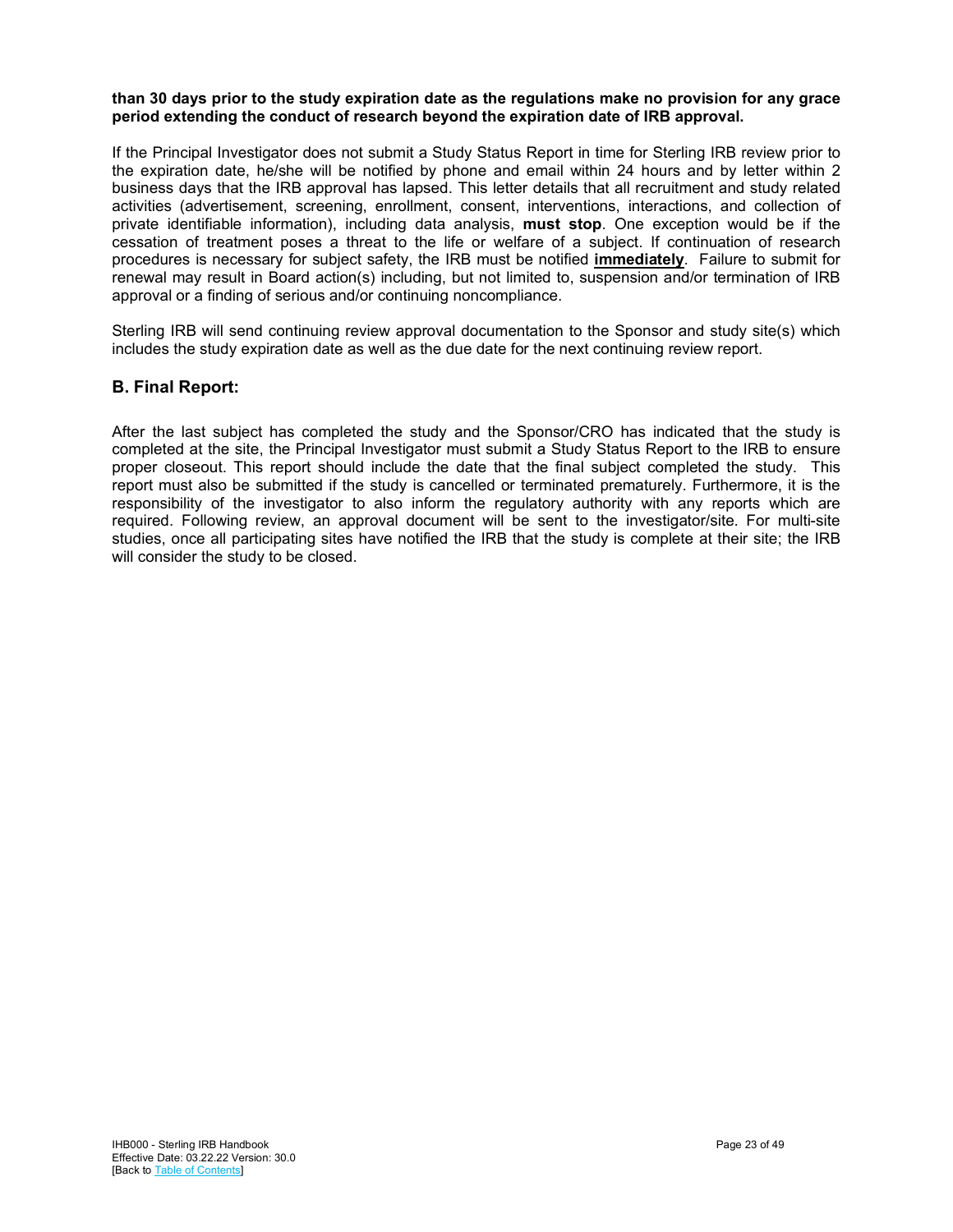## <span id="page-23-0"></span>**Chapter 7 – REPORTABLE EVENTS**

Many types of events must be reported to the IRB. In general, events that are unanticipated, related to the research, and involve new or increased risk must be reported to the IRB. In addition to the information below, Sterling IRB makes available a summary sheet entitled "Events Reportable to the IRB" on its website at [www.sterlingirb.com.](http://www.sterlingirb.com/)

## <span id="page-23-1"></span>**A. Protocol Deviations:**

Protocol deviations are study events where the Sterling IRB-approved research protocol has not been followed.

#### **DEFINITIONS:**

**Deviation:** An unanticipated instance when the protocol, as currently approved, is not followed. Deviations can be separated into two categories, significant and non-significant (as defined below).

**Significant Deviation:** A protocol deviation that affects the scientific design/integrity of the study; affects the rights, safety, or welfare of study subjects; changes the risk/benefit ratio; or violates an ethical principle.

It is the principal investigator's responsibility to assess whether an event constitutes a significant deviation. Sterling requires only the submission of significant deviations that meet the criteria above.

The Principal Investigator is responsible for reporting all significant deviations to the IRB; however data collection and communication of such events may be delegated to appropriate clinical site research personnel.

**All significant protocol deviations should be reported within 10 business days of when the site becomes aware of the study event**, via the Reportable Events Form.

Examples of protocol deviations that may be significant (not an exhaustive list):

#### *Enrollment*

- Enrolling a subject outside the inclusion/exclusion criteria without sponsor and IRB approval
- Enrolling a subject before their screening lab(s) is/are received
- Site enrollment increases exceeding an IRB-approved site enrollment plan by over 10% (note, prospective IRB approval is needed for increased study-wide enrollment exceeding the protocol's plan by over 10%)

#### *Informed Consent*

- Enrolling a subject without obtaining informed consent or performing tests on a subject prior to consenting that subject
- Failure to execute Informed Consent Form as required by the IRB (e.g., failure to affix all necessary signatures as required by the IRB-approved consent form, failure to initial a page of the Informed Consent Form if required), etc.
- Consenting a subject with the incorrect version of the ICF

#### *Study Procedures*

- Deviations in the administration of study procedures:
	- o dosing/intervention errors
	-
	- $\circ$  study drug given to incorrect subject  $\circ$  failure to perform study related proce  $\circ$  failure to perform study related procedures<br> $\circ$  storing drugs incorrectly/at incorrect tempero
	- storing drugs incorrectly/at incorrect temperature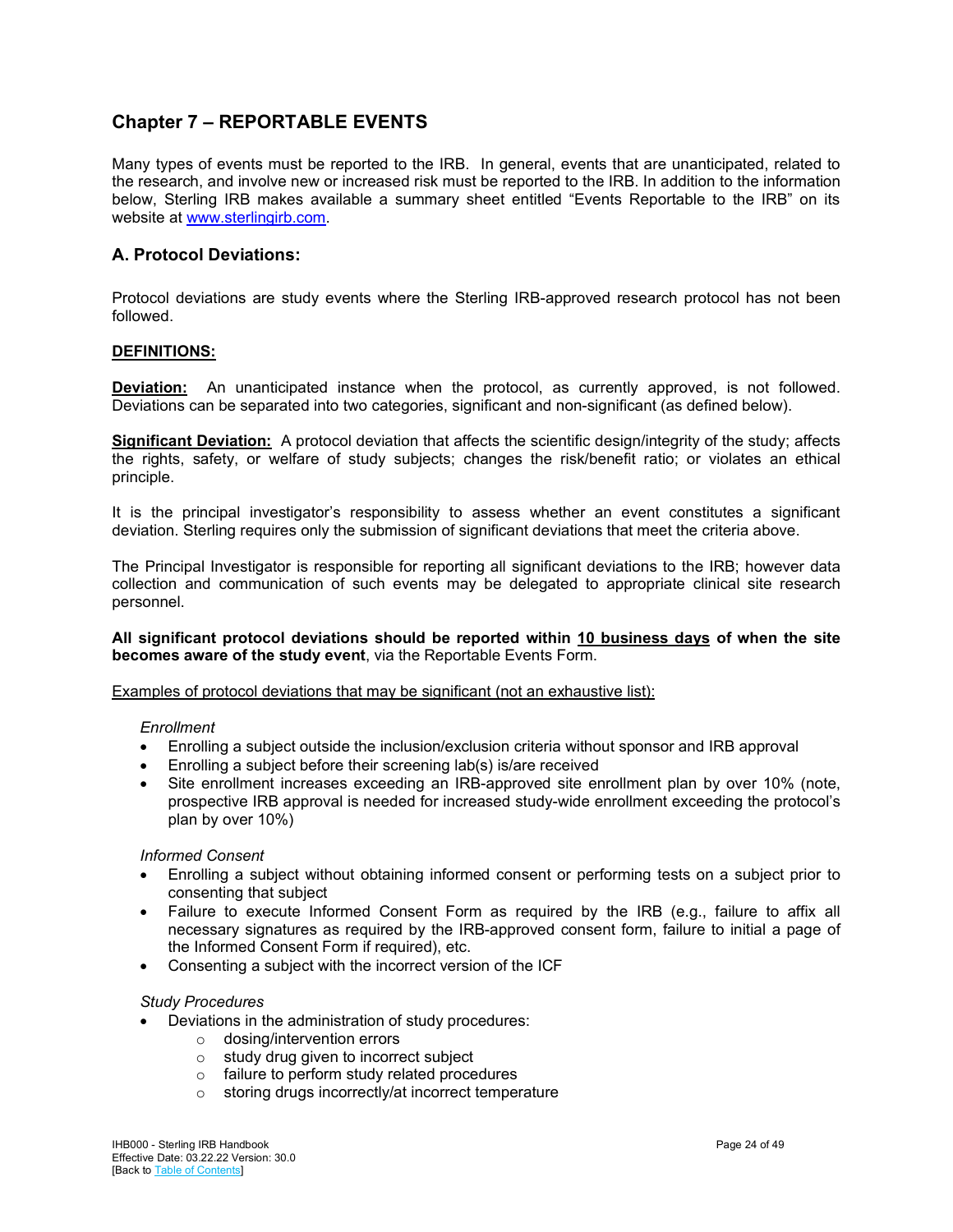#### *Study drug/device*

• Subject on exclusionary, disallowed or concomitant medications without sponsor approval

#### *Safety Monitoring*

- Omission or delay of safety monitoring procedures, reports, or letters including untimely reporting of events to the IRB (i.e., not reporting Serious Adverse Events and Significant Protocol Deviations within 10 business days of when the site became aware of the event, not reporting planned protocol exceptions for IRB approval prior to implementation)
- Pregnancy in studies for which pregnancy is strictly to be avoided

All Significant Protocol Deviations will be reviewed and acknowledged.

**Non-Significant Deviation:** A protocol deviation that affects only logistical or administrative aspects of the study, has no substantive effect on the safety or well-being of research participants, does not affect the value of the data collected (meaning the deviation does not confound the scientific analysis of the results), and does not result from willful or knowing misconduct on the part of the Investigator(s). These deviations do not need to be reported to the IRB unless the sponsor/site SOPs require the Investigator to do so.

#### Examples of Non-Significant Deviations:

- Subject out of window (unless by a significant amount)
- Subject diaries/e-diaries not filled out/completed
- Principal Investigator signed in incorrect place/incorrect time on ICF
- Missed telephone calls, follow-up calls or contacts, out of window phone calls

Sponsor monitors often request that the site send the entire Protocol Deviation/Violation Log. In general, these records or logs do not require submission to Sterling IRB.

## <span id="page-24-0"></span>**B. Sponsor-Granted Exceptions:**

Protocol exceptions are planned changes from the Sterling IRB-approved research protocol that (unlike amendments) do not result in permanent revision to the research protocol.

**The Sponsor and Principal Investigator are responsible for obtaining IRB approval of protocol exceptions** that may affect the scientific design/integrity of the study, affect the rights, safety or welfare of study subjects, or change the risk/benefit ratio, **prior to implementation**, except where necessary to eliminate apparent immediate hazard to human subject(s). Exceptions necessary to eliminate apparent immediate hazard to human subjects should be reported within 10 business days after initiation.

When the research involves an investigational device, any deviation from the investigational plan to protect the life or physical well-being of a subject in an emergency should be reported to the IRB no later than 5 working days after the emergency occurred. Except in such an emergency, FDA pre-approval is also required [21 CFR 812.150 (4)] for any changes or deviations that may affect the scientific soundness of the investigational plan or the rights, safety, or welfare of the subjects.

All Sponsor-Granted Exceptions should be reported using the Sponsor-Granted Exception Report. **Exceptions must be submitted to the IRB accompanied by documentation of the Sponsor's approval thereof.**

#### **DEFINITION:**

**Exception:** A protocol exception is a type of planned change to the Sterling IRB-approved research protocol that (unlike an amendment) does not result in a permanent revision to the research protocol. A protocol exception typically involves a single subject or, less commonly, a small group of subjects.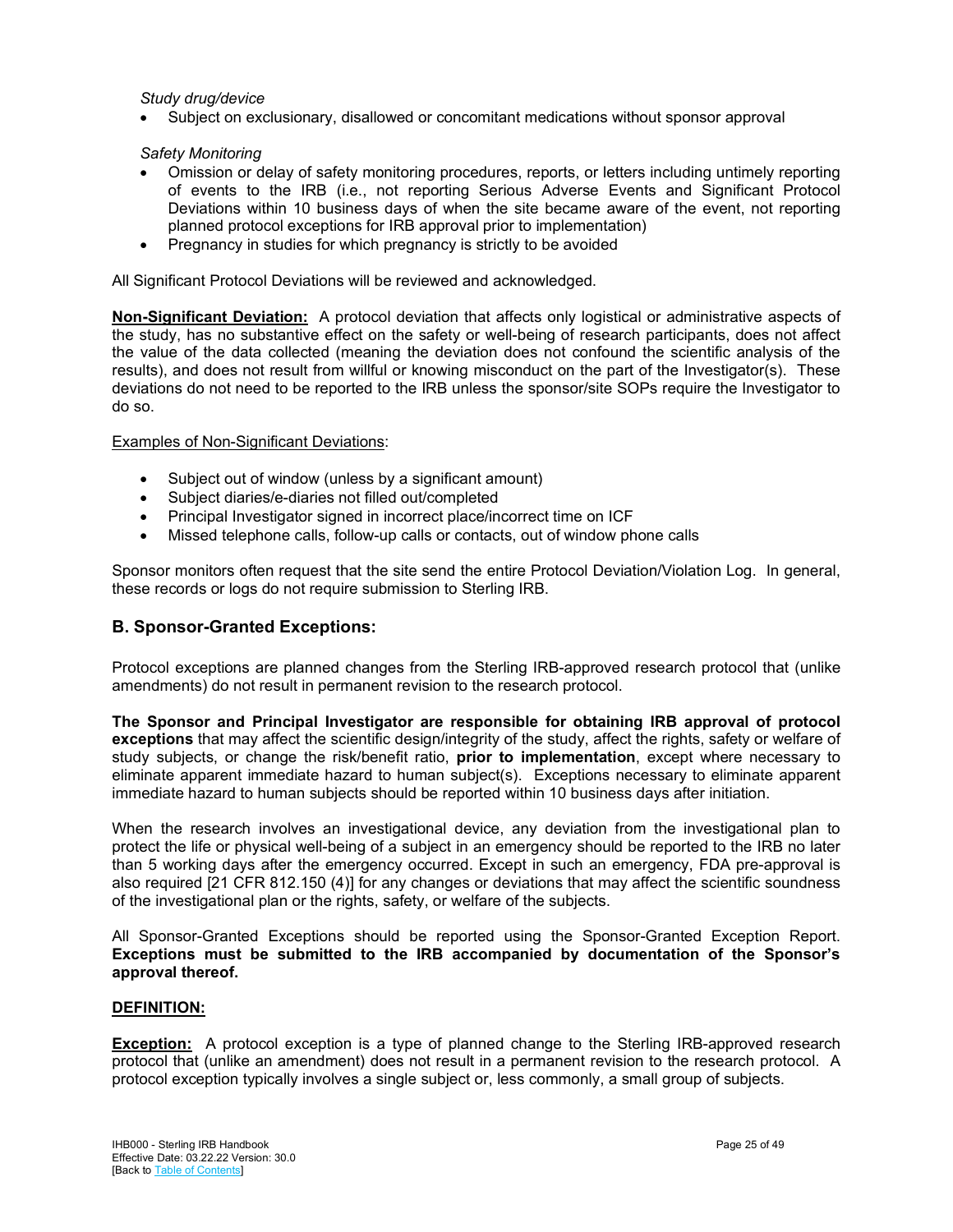The Principal Investigator is responsible for obtaining prior Sponsor and IRB approval for protocol exceptions as detailed above, however data collection and communication of such events may be delegated to appropriate clinical site research personnel.

All Sponsor-Granted Exceptions submitted to the IRB will be reviewed. Those deemed appropriate for approval via expedited review will be processed for such approval. All other Sponsor-Granted Exceptions will receive full Board review.

## <span id="page-25-0"></span>**C. Serious Adverse Events (SAEs):**

The Principal Investigator is responsible for reporting Serious Adverse Events (SAEs) to Sponsors and Sterling IRB; however, he/she may delegate the data collection and communication of such events to appropriate clinical site research personnel. **Sterling IRB requires that all Serious Adverse Events (SAEs) that are unexpected and related or possibly related to participation in the research be submitted within 10 business days of when the site becomes aware of the study event via the Reportable Events Form. Reportable events that are fatal or life threatening should be reported immediately to Sterling IRB. The Principal Investigator is responsible for the immediate reporting of all Serious Adverse Events (SAEs), including fatal or life-threatening events to the Sponsor.**

Follow-up Reports: For all initial SAE reports that do not show resolution, Sterling IRB requests a followup report with additional information, including date resolved. More than one follow-up report may be sent to the IRB with information as it becomes available.

For unexpected serious suspected adverse drug reactions, the Principal Investigator is responsible for following regulatory requirements related to the reporting of such events to the regulatory authority and the IRB.

For reported deaths, the Principal Investigator or designee should supply the Sponsor and IRB with any additional requested information (e.g., hospital records and autopsy reports).

#### **DEFINITIONS:**

**Serious Adverse Event:** An incident which occurs to a subject while participating in the study that: results in death; is life-threatening; requires hospitalization or prolongation of existing hospitalization; results in a congenital anomaly/birth defect; results in persistent or significant disability/incapacity; requires intervention to prevent one of the aforementioned outcomes; or should be (in the investigator's opinion) considered by the IRB. Note: Questions regarding whether an event is considered an SAE can often be resolved by referring to the description of an SAE in the protocol or consulting with the Sponsor.

**Unexpected:** An event, the nature, severity, or frequency of which is not consistent with the potential risks in the Informed Consent Document(s), Protocol, Investigator's Brochure (IB), or Investigational Plan.

Upon receipt and review of an SAE, Sterling IRB may request additional information from the Principal Investigator. If Sterling IRB determines, after review of an SAE that additional information should be provided to the subjects, a request will be made to the Sponsor and Principal Investigator for a revision or addendum to the informed consent.

<span id="page-25-1"></span>All Serious Adverse Events will be reviewed and acknowledged.

## **D. External Adverse Events (IND Safety Reports\*)***:*

External adverse events involve study participants who are not enrolled at a study site approved by Sterling IRB or where the Principal Investigator (PI) is not under the oversight of Sterling IRB. The Principal Investigator typically receives notification of these external events from the Sponsor in the form of an IND Safety Report.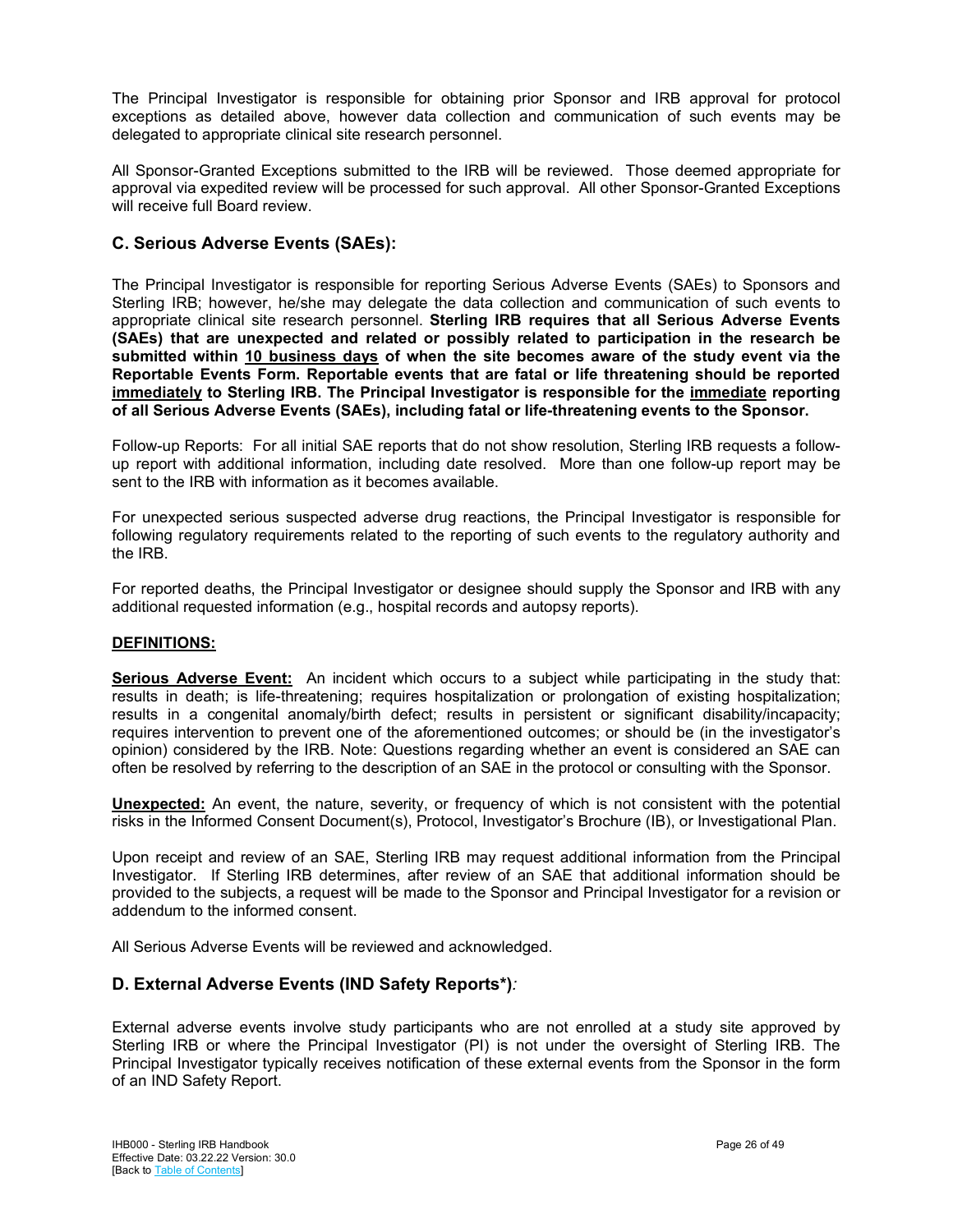*\* The term "IND Safety Report" is used here to represent all types of external adverse events reports, including, but not limited to, IND Safety Reports, MedWatch Reports and CIOMS Reports.*

**Only those IND Safety Reports that may, in the opinion of the Sponsor/CRO/SMO or Principal Investigator, represent an unanticipated problem involving risks to subjects or others should be reported to Sterling IRB.** *Generally, an adverse event observed during the conduct of a study would be considered an unanticipated problem involving risk to human subjects, and reported to the IRB, only if it were unexpected, serious, and would have implications for the conduct of the study (e.g., requiring a significant, and usually safety-related, change in the protocol such as revising inclusion/exclusion criteria or including a new monitoring requirement, informed consent, or investigator's brochure). An individual AE occurrence ordinarily does not meet these criteria because, as an isolated event, its implications for the study cannot be understood.* 

For multi-site studies, Sterling acknowledges that the Sponsor is in a better position to process and analyze the significance of adverse event information from multiple sites and to make a determination about whether an adverse event is an unanticipated problem. Accordingly, Sterling requires the Sponsor to submit IND Safety Reports on behalf of the Investigators. **Investigators should not submit any IND Safety Reports to Sterling if reports are being submitted on their behalf**.

For single-site studies, it is the Principal Investigator's responsibility to submit all IND Safety Reports that may represent an unanticipated problem involving risks to subjects or others.

All external adverse events reports that may represent an unanticipated problem involving risks to subjects or others should be submitted to Sterling IRB within 10 business days of receipt via the Reportable Events Form. When safety reports that do not constitute an unanticipated problem are submitted, Sterling IRB will provide an acknowledgement of receipt to the sponsor and all open sites.

## <span id="page-26-0"></span>**E. Unanticipated Adverse Device Effects (UADE)***:*

Investigators are required to submit a report of a UADE to the Sponsor and IRB as soon as possible, but no later than 10 business days after the investigator first learns of the event. The Sponsor must immediately conduct an evaluation of the UADE and report the results of the evaluation to FDA, all reviewing IRBs, and participating investigators within 10 working days after the sponsor first receives notice of the effect.

#### **DEFINITION:**

**Unanticipated Adverse Device Effect:** Any serious adverse effect on health or safety or any lifethreatening problem or death caused by, or associated with, a device, if that effect, problem, or death was not previously identified in nature, severity, or degree of incidence in the investigational plan or application, or any other unanticipated serious problem associated with a device that relates to the rights, safety, or welfare of subjects.

## <span id="page-26-1"></span>**F. Unanticipated Problems (Other)***:*

It is the IRB's responsibility to determine whether or not an event is an unanticipated problem involving risk to subjects or others and to notify the investigator of what steps, if any, are necessary to continue the study. If the Board determines that the event represents an unanticipated problem involving risk to subjects or others, the Principal Investigator, Sponsor, and applicable regulatory agencies will be notified within 10 business days.

*Unanticipated Problems Involving Risk to Subjects or Others* are considered, in general, to include any incident, experience, or outcome that meets **all** of the following criteria:

1. Unexpected: (in terms of nature, severity, or frequency) given (a) the research procedures that are described in the protocol-related documents, such as the IRB-approved research protocol and informed consent document; and (b) the characteristics of the subject population being studied;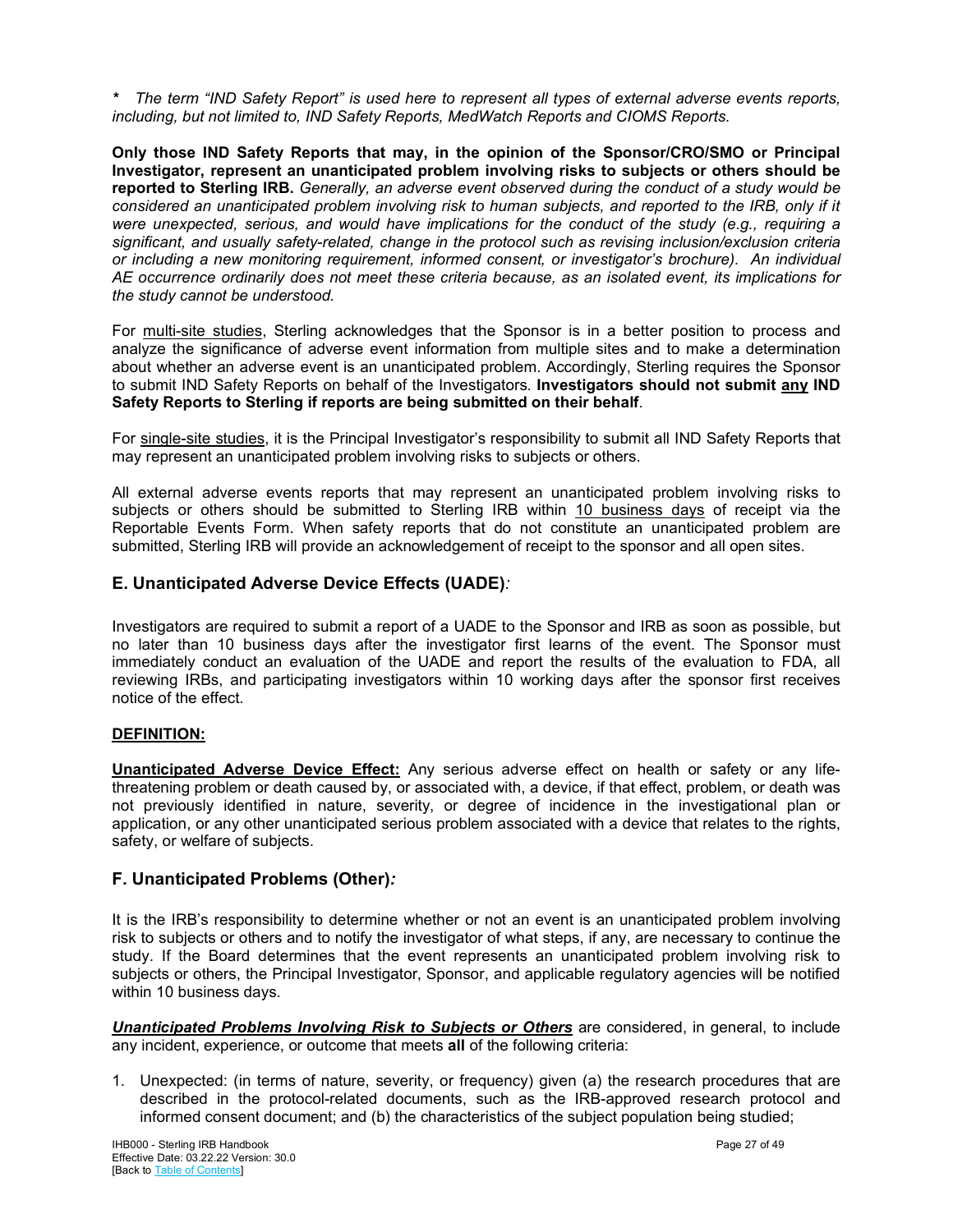- 2. Related or possibly related: to participation in the research (*possibly related* means that there is a reasonable possibility that the incident, experience, or outcome may have been caused by the study product or procedures involved in the research); and
- 3. Suggests that the research places subjects or others at a greater risk of harm (including physical, psychological, economic, or social harm) than was previously known or recognized.

An event, incident or problem that meets the three criteria above generally will warrant consideration of substantive changes in the research protocol or informed consent process/document or other corrective actions in order to protect the safety, welfare, or rights of subjects or others.

Examples of other unanticipated problems that do not fall within the classifications for Serious Adverse Events, External Serious Adverse Events, or Significant Protocol Deviations may include, but are not limited to the following:

- New or Increased Risk
- Unexpected frequency or severity of expected adverse events
- Any event that requires prompt reporting according to the Sponsor
- Any accidental or unintentional change to the IRB approved protocol that involved risks or has the potential to recur
- Any change to the research protocol or plan taken without prior IRB review to eliminate apparent immediate hazard to a research participant
- Any publication in the literature, safety monitoring report, interim result, or other finding that indicates an unexpected change to the risks or potential benefits of the research.
- Any complaint of a participant that indicates an unanticipated risk or that cannot be resolved by the research staff.
- Breach of confidentiality or privacy
- State Medical Board Action (including suspension, restriction, probation, or revocation of medical license and medical board orders or consent agreements)
- Regulatory agency audit or enforcement action (including Form FDA 483s, FDA Warning Letters, NIDPOEs)
- Termination or suspension of the study without prior agreement of the Sponsor (Sterling IRB and the Sponsor must be notified)
- Incarceration of a study subject not approved to involve prisoners
- Willful or knowing misconduct on the part of the investigator(s) or study staff
- Changes in study status (including any change in the regulatory approval status of the test article, FDA clinical holds, and any study hold/suspension or termination imposed by the sponsor/CRO, investigator, or other reviewing IRB)
- other government agency, or other party
- Any information in study results, site monitoring reports, and data safety monitoring committee reports that could directly affect the safety or medical care of past or current study subjects or influence the conduct of the study (These findings should be reported up to two years after the completion of the study)
- New information that may affect adversely the safety of the participants or the conduct of the clinical trial
- Any changes significantly affecting the conduct of the clinical trial or increasing the risk to participants.

The Principal Investigator is responsible for reporting Unanticipated Problems to trial Sponsors and Sterling IRB; however, he/she may delegate the data collection and communication of such events to appropriate clinical site research personnel. **All unanticipated problems involving risk to subjects or others should be reported to Sterling IRB within 10 business days of the site becoming aware of the problem via the Reportable Events Form.**

It is the IRB's responsibility to determine whether or not an event is an unanticipated problem involving risk to subjects or others. If the Board determines that the event represents an unanticipated problem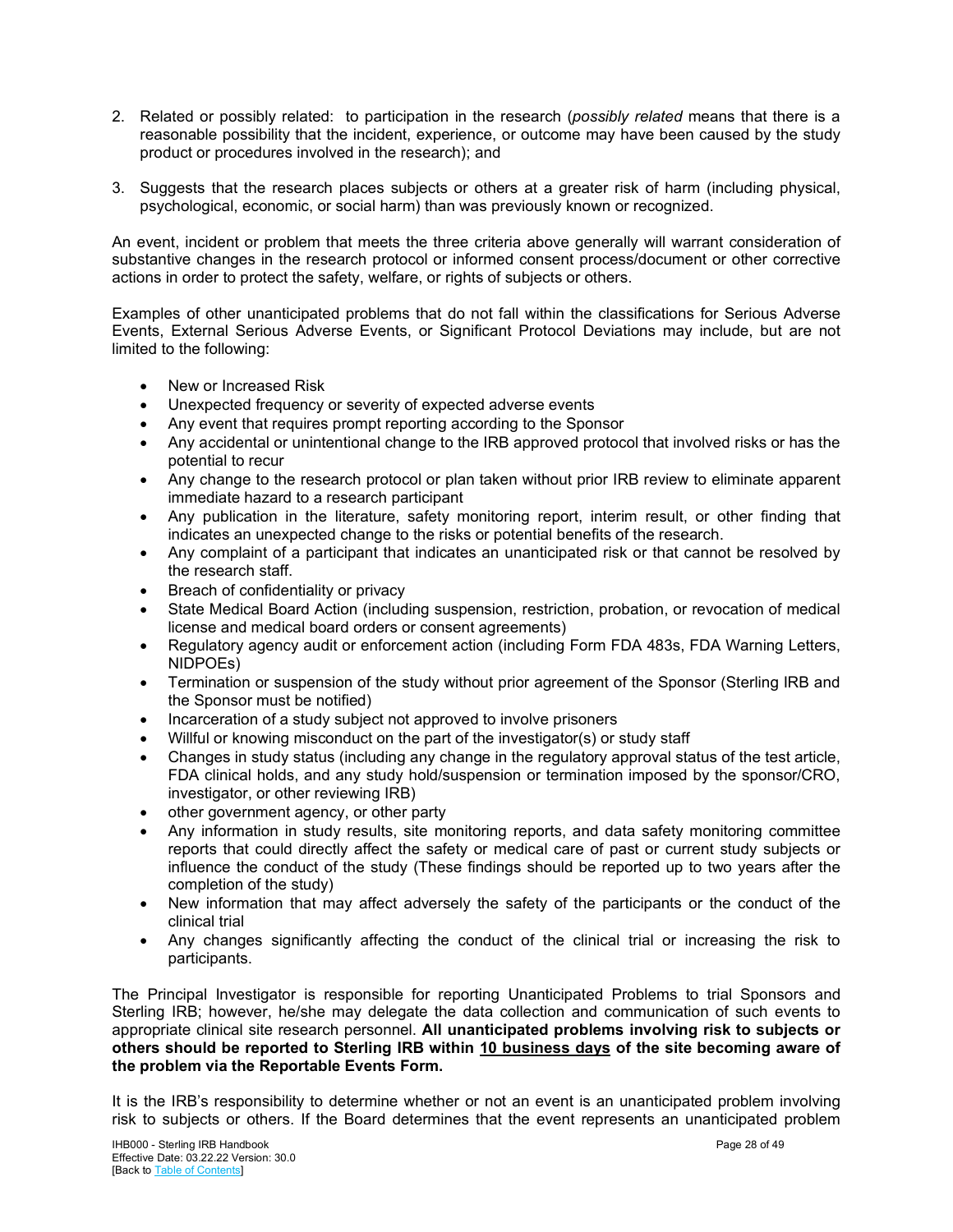involving risk to subjects or others, the Principal Investigator, Sponsor, and applicable regulatory agencies will be notified within 10 business days.

## <span id="page-28-0"></span>**G. Noncompliance:**

The Principal Investigator bears the ultimate responsibility for the conduct of the research study.

The Principal Investigator must comply with the IRB's policies and requirements (as set forth in the Investigator Compliance Agreement in the Submission Application for the Investigator/Site, in the Sterling IRB Handbook, and in any determination of the IRB) as well as all regulatory requirements on the federal, state and local level.

#### **DEFINITIONS:**

#### Noncompliance:

Failure to comply with applicable federal/state regulations or institutional policies governing human subjects research; failure to comply with the requirements or determinations of the IRB.

#### Serious Noncompliance:

Noncompliance that, in the judgment of the IRB Chairman or designee, or the IRB, increases the risks to subjects, adversely affects the rights, welfare and safety of the research subjects, adversely affects the scientific integrity of the study, or compromises the integrity of the human research protection program.

#### Continuing Noncompliance:

A pattern of noncompliance by an investigator or study personnel that indicates a lack of ability or willingness to comply with applicable federal/state regulations, institutional policies governing human subjects research, or the requirements/determinations of the IRB, that in the judgment of the IRB Chairman or designee, or the IRB, shows that noncompliance has been ongoing and/or suggests the likelihood that noncompliance will continue without intervention.

Investigators and research staff are required to report any observed, suspected or apparent noncompliance to the IRB. This refers to all noncompliance, not just serious or continuing noncompliance.

Sterling IRB has policies and procedures in place to determine whether each report of noncompliance has a basis in fact, and whether each report constitutes serious or continuing noncompliance. When reviewing reports of noncompliance and unanticipated problems involving risk to subjects or others, Sterling IRB may consider suspension or termination of the research, notification of current participants when such information might relate to participants' willingness to continue to take part in the study, or other appropriate actions to protect the rights, safety and welfare of subjects and/or others.

If IRB approval is suspended or terminated, Sterling IRB will:

- Consider actions to protect the rights and welfare of currently enrolled subjects
- Consider whether procedures for withdrawal of enrolled subjects take into account their rights and welfare (e.g., making arrangements for medical care outside of a research study, transfer to another Principal Investigator, and continuation in the research under independent monitoring)
- Consider informing current subjects of the termination or suspension
- Have any adverse events or outcomes reported to the IRB

The Sterling IRB Chairman, Vice-Chairman, and Medical Director are authorized to suspend or terminate research on an urgent basis for the imminent protection of human subjects. Any such actions will be reported and reviewed by Sterling IRB.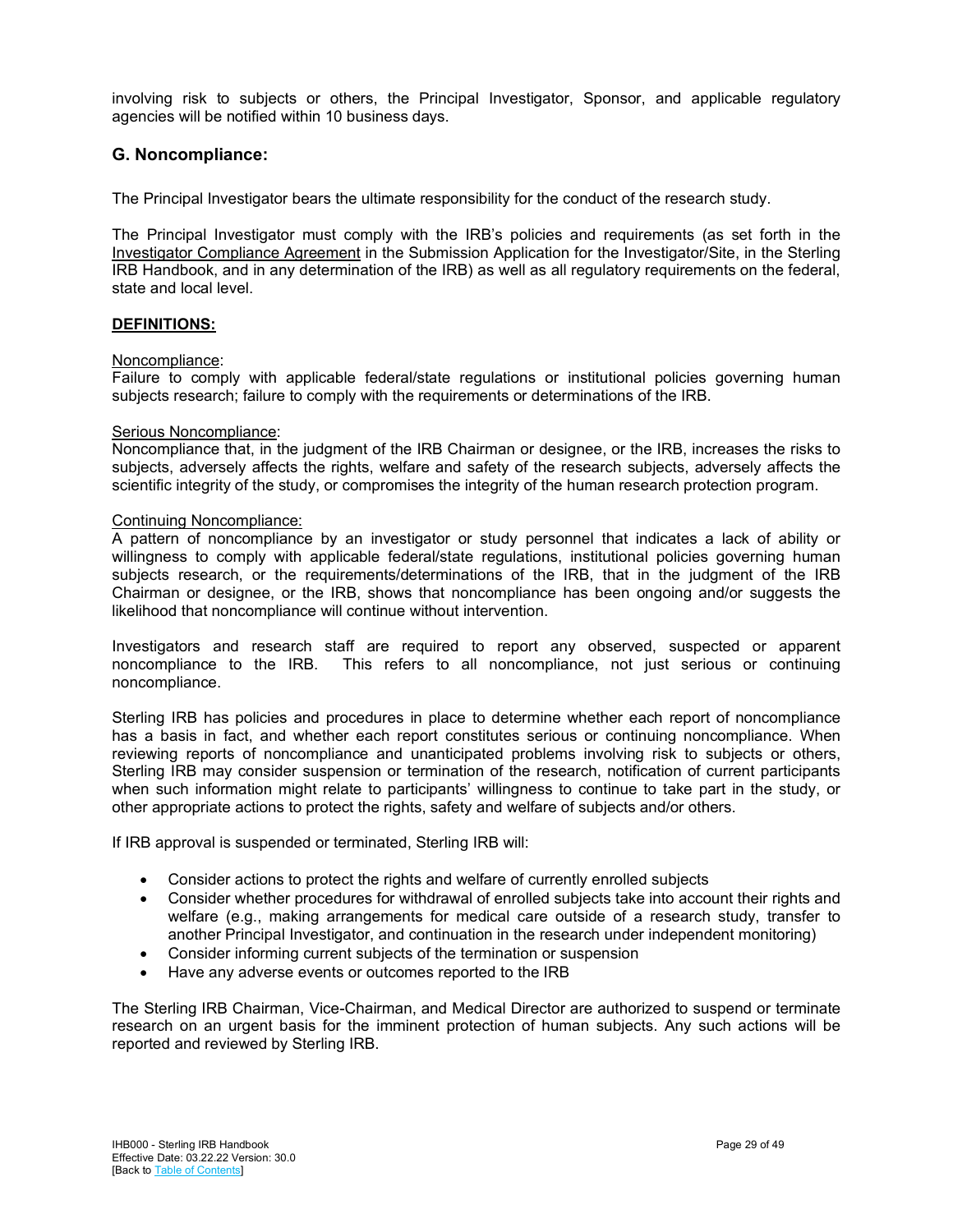## <span id="page-29-0"></span>**Chapter 8 – INFORMED CONSENT**

## <span id="page-29-1"></span>**A. The Process of Consent and Assent***:*

Informed consent for a research study is an ongoing process, not just a form and a signature. It includes the recruitment materials, verbal instructions, written materials, question/answer sessions, and the informed consent agreement documented by the subject's signature. Information must be presented in a manner that provides the subject sufficient opportunity to consider whether to volunteer. Furthermore, in the course of communication with a prospective subject or their legally authorized representative, use of exculpatory language (anything through which the subject or the subject's legally authorized representative is made to or appears to waive any of their legal rights, or releases or appears to release the investigator, the sponsor, the institution or its agents from liability for negligence) should be avoided. The consent process should occur in an atmosphere that minimizes possible coercion or undue influence. The informed consent document is the written summary of the information provided to the subject and documents the fact that the process of consent occurred. The fundamental purpose of IRB review and approval of the consent document is to protect the rights and welfare of human subjects. Informed consent must be presented in a language understandable to the subject (approximately at an  $8<sup>th</sup>$  grade reading level), with all required elements of consent included. The consent document should be revised if protocol changes warrant it or new safety information becomes available that affects the risks to the participants.

Minors and individuals who are not competent to provide consent should be given the opportunity to assent (affirmational agreement) to participate in the research study. Sterling IRB usually requires that individuals who are unable to provide legally effective informed consent on their own, assent to participation whenever possible, and also sign and date a written informed consent / assent document. For research involving minors, Sterling IRB requires that a separate documented assent be obtained from children ages 7–11. Children 12 and older may document assent on the informed consent / parental permission form. However, the Sponsor may increase the required age range for a separate assent to older than 11. Documented assent for subjects younger than 7 years of age is generally not permitted. The assent should be written at an age-appropriate level. Unless informed consent has been waived, if a child reaches the legal age of consent while enrolled in a study, legally effective informed consent should be obtained from the now-adult subject.

## <span id="page-29-2"></span>**B. Elements of Informed Consent***:*

Sterling IRB requires that the informed consent form contain all elements of consent required by regulatory agencies. The basic elements of informed consent are found in 45 CFR 46.116 and/or 21 CFR 50.25. The International Conference on Harmonisation's Guidelines for Good Clinical Practice (E6) include additional requirements for informed consent. Accordingly, Sterling IRB observes the following requirements for consent forms:

#### Required Elements:

- A statement that the study involves research.
- An explanation of the purposes of the research.
- Description of the procedures to be followed (including all invasive procedures).
- Study treatments and the probability for random assignment to each treatment.
- Identification of any procedures which are experimental.
- A statement of approximate number of subjects involved in the study.
- The expected duration of participation.
- The subiect's responsibilities.
- A description of any foreseeable risks, discomforts or inconveniences for the subject (includes risk of ineffective treatment, if any).
- A description of any benefits to the subject or to others that may reasonably be expected from the research. When there is no intended clinical benefit to the subject, this should be disclosed.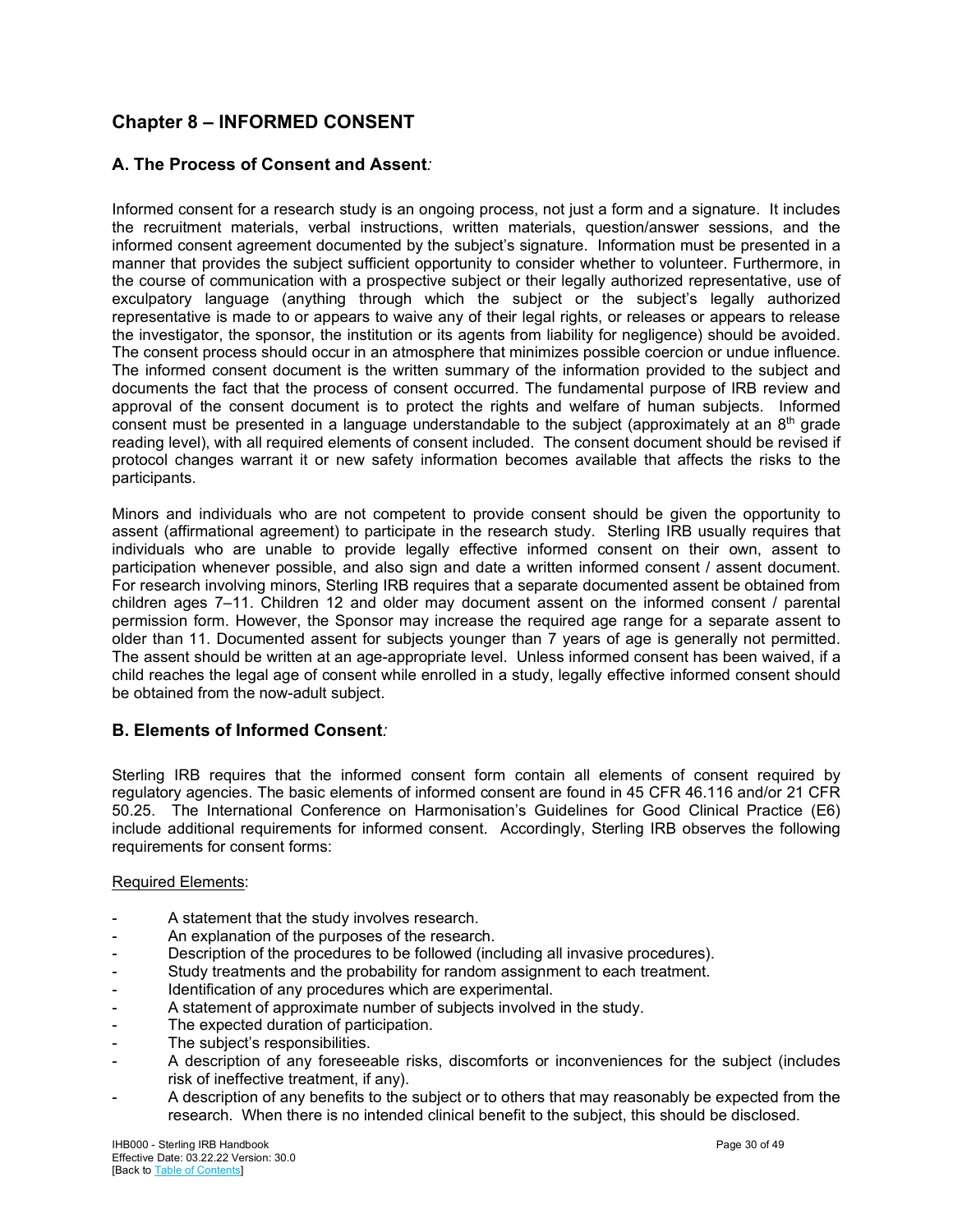- A disclosure of appropriate alternative procedures or courses of treatment (if any) that may be advantageous/available to the subject, including their important potential benefits and risks.
- Statement that the monitor(s), auditor(s), IRB and regulatory authority(ies) (specifically the Food and Drug Administration and/or Department of Health and Human Services, if applicable) will be granted direct access to the subject's original medical records for verification of clinical trial procedures and/or data, without violating the subject's confidentiality to the extent permitted by applicable laws and/or regulations, and that, by signing the consent form, the subject (or legally authorized representative) is authorizing such access.
- Statement that records identifying the subject will be kept confidential and, to the extent permitted by the applicable laws and/or regulations, will not be made publicly available.
- Statement that, if the results of the study are published, the subject's identity will remain confidential.
- An explanation as to whether any compensation is available if injury occurs and, if so, of what do they consist.
- An explanation as to whether medical treatments are available if injury occurs and how to obtain them. This would include reference to who will provide and who will pay for such medical treatment.
- An explanation of whom to contact for answers to pertinent questions (include name, address and phone number):
	- a. Questions, concerns or complaints about the study to be made to the research staff
	- b. Questions, concerns or complaints about the study to be made to someone unaffiliated with the study (Sterling IRB contact information)
	- c. Study-related injury (the Principal Investigator)
	- d. Subject's rights (Sterling IRB contact information)
- A statement that participation is voluntary.
- A statement that refusal to participate will involve no penalty or loss of benefits to which the subject is otherwise entitled.
- A statement that the subject may discontinue participation at any time without penalty or loss of benefits to which the subject is otherwise entitled.
- A statement of anticipated circumstances under which the subject's participation may be terminated, including termination by the investigator without regard to the subject's consent.
- Information concerning financial compensation to subjects, including the amount and schedule of payments as well as prorated payments.
- Any additional costs/expenses to the subject that may result from participation in the research.
- The consent may not contain any exculpatory language that waives (or appears to waive) any rights, nor may subjects be asked to release the investigator, sponsor or Institution (or its agents) from liability for negligence.
- Dated signature lines to permit verification that consent was obtained from subject (or LAR, as applicable) prior to participation in any study related procedures.
- Document written in a language understandable to the subjects (for most studies, this would be approximately an 8th grade readability level). Sterling IRB will determine, based on the information in the protocol and on the application if the readability scale must be adjusted lower. Sterling IRB will make every effort to keep the reading level at or below an 8th grade reading level.

#### Additional Elements, required only as appropriate:

- If applicable, reasonably foreseeable risks to an embryo, fetus or nursing infant
- A statement that the particular treatment or procedure may involve risks to the subject which are currently unforeseeable.
- A statement that the particular treatment or procedure may involve risks that are currently unforeseeable to an embryo or fetus, if the subject is or may become pregnant.
- A statement that the participant should discuss acceptable contraception options with the study doctor. Please note, if the protocol addresses specific forms of contraception, the specific forms of contraception must be included in the ICF or presented to the participant by another means.
- A statement regarding pregnancy testing if required by the protocol. Please note, Sterling IRB requires all pregnancy testing required by the research to be added to the protocol and ICF.
- A statement regarding sperm donation. This is not required to be stated in the protocol.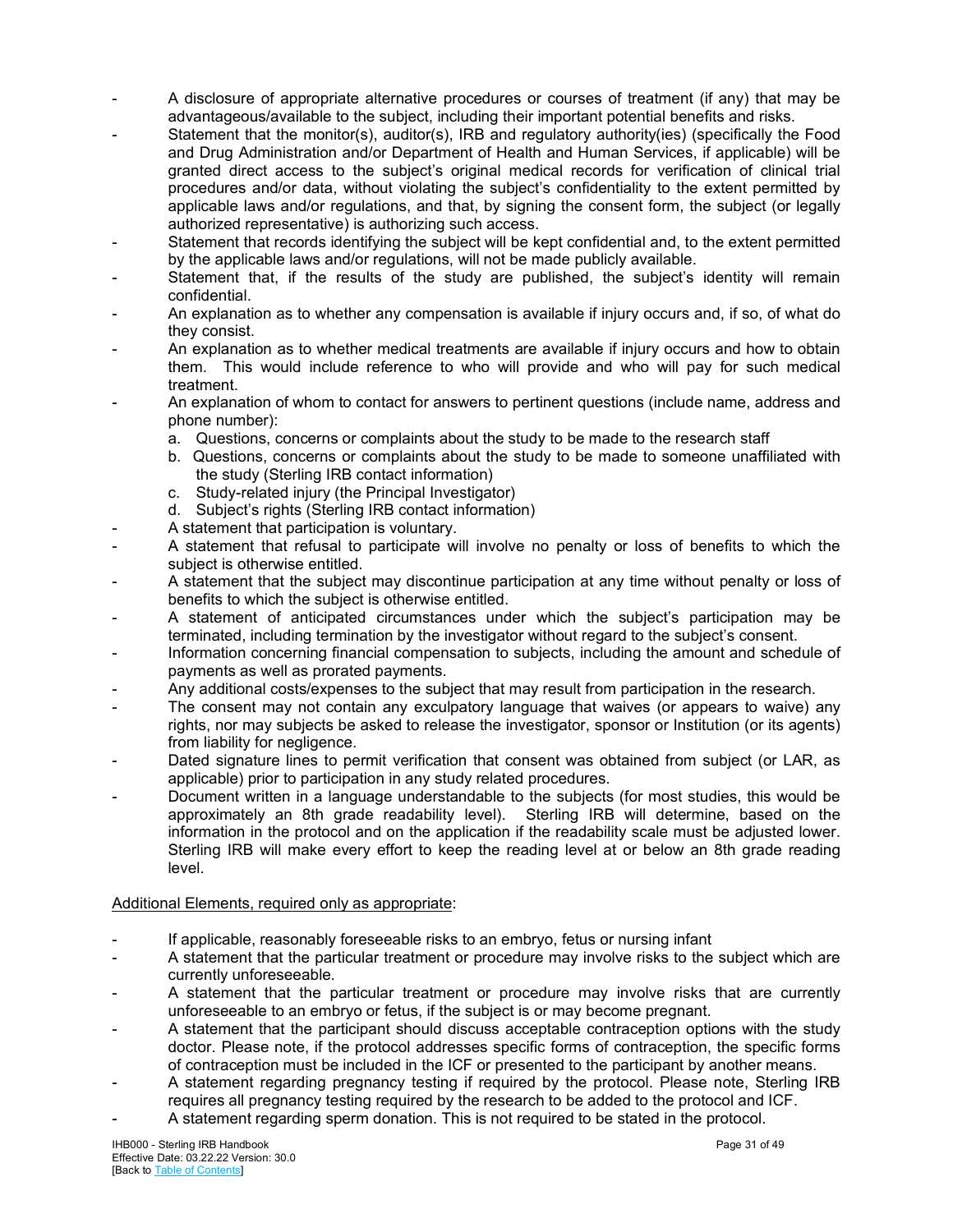- A statement that significant new findings that develop during the research and that may relate to the subject's willingness to continue participation in the study will be provided to the subject or his/her LAR.
- The consequences of a subject's decision to withdraw from the research (e.g., termination of life sustaining investigational medical equipment or withdrawal of study agent).
- The procedures for orderly termination of participation by the subject (e.g., at closure of active treatment, study closure or if they withdraw from participation).
- The following statement must be included in the informed consent document for applicable clinical trials, "A description of this clinical trial will be available on http://www.ClinicalTrials.gov, as required by U.S. Law. This Web site will not include information that can identify you. At most, the Web site will include a summary of the results. You can search this Web site at any time." FDA has provided guidance on what is considered an "applicable clinical trial."

#### Required Elements for studies subject to the Revised Common Rule:

- Informed consent must begin with a concise and focused presentation of the key information that is most likely to assist a prospective subject or legally authorized representative in understanding the reasons why one might or might not want to participate in the research.
	- $\circ$  The fact that consent is being sought for research and that participation is voluntary.
	- $\circ$  The purposes of the research, the expected duration of the prospective subject's participation, and the procedures to be followed in the research.
	- $\circ$  The reasonably foreseeable risks or discomforts to the prospective subject.
	- $\circ$  The benefits to the prospective subject or to others that may reasonably be expected from the research; and
	- $\circ$  Appropriate alternative procedures or courses of treatment, if any, that might be advantageous to the prospective subject.

Please note, the key information does not need to be repeated later in the ICF if the information satisfies the basic elements or additional elements of informed consent (under 45 CFR 46.116[b] and [c]),

- For research that involves the collection of identifiable private information or identifiable biospecimens, the ICF must contain *one* of the following statements:

- $\circ$  A statement that identifiers might be removed from the identifiable private information or identifiable biospecimens and that, after such removal, the information or biospecimens could be used for future research studies or distributed to another investigator for future research studies without additional informed consent from the subject or the legally authorized representative OR
- $\circ$  A statement that the subject's information or biospecimens collected as part of the research, even if identifiers are removed, will not be used or distributed for future research studies.

#### Additional Elements for studies subject to the Revised Common Rule, required only as appropriate:

- A statement that the subject's biospecimens (even if identifiers are removed) may be used for commercial profit; inform subject whether they will share in this commercial profit.
- A statement about whether clinically relevant research results, including individual research results, will be disclosed to subjects. (This provision is intended to pertain to all clinically relevant research results, including general or aggregate research findings and individual research results.)
- A statement of whether the study may include whole genome sequencing (the sequencing of a human germline or somatic specimen with the intent to generate the genome or exome sequence of that specimen)

Please note, for studies subject to the Revised Common Rule, personal private information may be obtained without consent if it is obtained through oral or written communication with the subject and identifiable information and identifiable biospecimens may be obtained without consent by accessing records or stored specimens.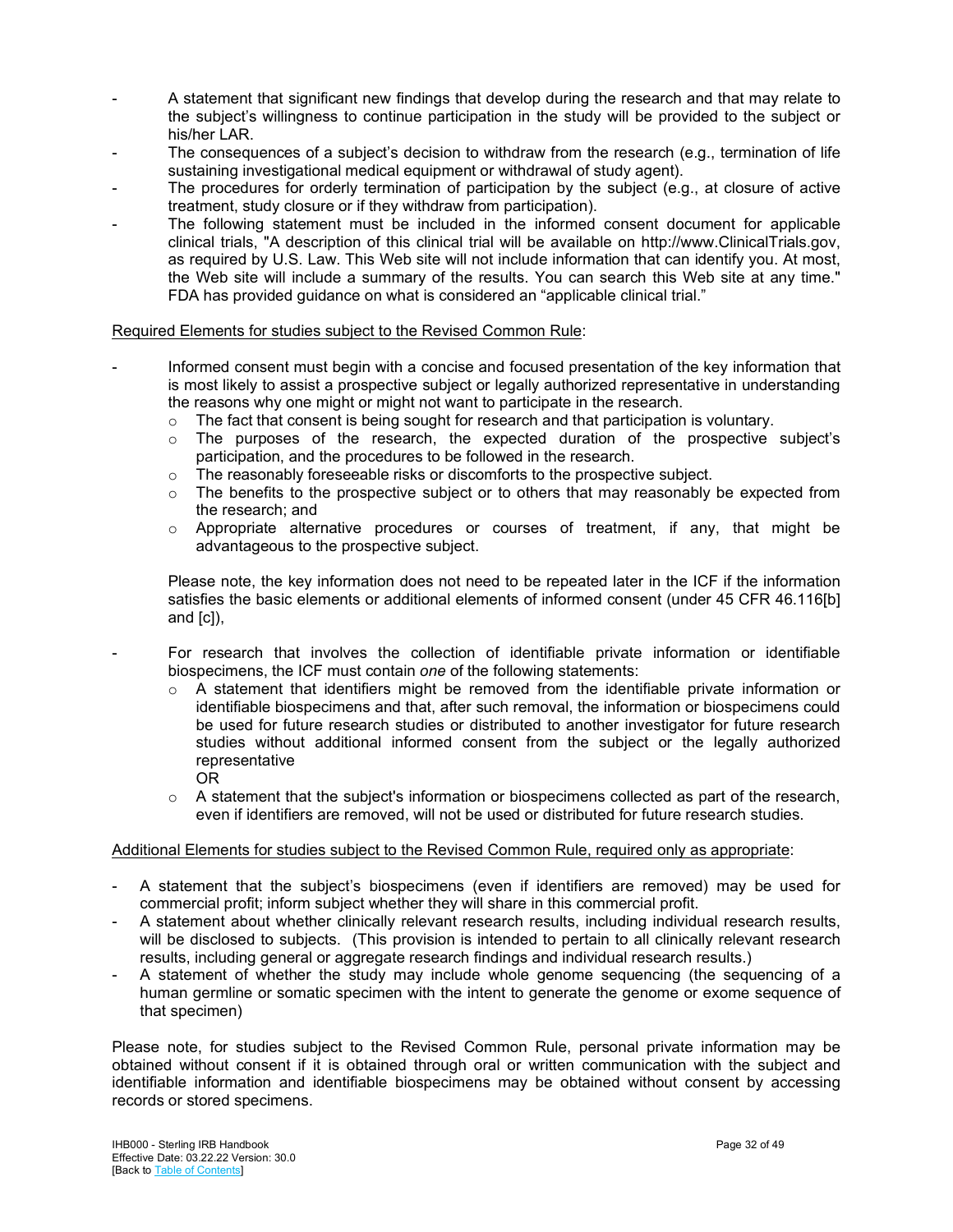Sterling IRB may employ additional consent requirements beyond those contained in regulations/guidelines (e.g., preferred language, a method to verify participants have received/reviewed consents in their entirety, etc.)

## <span id="page-32-0"></span>**C. Authorization to Use and Disclose Medical Information**

Sterling IRB will review HIPAA authorization language when the information is included in or appended to the consent form.

A stand-alone HIPAA authorization (for research) is a document that is used to obtain permission from an individual for a covered entity to use and/or disclose the individual's identifiable health information for a research study, and that is not combined with an informed consent document to participate in the research study itself. Stand-alone HIPAA authorization forms do not require IRB review and approval.

It is the responsibility of the investigator and site to comply with all HIPAA requirements.

A valid authorization must contain at least the following elements (core elements):

- A description of the information to be used or disclosed.
- Person(s), or class of persons, authorized to make the requested use or disclosure.
- Person(s), or class of persons, to whom the covered entity may make the requested use or disclosure.
- Purpose of the requested use or disclosure.
- An expiration date or an expiration event that relates to the individual of the purpose of the use or disclosure. The statement "end of the research study," "none," or similar language is sufficient if the authorization is for a use or disclosure of protected health information for research, including for the creation and maintenance of a research database or research repository.
- Signature of the individual and date. If the authorization is signed by a personal representative of the individual, a description of such representative's authority to act for the individual must also be provided.

In addition to the core elements, the authorization must contain statements adequate to place the individual on notice of all of the following:

- The individual's right to revoke the authorization in writing
- The consequences to the individual of a refusal to sign the authorization
- The potential for information disclosed pursuant to the authorization to be subject to redisclosure by the recipient and no longer be protected

## <span id="page-32-1"></span>**D. Waiver of Informed Consent***:*

Sterling IRB may approve a consent procedure which alters some or all of the required elements or may waive the requirement to obtain informed consent. Requests for a waiver of informed consent must be accompanied by appropriate justification. In general, Sterling IRB expects that informed consent will be obtained from all subjects. However, under certain circumstances, an IRB can waive certain requirements for informed consent if the following criteria are met:

- 1. Waiver of Documentation of Informed Consent: the regulations (45 CFR 46.117(c)(1)(ii) and 21 CFR 56.109(c)(1)) state that the IRB may waive the requirement for the investigator to obtain a signed consent form if it finds that:
	- $\circ$  The research presents no more than minimal risk of harm to subjects and involves no procedures for which written consent is normally required outside of the research context.
- 2. Waiver of Documentation of Informed Consent: the regulations (45 CFR 46.117(c)(1)(i)(iii)) (not applicable under FDA regulations) state that the IRB may waive the requirement for the investigator to obtain a signed consent form if it finds any of the following: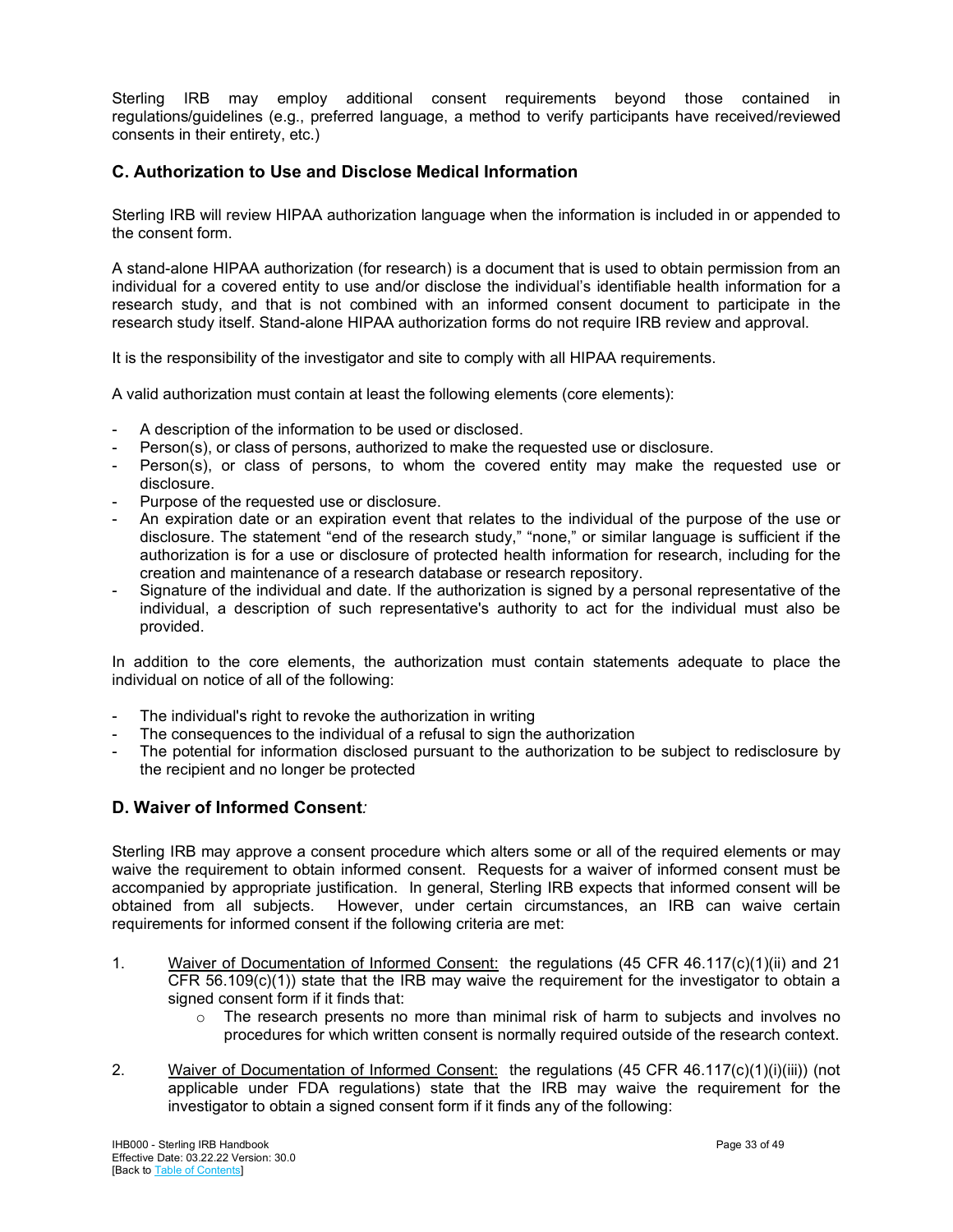- $\circ$  The only record linking the subject and the research would be the consent document, and the principal risk would be potential harm resulting from breach of confidentiality. Each subject (or legally authorized representative) will be asked whether the subject wants documentation linking the subject with the research, and the subject's wishes will govern.
- $\circ$  The subjects or legally authorized representatives are members of a distinct cultural group or community in which signing forms is not the norm, that the research presents no more than minimal risk of harm to subjects and provided there is an appropriate alternative mechanism for documenting that informed consent was obtained.

To request a waiver of documentation of informed consent, please complete the *Request for Waiver of Documentation of Informed Consent*.

Even if the waiver of documentation is granted, Sterling IRB may require the Principal Investigator to provide subjects with a written statement regarding the research. The oral or written information provided to participants must include all required and appropriate additional elements of consent disclosure.

- 3. Waiver of Elements of Consent: The IRB may consider waiving the requirement for some or all of the elements of informed consent. The regulations (45 CFR 46.116) state that informed consent may be waived in full or in part if the IRB determines that:
	- a. The research involves no more than minimal risk to the subjects;
	- b. The research could not practically be carried out without the waiver or alteration;
	- c. If the research involves using identifiable private information or identifiable biospecimens, the research could not practicably be carried out without using such information or biospecimens in an identifiable format;<br>d The waiver or alteration will not adverse
	- The waiver or alteration will not adversely affect the rights and welfare of the subjects; and
	- e. Whenever appropriate, the subjects or legally authorized representative will be provided with additional pertinent information after participation.

In July 2017, the FDA issued new guidance titled "IRB Waiver or Alteration of Informed Consent for Clinical Investigations Involving No More Than Minimal Risk to Human Subjects" The guidance states, "FDA does not intend to object to an IRB waiving or altering informed consent requirements for certain minimal risk clinical investigations." In the absence of this guidance, with a few narrow exceptions, FDA regulations do not allow for the waiver of informed consent.

*OR:*

- a. The research or demonstration project is to be conducted by, or subject to the approval of, state or local governmental officials and is designed to study, evaluate or otherwise examine;
	- i. Public benefit or service programs;
	- ii. Procedures for obtaining benefits or services under those programs;
	- iii. Possible changes in or alternatives to those programs or procedures; or possible changes in methods or levels of payment for benefits or services under those programs; and
- b. The research could not practicably be carried out without the waiver or alteration.

To request a waiver or alteration of informed consent, please complete the *Request for Waiver or Alteration of Informed Consent*.

## <span id="page-33-0"></span>**E. Re-consenting***:*

All informed consent revisions must be approved by Sterling IRB. Any IRB approval of a revised informed consent document that might relate to the subjects' willingness to continue participation in the study will necessitate the re-consent of all current subjects (active or follow-up) in the study. Subjects in follow-up may be mailed a copy of the changes to the consent document and reconsented via telephone (See Chapter 8, Section L, Telephone Consent). The FDA and Sterling IRB do not require the re-consenting of subjects that have completed their active participation unless information that has been received affects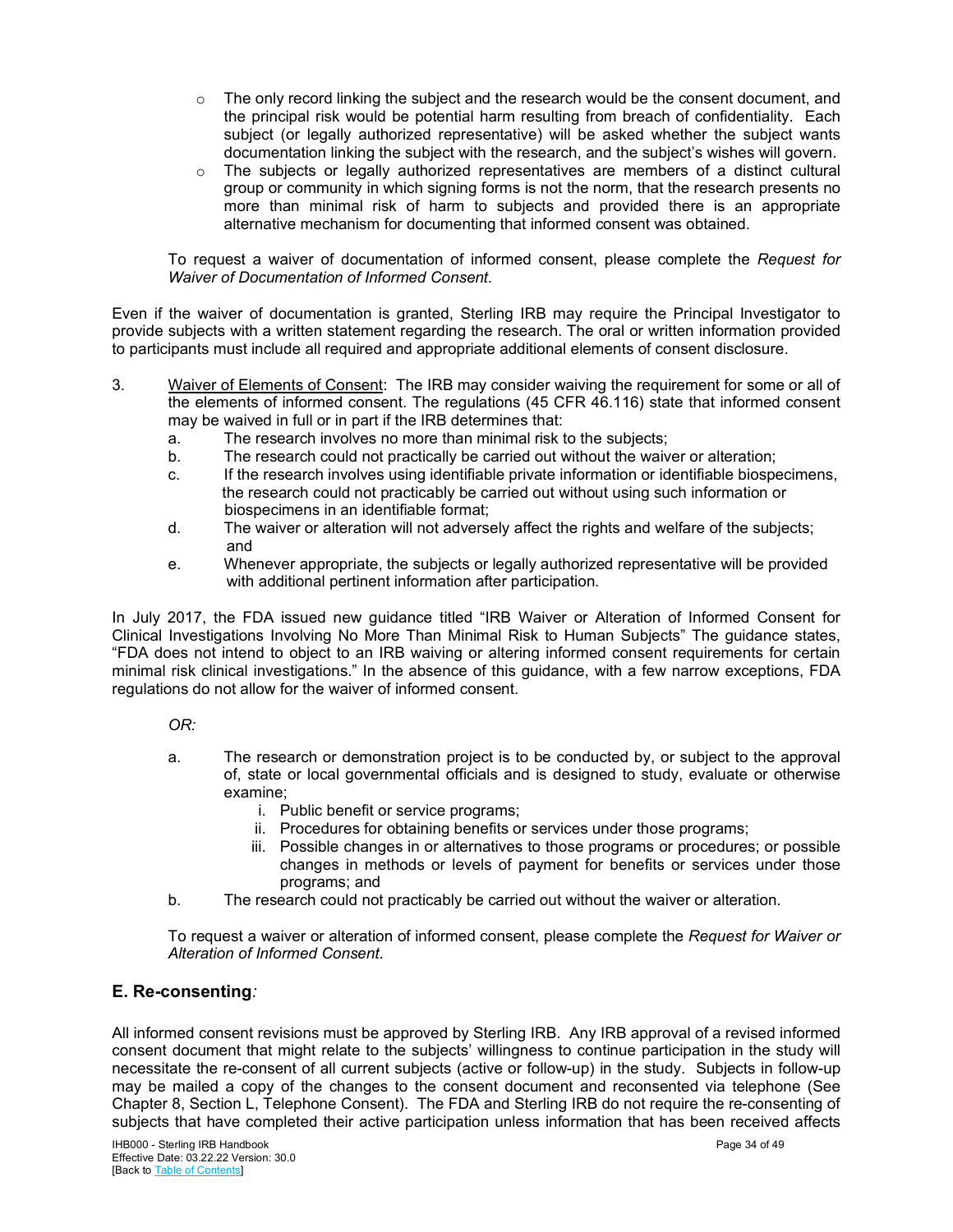the risks to research subjects that have already completed the study. When new and/or revised consent documentation is approved by the IRB, subjects should be re-consented during the next scheduled study visit (as detailed in the IRB-approved protocol's schedule of events) unless the IRB's approval documentation or memorandum provides other directions. If the consent form is revised multiple times within a short timeframe, Sterling IRB allows for the most current consent form to be signed by all current and new enrollees provided current enrollees are informed of all revisions made between each consent version.

## <span id="page-34-0"></span>**F. Subject Withdrawal from a Study**

After providing consent, a subject may decide to prematurely terminate his or her participation in a research study. Although a subject is not obliged to give his or her reasons for withdrawing prematurely from a research study, the investigator should make a reasonable effort to ascertain the reason while fully respecting the subject's rights.

For FDA-regulated trials, the Investigator is advised to observe the following with regard to data retention when participants withdraw from a clinical trial:

- When a participant withdraws from a study, the data collected on the participant to the point of withdrawal remains part of the study database and may not be removed. The consent document cannot give the participant the option of having data removed.
- A Researcher may ask a participant who is withdrawing whether the participant wishes to provide continued follow-up and further data collection subsequent to their withdrawal from the interventional portion of the study. Under this circumstance, the discussion with the participant distinguishes between study-related interventions and continued follow-up of associated clinical outcome information, such as medical course or laboratory results obtained through non-invasive chart review and address the maintenance of privacy and confidentiality of the participant's information.
- The Researcher must obtain the participant's consent for this limited participation in the study (assuming such a situation was not described in the original consent document). The IRB or EC must approve the consent document.
- If a participant withdraws from the interventional portion of a study and does not consent to continued follow-up of associated clinical outcome information, the Researcher must not access for purposes related to the study the participant's medical record or other confidential records requiring the participant's consent. However, a Researcher may review study data related to the participant collected prior to the participant's withdrawal from the study, and may consult public records, such as those establishing survival status.

Please also refer to FDA's *Guidance for Sponsors, Clinical Investigators, and IRBs Data Retention When Subjects Withdraw from FDA-Regulated Clinical Trials* for additional information.

## <span id="page-34-1"></span>**G. Subject Compensation***:*

Compensation for participation in research should not be offered to the subject as a means of coercive persuasion but as a form of recognition for the investment of the subject's time and any other inconvenience incurred. In most cases, compensation should be prorated during the study, to avoid any impression that the investigator is coercing the subject to continue in the study or penalizing the subject for noncompliance with the protocol. Large lump sums at the end of the study are discouraged. These can be seen as an undue influence on the subject continuing in the study, even though they may wish to discontinue. In general, if a completion bonus is offered to study participants, this amount should not exceed 25% of the total compensation amount.

All information concerning compensation and reimbursement should be detailed in the informed consent document. Compensation and reimbursement should be equal for all subjects at each site. Sterling IRB is available to assist with preparing informed consent language or an informed consent addendum regarding subject compensation or reimbursement. Please contact Sterling IRB if you have any questions.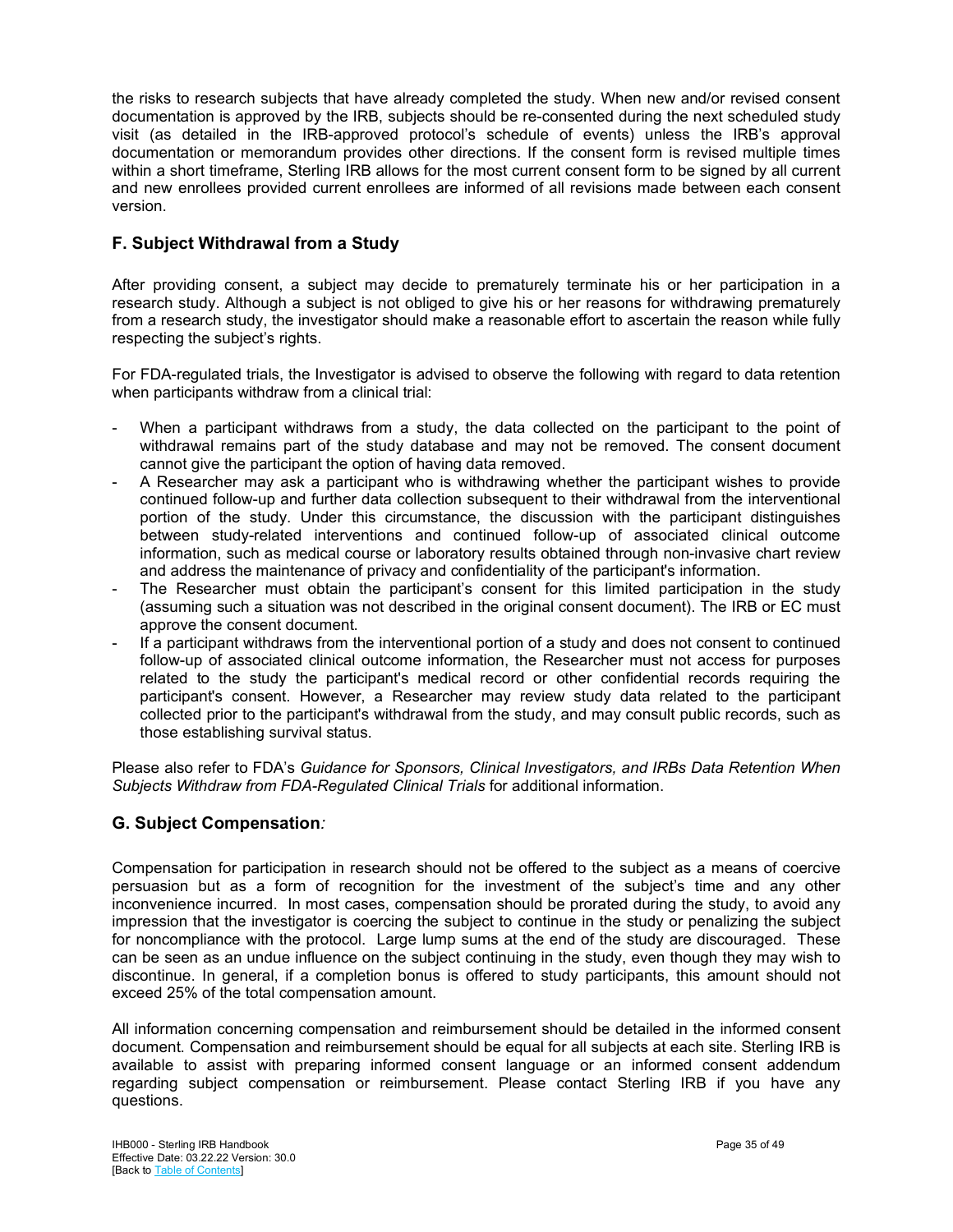The Board gives special consideration to vulnerable populations where others are acting as their legally authorized representatives, that decisions to participate are not based on monetary gain.

## <span id="page-35-0"></span>**H. Non-English Speaking Subjects and Translations***:*

The informed consent document and all subject materials must be presented in a language understandable to the subject or legally authorized representative. If the subject does not speak English, Sterling IRB requires a certified translation of the IRB approved informed consent. Sterling IRB can arrange to have the informed consent and any other study related document translated into any language. As an alternative, the site or study Sponsor can submit a document that has already been translated along with a certification statement for verification to Sterling IRB.

Some Sponsors require back translations for accuracy. All revisions of the informed consent must go through the certified translation process; however Sterling IRB may make minor changes without going through the certification process.

The person obtaining the informed consent must be fluent in both English and the language of the subject. If the research staff does not speak the language of the prospective subject, a professionally trained translator may assist in the translation process. A family member of the prospective subject is not acceptable. This is to ensure completeness of the consent process and that all questions and answers are translated fully, and no information is abbreviated or omitted. When subsequent visits are minor in nature (not involving difficult procedures) a family member, or friend may serve as the translator.

Sterling IRB allows the use of a short form in applicable situations for subjects who do not speak English. See the section on Short Form Consent below.

## <span id="page-35-1"></span>**I. Short Form Consent***:*

If a non-English speaking prospective participant requests to enroll in a study and there is insufficient time to obtain a translated study consent, the regulations allow researchers to provide non-English speaking potential participants with an oral presentation of the informed consent information in conjunction with a written short form consent document and a written summary of the oral presentation (a copy of the English version of the study consent form may serve as this summary). A Short Form is a consent document written in a language understandable to the non-English speaking prospective participant that summarizes the required elements of informed consent but does not contain specific study information. A short form consent is intended only to be used when time is of the essence and a translated consent form is unavailable. If your site reasonably expects that the subject population for your study will include individuals who do not understand English and can anticipate the specific language(s) that they will understand, the consent form should be translated appropriately into that language.

A short form template is available upon request and has been translated into multiple languages. Please emai[l info@sterlingirb.com](mailto:info@sterlingirb.com) to request a short form consent.

The following guidelines should be used when utilizing a short form:

- 1) When this procedure is used for subjects who do not speak English,
	- a) The oral presentation and the short form written document must be in a language understandable to the subject, and
	- b) The witness should be fluent in both English and the language of the subject.
- 2) At the time of consent,
	- a) The short form document should be signed and dated by the subject or subject's LAR
	- b) The written summary should be signed by the person obtaining informed consent.
	- c) There will be a witness to the oral presentation. The witness should be an impartial third party, one who is not connected with the research (for example, a non-research team employee, or a relative of the participant, or person similarly unconnected with the research).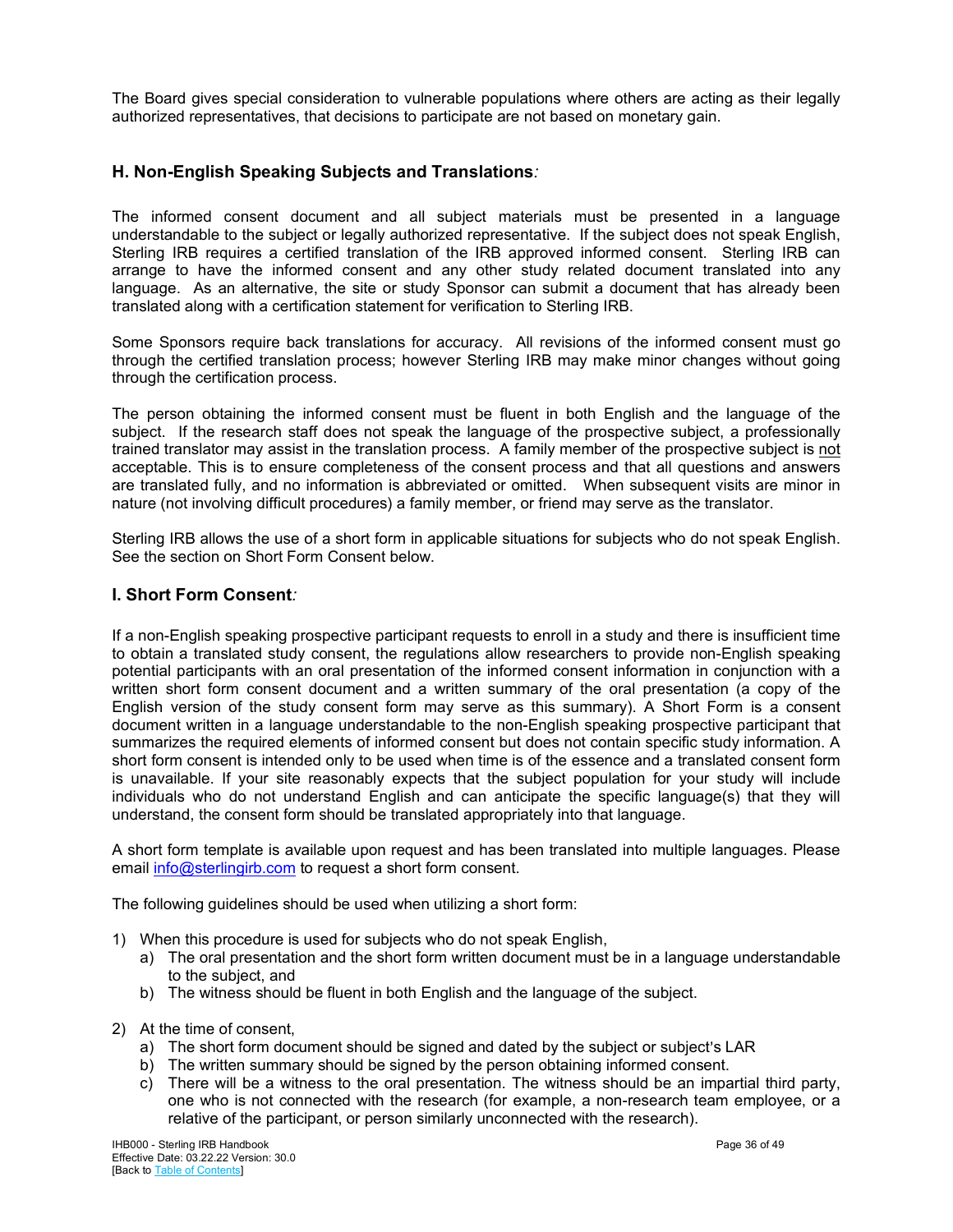- d) The witness should sign the short form document and a copy of the written summary.
	- i) The witness should sign the short consent form to attest to the accuracy of the presentation and the apparent understanding of the subject.
- e) The witness must be fluent in the subject's language as well as English. When an interpreter assists the person obtaining consent, the interpreter may serve as the witness.
- f) A copy of the written summary shall be given to the subject or the LAR, in addition to the short form.

Use of a short form consent does not meet the requirements for a valid authorization under the HIPAA Privacy Rule. Authorization should be obtained from the subject using a translated authorization form.

When informed consent has been obtained via the short form method, Sterling IRB recommends that the site re-consent the subject with the translated long form once available.

*For research subject to the revised Common Rule,* the short form written consent document must state that the key information included in the "concise explanation" was presented to the subject or their LAR prior to other information being provided.

<span id="page-36-0"></span>The IRB must receive all translated versions of the short form document as a condition of approval.

## **J. Subject Contact with Sterling IRB***:*

It is the responsibility of the Principal Investigator to explain the role of the IRB to prospective subjects. The IRB's contact information is listed in each informed consent document; a subject may contact the IRB with any questions they may have regarding their rights as a research participant or with any complaints, concerns, or offers of input they may have about the study.

## <span id="page-36-1"></span>**K. Informed Consent Requirements When Determining Eligibility for Research***:*

For some studies, the use of screening tests to assess whether prospective subjects are appropriate candidates for inclusion in studies is an appropriate pre-entry activity. While an investigator may discuss availability of studies and the possibility of entry into a study with a prospective subject without first obtaining consent, informed consent must be obtained prior to initiation of clinical procedures that are performed solely for the purpose of determining eligibility for research, including withdrawal from medication (wash-out). When wash-out is done in anticipation of or in preparation for the research, it is part of the research. *Screening Tests Prior to Enrollment FDA Information Sheet. Guidance for Institutional Review Boards and Clinical Investigators.*

## <span id="page-36-2"></span>**L. Signature Requirements***:*

**Research Participant Signature:** The study participant must sign and date the consent form. A copy of the consent document will be given to the person signing this document.

**Signature of Person Who Conducted the Informed Consent Discussion:** The person who conducted the consent discussion must sign and date the consent form.

**Investigator Signature:** Sterling IRB does not require the signature of the investigator on a consent form but will include this signature block at the request of the Sponsor or Investigator.

**Witness Signature:** Sterling IRB does not require the signature of a witness on a consent form but will include this signature block at the request of the Sponsor or Investigator. Sterling IRB requests that the Sponsor or Investigator have written procedures explaining who may be a witness, and what the witness signature signifies. If a witness signature block is included on the consent form, it must be signed when dictated by the circumstances of the consent process (refer to instructions for use of the witness signature line on the IRB-approved consent form and/or refer to state/local requirements)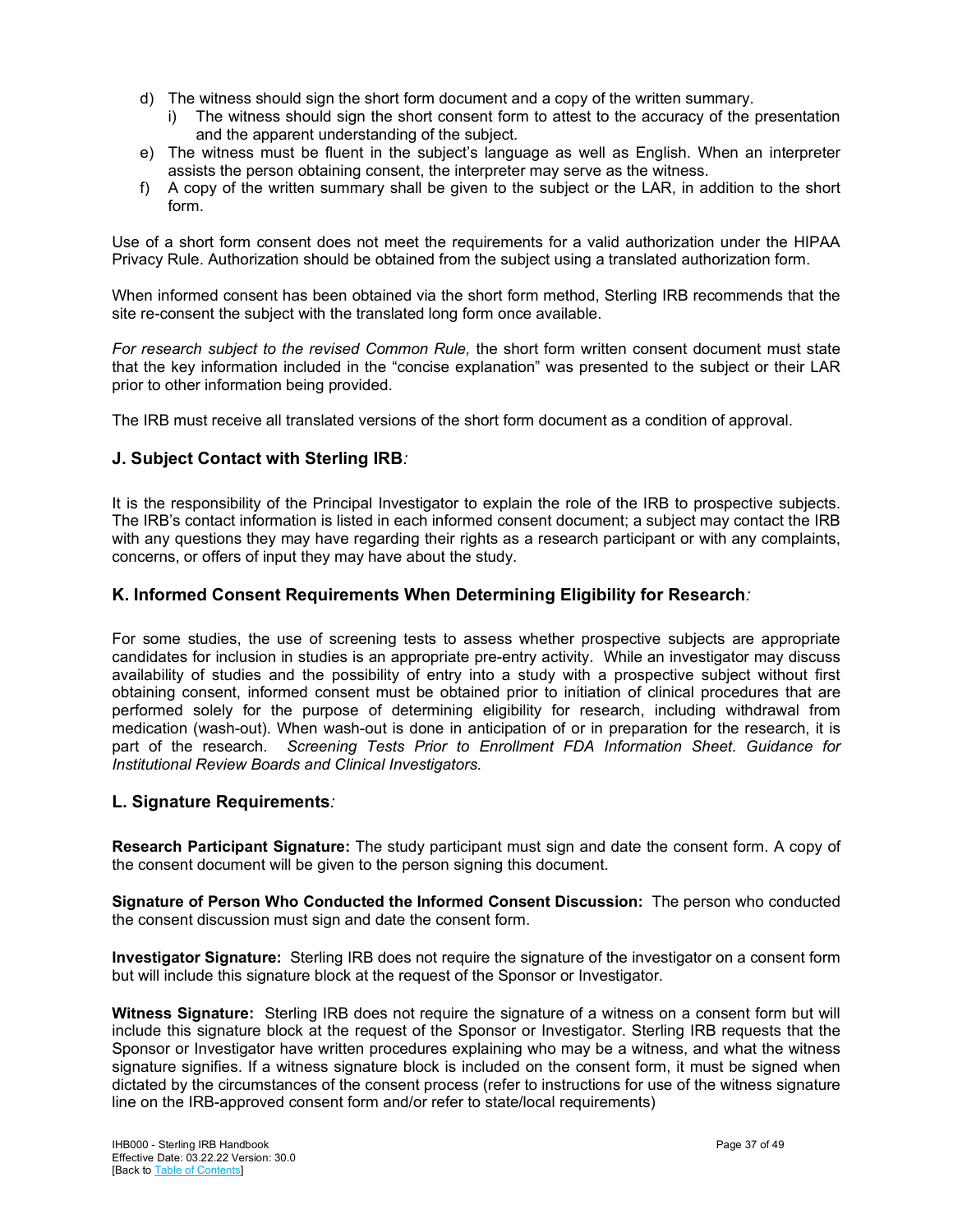**Impartial Witness Signature:** If a research subject or legally authorized representative is unable to read the consent form because of blindness or illiteracy, an impartial witness should be present during the entire consent process and should sign and date the consent form. By signing the consent form, the witness attests that the information in the consent form and any other written information was accurately explained to, and apparently understood by, the subject or subject's legally authorized representative, and that consent was freely given by the subject or the subject's legally authorized representative. Sterling IRB may include a signature block for an impartial witness if the sponsor or investigator indicates that the subject population includes subjects who cannot read. The impartial witness signature block should be left unsigned unless there is an impartial witness present for the consent process. The Sterling Board may request an impartial witness signature for certain studies. An impartial witness signature block should also be included if required by federal, state, or local law.

**Signature of Legally Authorized Representatives (LARs):** Both FDA and DHHS define a Legally Authorized Representative as an individual or juridical or other body authorized under applicable law to consent on behalf of a prospective subject to the subject's participation in research procedures. Dependent upon applicable law, a Legally Authorized Representative could be a spouse, adult child, sibling, or someone who has been granted durable power of attorney. Sterling IRB adheres to the International Conference on Harmonisation's Guideline for Good Clinical Practice, and may also refer to a Legally Acceptable Representative, defined by the ICH as an individual or juridical or other body authorized under applicable law to consent, on behalf of a prospective subject, to the subject's participation in the clinical trial.

The IRB must approve the use of an LAR. A justification for use of an LAR must be provided to the IRB. Considerations include but are not limited to:

- Protocol eligibility criteria (consent via LAR must generally be explicitly permitted in the protocol)
- Complexity of protocol requirements
- Potential for benefit to the participant
- Whether the research is studying a participant population often requiring a LAR (e.g., Alzheimer's)

For research studies that allow the enrollment of subjects who are not legally competent, the consent form will include a signature block for an LAR. If the subject is not legally competent, an LAR must participate in the consent process, agree to the subject's participation in the research, and sign the consent form. If the research allows the enrollment of both subjects who are and are not legally competent, then the LAR signature block will be labeled when necessary. This signature block should only be signed if the subject is not legally competent.

For studies subject to the revised Common Rule, if there is no applicable law addressing this issue, legally authorized representative means an individual recognized by institutional policy as acceptable for providing consent in the non-research context on behalf of the prospective subject to the subject's participation in the procedure(s) involved in the research.

For research involving non-viable neonates, the consent of a LAR for either or both of the parents is not permitted.

Caregivers are not considered human subjects unless data is collected about them. If caregivers are also subjects (e.g., they are answering questions about how they feel as a caregiver), informed consent is required. When caregivers are not subjects (e.g., their role is limited to assisting subjects), informed consent is not required. Documents related to the caregiver's responsibilities do not require submission to the IRB.

**Telephone Consent:** Verbal telephone consent is not sufficient unless the IRB has granted a waiver of documentation of consent. If a waiver of documentation of consent has not been granted, it is acceptable to send the informed consent document to the subject or LAR and conduct the consent interview over the telephone when the subject or LAR can read the consent as it is discussed. If the subject or LAR agrees, he/she may send the signed informed consent document via facsimile, a photographic image sent through electronic means, scanning the consent form and returning it through a secure email account, or posting it to a secure Internet address, and then mail the original document or bring the signed and dated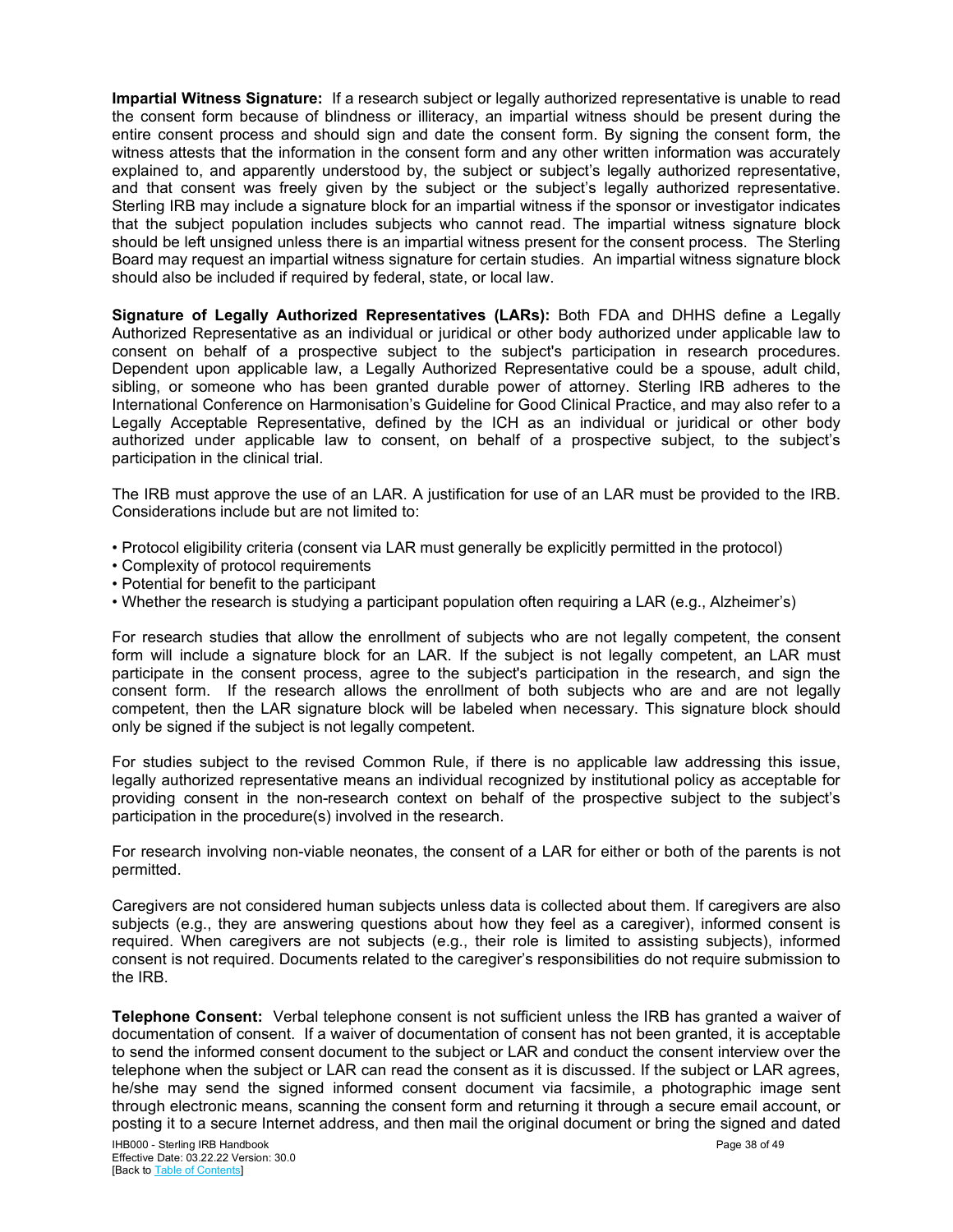consent form to his/her next visit to the clinical site The person who conducted the consent discussion must sign the informed consent document and note that the discussion occurred via telephone. The subject or LAR must be given a signed and dated copy of the informed consent document.

Sterling IRB does not require sites to obtain approval for the use of telephone consent. Sites should confirm with the Sponsor that they may use the telephone consent process prior to implementation.

Where it is not feasible for investigators to receive the signed consent form prior to beginning studyrelated procedures, or if your site's proposed consenting process does not align with the above, Sterling IRB must review and approve the planned informed consent process prior to implementation.

**Initials:** Sterling IRB may require that the research participant, minor subject's parents, or legally authorized representative initial each page of the consent document.

#### <span id="page-38-0"></span>**M. E-consent***:*

There is increasing interest in the research community in the use of electronic media to supplement or replace paper-based informed consent processes. E-consent may be used to provide information usually contained within the written informed consent document, evaluate the subject's comprehension of the information presented, and document the consent of the subject or the subject's LAR. Sterling IRB must review the e-consent process to ensure the applicable regulations regarding informed consent are met.

The following information details Sterling IRB's submission requirements and process for evaluating the use of electronic informed consent:

- 1. Subjects should have the option to use paper-based or electronic informed consent methods completely or partially throughout the informed consent process. Therefore, Sterling IRB will provide a paper-based informed consent with any approved e-consents.
- 2. If the consent process takes place remotely and is not personally witnessed by study personnel, the e-consent process should include a method to ensure that the person electronically signing the informed consent is the subject who will be participating in the research study or is the subject's LAR.
- 3. Consistent with HHS and FDA regulations, the subject (or the subject's LAR) must be with provided with a copy of the informed consent document. The copy provided to the subject can be paper or electronic.
- 4. Sterling IRB should receive copies of all forms (electronic and paper) and informational materials, including any videos and web-based presentations, which the subject will receive and view during the e-consent process. This includes scripts, storyboards, screenshots, and sitemaps.
- 5. Sponsors and sites considering e-consent may wish to obtain IRB approval of the paper-based sitespecific consent document(s) prior to finalizing development of the e-consent.
- 6. Sterling IRB must review and approve the e-consent and any amendments to the e-consent that the subject will receive and view.
- 7. A description of any differences between the e-consent and the paper-based consent document or an attestation that the e-consent is a true and accurate representation of the paper-based consent document should be included with the e-consent submission to Sterling IRB.
- 8. The e-consent material should include a version number/date for version control.

For additional information regarding e-consent, FDA and HHS published a joint guidance in December 2016 titled, "Use of Electronic Informed Consent - Questions and Answers".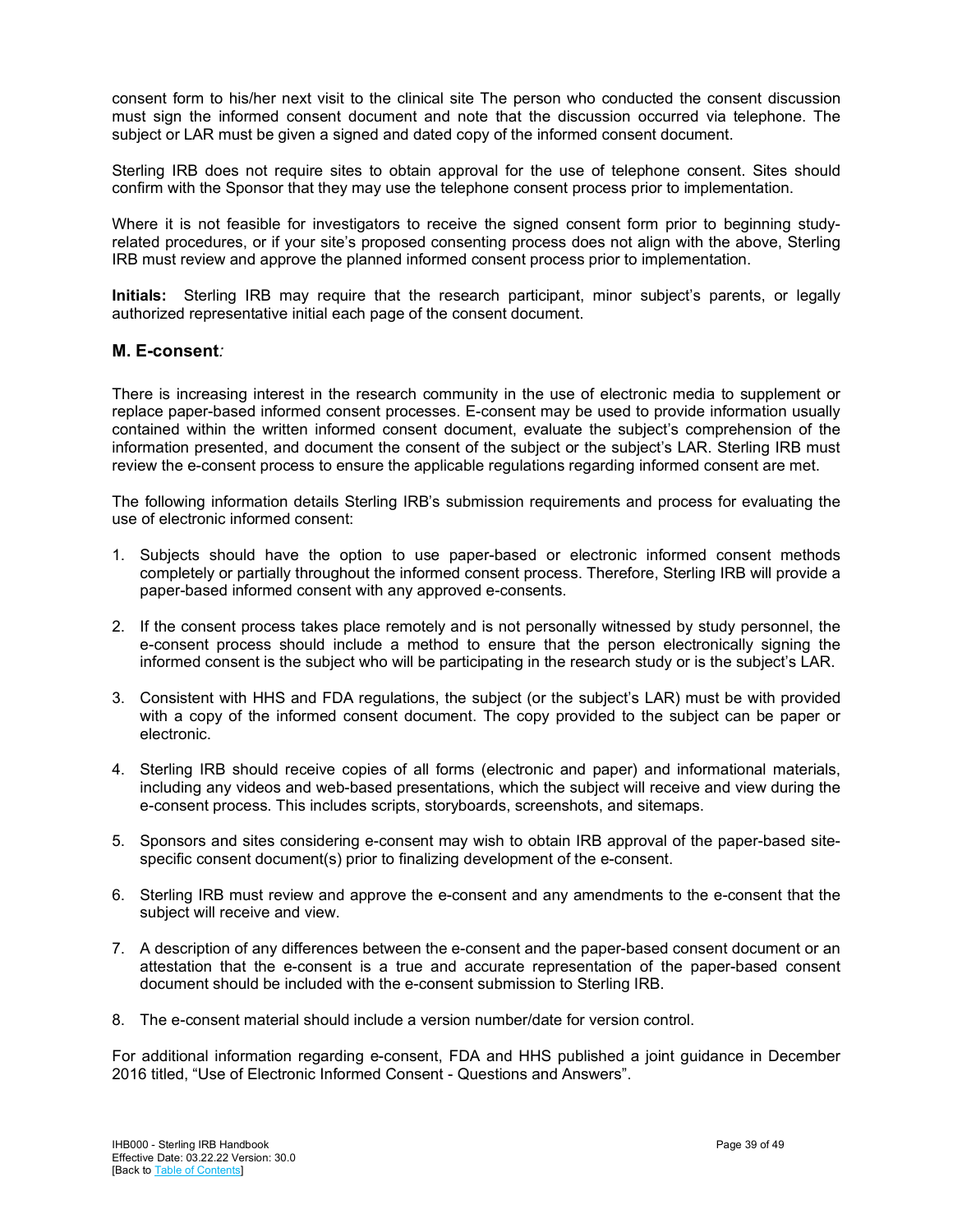## <span id="page-39-0"></span>**Chapter 9 – VULNERABLE SUBJECTS, ADDITIONAL CONSIDERATIONS AND PROTECTIONS**

For all vulnerable populations, please provide the IRB a detailed explanation of the additional measures taken by your site to ensure the safety and welfare of these potential research subjects. For example, subjects may be given additional time to consider participation, how capacity for consent will be determined, whether the consent of legally authorized representatives is to be sought, whether assent should also be sought, whether an advocate or consent auditor should be required and if there will be appropriate follow-up if needed. Sterling IRB does not want to discourage participation of any who may benefit from research. However, the Board wants to be assured that if special considerations and additional measures need to be taken, they will be implemented.

## <span id="page-39-1"></span>**A. Children and Minors***:*

Both FDA and DHHS define children as persons who have not attained the legal age for consent (under the applicable law of the jurisdiction in which the clinical investigation will be conducted) to treatments or procedures involved in the research or clinical investigations.

Federal regulations identify four categories of research that may be allowable for children as outlined in 45 CFR 46, Subpart D and 21 CFR 50, Subpart D. The first three categories may be approved by the IRB but the fourth also requires special federal approval.

The Categories are:

- 1) Research not involving greater than minimal risk. (45 CFR 46.404; 21 CFR 50.51)
- 2) Research involving greater than minimal risk but presenting the prospect of direct benefit to the individual subjects. (45 CFR 46.405; 21 CFR 50.52)
- 3) Research involving greater than minimal risk and no prospect of direct benefit to individual subjects, but likely to yield generalizable knowledge about the subject's disorder or condition. (45 CFR 46.406; 21 CFR 50.53)
- 4) Research not otherwise approvable which presents an opportunity to understand, prevent, or alleviate a serious problem affecting the health or welfare of children. (45 CFR 46.407; 21 CFR 50.54)

When children are involved in research, the regulations require the assent of the child (who is capable) and the permission of the parent(s) or guardians. Sterling IRB must determine whether the permission of one or both parents is required, based on the expected level of risk and prospect of direct benefit to the child. Children should always be asked if they want to participate in the research and must affirmatively agree to participate. In certain studies, the IRB may waive assent requirements for some, or all of the children involved in the research. Also see Chapter 8, A. The Process of Consent and Assent.

For research approved under 45 CFR 46.404 (21 CFR 50.51) or 45 CFR 46.405 (21 CFR 50.52), the IRB may find that the permission of one parent is sufficient (if consistent with state law).

For research approved under 45 CFR 46.406 (21 CFR 50.53) or 45 CFR 46.407 (21 CFR 50.54), both parents must give their permission unless one parent is deceased, unknown, incompetent, or not reasonably available, or when only one parent has legal responsibility for the care and custody of the child, if consistent with state law. **Mere inconvenience to reach the second parent to obtain permission is not an acceptable justification for the "not reasonably available" exception.**

For research studies involving multiple arms or cohorts (i.e., placebo-controlled research studies), the IRB must review and determine the pediatric risk for each component of the study. Sterling IRB will determine whether the permission of one or both parents is required based on the strictest pediatric risk category.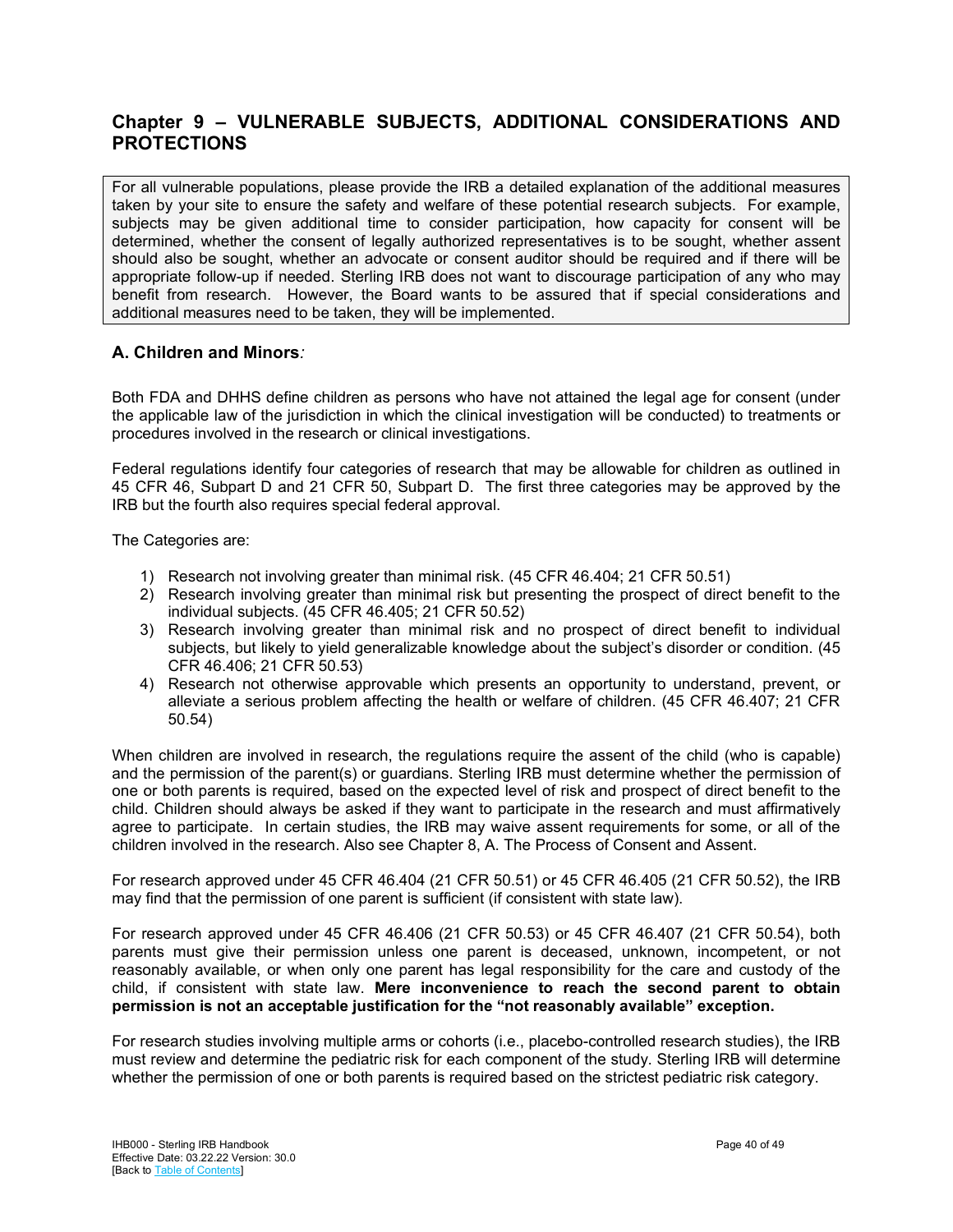## <span id="page-40-0"></span>**B. Pregnant Women, Fetuses, Neonates of Uncertain Viability and Nonviable Neonates***:*

When applicable, Sterling IRB applies federal regulations at 45 CFR 46, Subpart B regarding additional safeguards for research involving pregnant women, fetuses, neonates of uncertain viability and nonviable neonates. Viable neonates are addressed as referenced above in the section on children and minors.

*Incidental pregnancies:* If a subject becomes pregnant during a study and information regarding the pregnancy will be collected, the IRB will apply the requirements specified at 45 CFR 46.204 and 45 CFR 46.404 (when information regarding the newborn will be collected after viability has been determined) regardless of the source of funding. Such data collection should be described in the study protocol and consent document.

If a subject's partner becomes pregnant during a study and information regarding the pregnancy will be collected, according to FDA regulations, the partner or newborn would not meet the definition of a human subject, nor would the collection of this data be considered a clinical investigation as defined by 21 CFR 50. In addition, in most instances, collection of this information does not meet the definition of "Research" under 45 CFR 46. Therefore, if the protocol states that data will be collected on pregnant partners, the main consent form should inform subjects of the plan to collect this data. However, the IRB will not require the submission of additional documents (e.g., a separate informed consent form (ICF) for pregnant partners, authorization form, information sheet, medical release form). If an additional document is submitted, the IRB will review and approve it as a subject material.

## <span id="page-40-1"></span>**C. Prisoners***:*

A prisoner is an individual involuntarily confined or detained in a penal institution, including persons: (1) sentenced to such an institution under a criminal or civil statute; (2) detained in other facilities (e.g., for the treatment of drug detoxification or alcoholism) by virtue of statutes or commitment procedures providing such alternatives to criminal prosecution or incarceration in a penal institution; and (3) detained pending arraignment, trial or sentencing.

For HHS-conducted or -supported research involving prisoners, the requirements found at 45 CFR 46 Subpart C must be followed.

For studies that were not previously approved to involve prisoners, the IRB should be notified within 10 business days if a subject becomes incarcerated while participating in a research study. The protocol and consent document would need to be reviewed again with a prisoner representative present. Unless the IRB reapproves the research for inclusion of the prisoner(s), the newly incarcerated individual must withdraw from the study.

## <span id="page-40-2"></span>**D. Cognitively Impaired Persons***:*

*Cognitively Impaired:* Having a psychiatric disorder (*e.g*., psychosis, neurosis, personality, or behavior disorders), an organic impairment (*e.g*., dementia) or a developmental disorder (*e.g*., mental retardation) that affects cognitive or emotional functions to the extent that capacity for judgment and reasoning is significantly diminished. Others, including persons under the influence of or dependent on drugs or alcohol, those suffering from degenerative diseases affecting the brain, terminally ill patients, and persons with severely disabling physical handicaps, may also be compromised in their ability to make decisions in their best interests.

In general, Sterling IRB will consider the inclusion of this vulnerable group only where they are the only appropriate subject population, the research question focuses on an issue unique to subjects in the population, and the research involves no more than minimal risk. Research involving greater than minimal risk may be acceptable where the research is therapeutic with respect to individual subjects (i.e., there is a benefit), and where the risk is commensurate with the degree of expected benefit. In the situation of the exclusion of cognitively impaired subjects, Sterling IRB will consider the rationale for exclusion if the clinical study may provide direct benefit to this vulnerable group. Note: Sterling IRB usually requires that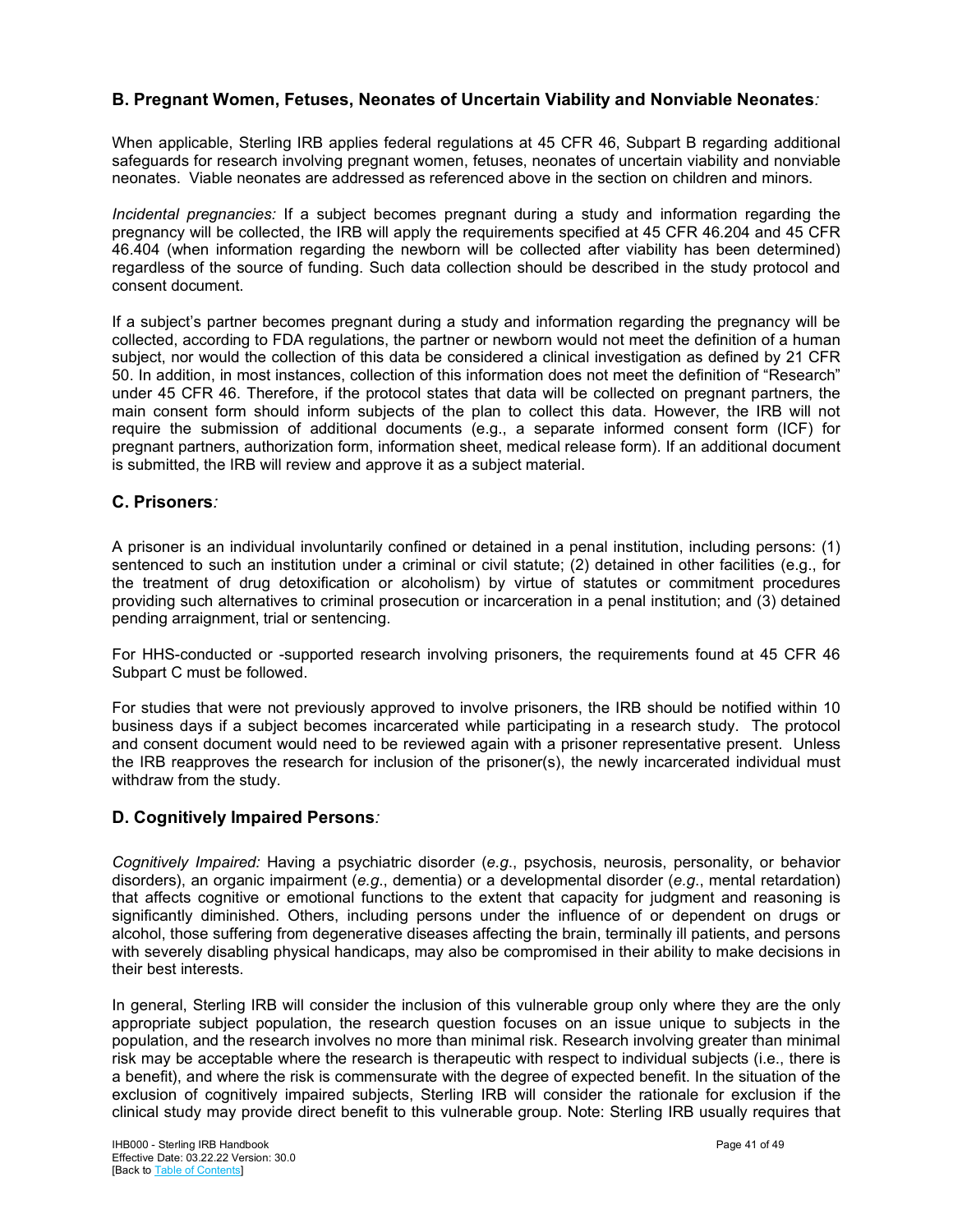cognitively impaired persons who are unable to provide legally effective informed consent on their own, assent (provide affirmative agreement) to participation whenever possible, and also sign and personally date a written informed consent / assent document.

The Principal Investigator is in the ideal position to determine if a subject has the ability to understand the implications of the decision to participate in research, and whether the subject is making a rational decision to participate and has the ability to follow the protocol. Since capacity to consent or the ability to withdraw may fluctuate, the investigator should have a process in place for the continued verification of a subject's understanding and willingness to continue participation throughout the study. If a subject regains the capacity to consent during the study, the investigator should obtain consent from the subject for continued participation. If a person could lose the capacity to consent during the course of the study, the investigator should have a plan to assess continued consent that includes an assessment of capacity, and that provides the subject with the opportunity to appoint a proxy and to provide guidance to the proxy regarding the types of research in which they would not like to participate now or in the future.

## <span id="page-41-0"></span>**E. Traumatized and Comatose***:*

The manner in which research involving traumatized and comatose subjects is conducted shall receive IRB consideration because the subjects' ability to provide informed consent is often severely compromised; decisions about participation may need to be made in an expeditious manner and the patient's legally authorized representative may not be available. Altered mental status may arise from trauma, shock, infection, psychological response (anxiety, grief, pain) or the effects of drugs.

OHRP regulations permit waiver of informed consent requirements only in the case of research that presents no more than minimal risk (see 45 CFR 46.116), though the regulation is not "intended to limit the authority of a physician to provide emergency medical care, to the extent the physician is permitted to do so under applicable federal, state and local laws." FDA regulations permit exception from informed consent requirement for patients confronted with a life-threatening condition where there is no alternative method of approved or generally recognized therapy that provides an equal or greater likelihood of saving the patient's life (see 21 CFR 50.23). The above not withstanding, Sterling IRB does not review emergency setting research of investigational products.

## <span id="page-41-1"></span>**F. Terminally Ill***:*

*Terminally Ill:* Those who are deteriorating from a life-threatening disease or condition for which no effective standard treatment exists.

Research involving terminally ill patients presents additional concerns in that potential subjects tend to be more vulnerable to coercion or undue influence than healthy adult subjects due to their desire to seek treatment, and the research is likely to involve more than minimal risk. Special attention should be given to the informed consent process ensuring the risks and benefits are communicated clearly and in a manner that will neither create false hope nor eliminate all hope.

## <span id="page-41-2"></span>**G. Limited or Non-Readers:**

If the enrollment of limited or non-readers (i.e., subjects who are blind or illiterate) is allowed, an impartial third party should witness the entire consent process and sign the consent document.

Illiterate persons who understand English may have the consent read to them and make their mark if appropriate under state law.

It is recommended that the study records include a description of the specific means by which the prospective subject communicated agreement to take part in the research and how questions were answered. An audio or video tape recording of the consent interview is also recommended.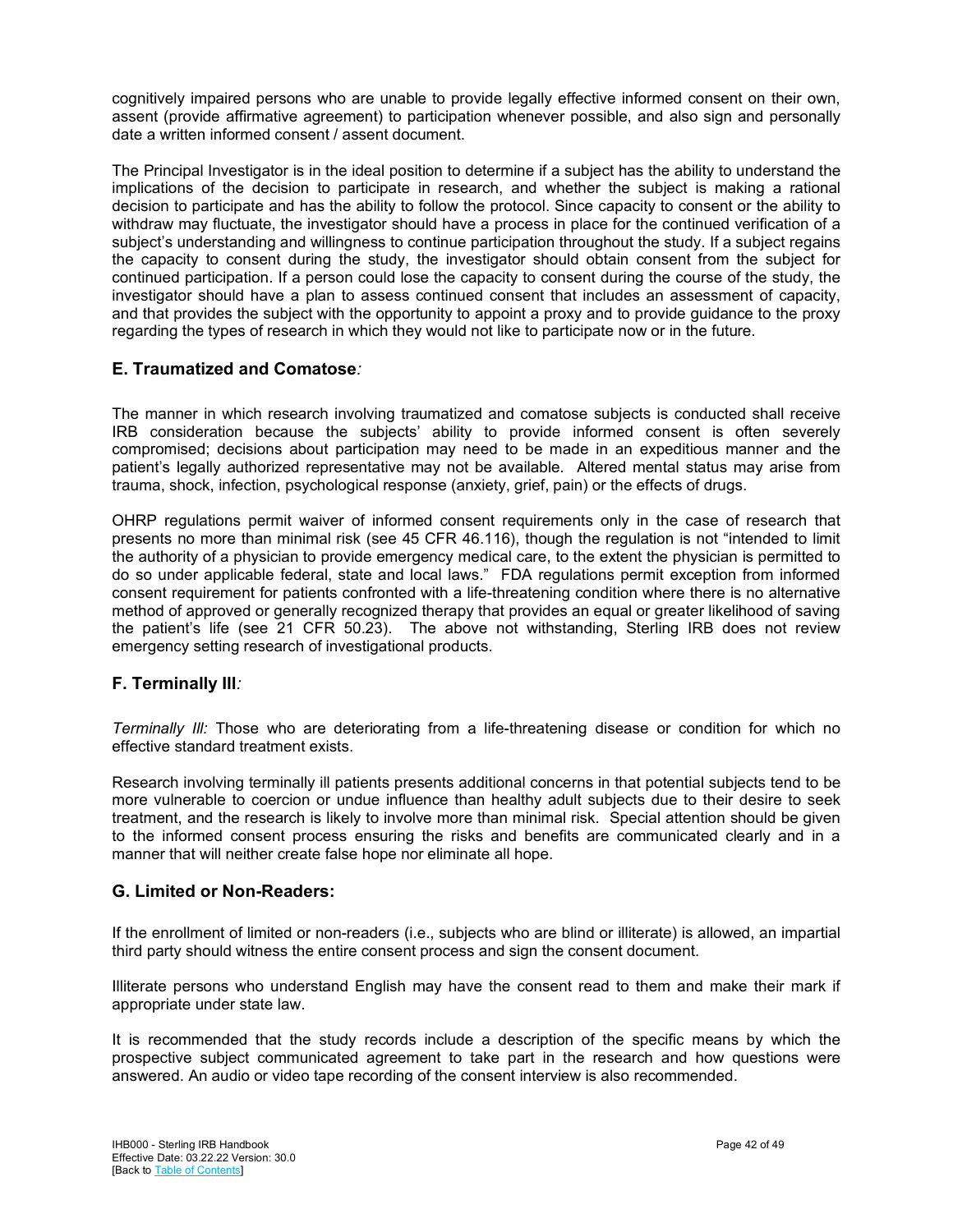## <span id="page-42-0"></span>**H. Educationally Disadvantaged**:

Sterling IRB shall determine that adequate consideration has been given to the manner in which research involving the recruitment of subjects who are educationally disadvantaged are to be afforded additional protections against coercion and undue influence. This population is considered vulnerable because subjects might be less capable of understanding the nature and risks of the research and may be more subject to coercion.

## <span id="page-42-1"></span>**I. Economically Disadvantaged***:*

For economically disadvantaged subjects, special consideration should be given to ensure that compensation (whether monetary or other enticements) is not presented in a manner which may be coercive or present undue influence. "Free care" and reimbursements can substantially affect the voluntariness of the decision to participate. Payment should not be contingent on completion of the study and should be prorated.

#### <span id="page-42-2"></span>**J. Additional Considerations – Inclusion of Women and Minorities***:*

Sterling IRB shall determine whether consideration has been given to the manner in which subjects are selected and assure that adequate provision has been made for the inclusion of women and minorities, whenever possible. The benefits and burdens of research should be distributed fairly within society and investigators should always seek racial and gender equity in the recruitment of subjects.

## <span id="page-42-3"></span>**K. Additional Protections – Students, Employees and Normal Volunteers***:*

Students: Students who participate in research in their own student setting (university, medical school).

There can be many potential problems with student participation in research. It is important to ensure that consent is freely given and not coerced. Students may feel the need to agree to participate in research in order to receive favor with the faculty, academic credit, monetary compensation, better grades, employment, recommendations, or other reasons. Another concern with student research is confidentiality, due to the close nature of a college environment.

Guidelines should be established to ensure that confidentiality and coercion do not become areas of concern in the academic research setting.

Normal Volunteer: A healthy person who volunteers for medical research and for whom no therapeutic benefit can result from participation.

The altruistic motivation for the normal volunteer's agreement to participate in research heightens the concern for the risks to which such participants should ethically be exposed. Monetary payments should not be so great that they constitute an undue inducement. Any compensation that is offered should be commensurate with the time, discomfort, and risk involved.

#### Employees:

It is important to ensure that employees who volunteer to participate in research where they are employed are not coerced in any manner. Their decision to participate, or not to participate, should have no impact on their performance evaluations, job advancement, or employment status. Guidelines should be established to handle an injury or illness of an employee who is participating in research. Due to the close nature of a research environment, strict measures should be taken to ensure the confidentiality of an employee's study-related records. If applicable, Sterling IRB may require that specific language be added to the Informed Consent Form regarding the inclusion of employees in the research study.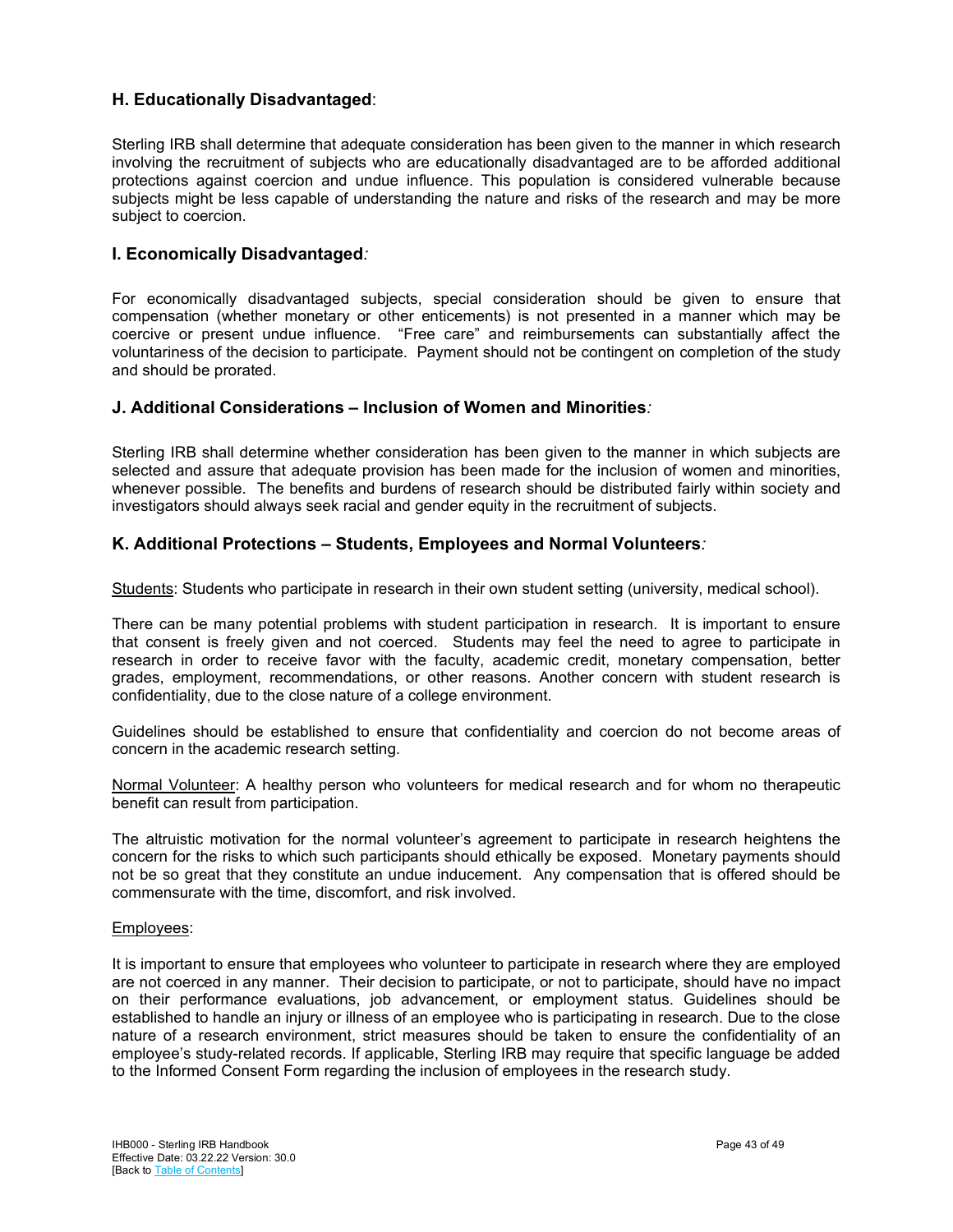## <span id="page-43-0"></span>**Chapter 10 – SPECIAL TOPICS**

## <span id="page-43-1"></span>**A. HIPAA:**

HIPAA stands for the Health Insurance Portability and Accountability Act of 1996. The Privacy Rule establishes the conditions under which certain healthcare groups, healthcare clearinghouses, organizations, or businesses, called "covered entities," handle the individually identifiable health information known as Protected Health Information (PHI). Principal Investigators should be aware of the Privacy Rule because it establishes the conditions under which covered entities can use or disclose PHI for research purposes. The specific regulations for HIPAA are found in 45 CFR 160 and 164.

Many research organizations that handle PHI will not have to comply with the Privacy Rule because they are not covered entities. The Privacy Rule will not directly regulate researchers who are engaged in research within organizations that are not covered entities even though they may gather, generate, access, and share personal health information. For instance, entities that sponsor health research or create and/or maintain health information databases may not themselves be covered entities; however, the Privacy Rule may affect their relationships with covered entities. It is recommended that research sites consult their own legal counsel to determine if they are a "covered entity". See the decision tool entitled "Covered Entity Charts" available at:

[http://www.cms.hhs.gov/HIPAAGenInfo/Downloads/CoveredEntitycharts.pdf.](http://www.cms.hhs.gov/HIPAAGenInfo/Downloads/CoveredEntitycharts.pdf)

Covered entities are permitted to use or disclose protected health information for research with individual authorization, or without individual authorization under limited circumstances as set forth in the Privacy Rule.

#### Authorization by Research Participant:

HIPAA specifies that a covered entity may neither use nor disclose PHI for research purposes unless the patient has provided, in advance, his or her written authorization for such use or disclosure (unless a waiver is obtained). Authorization may be combined with the informed consent document. California requires the individual authorization to be a separate document with its own signature lines. It is the responsibility of the PI to be aware of any state and local laws that raise the standard that HIPAA has set forth.

A valid authorization must contain at least the following elements (core elements):

- A description of the information to be used or disclosed.
- Person(s), or class of persons, authorized to make the requested use or disclosure.
- Person(s), or class of persons, to whom the covered entity may make the requested use or disclosure.
- Purpose of the requested use or disclosure.
- An expiration date or an expiration event that relates to the individual of the purpose of the use or disclosure. The statement "end of the research study," "none," or similar language is sufficient if the authorization is for a use or disclosure of protected health information for research, including for the creation and maintenance of a research database or research repository.
- Signature of the individual and date. If the authorization is signed by a personal representative of the individual, a description of such representative's authority to act for the individual must also be provided.

In addition to the core elements, the authorization must contain statements adequate to place the individual on notice of all of the following:

- The individual's right to revoke the authorization in writing
- The consequences to the individual of a refusal to sign the authorization
- The potential for information disclosed pursuant to the authorization to be subject to redisclosure by the recipient and no longer be protected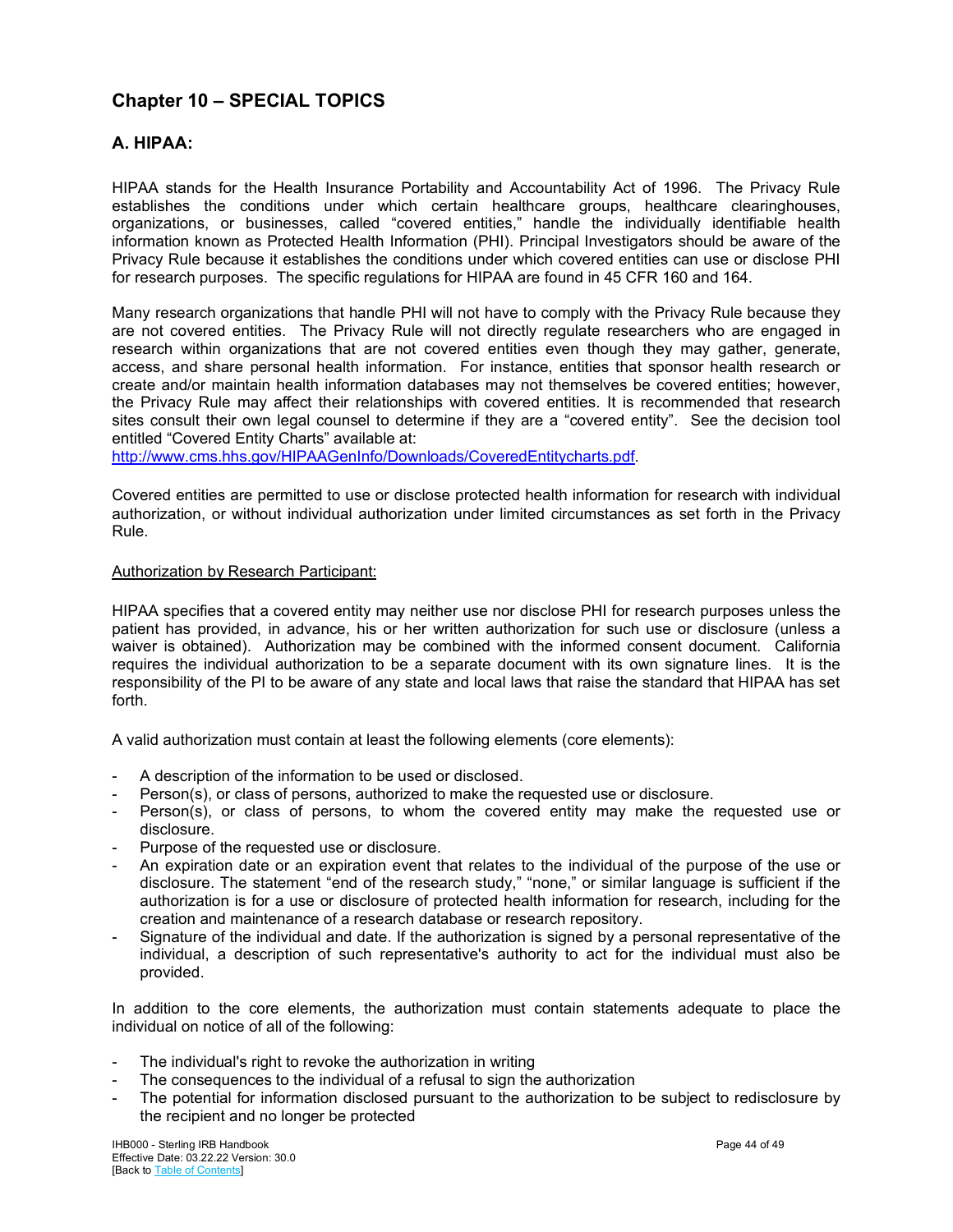#### Waiver or Partial Waiver of Authorization:

For research uses and disclosures of PHI, Sterling IRB may approve a waiver or partial waiver of authorization. Partial waivers are likely to be sought to enable investigators to contact and recruit individuals as potential research subjects. The following criteria must be satisfied to grant a waiver or partial waiver of authorization:

- The use or disclosure of protected health information involves no more than minimal risk to the individuals based on at least the presence of:
	- $\circ$  An adequate plan to protect PHI identifiers from improper use and disclosure<br> $\circ$  An adequate plan to destrov PHI identifiers at the earliest opportunity consis
	- An adequate plan to destroy PHI identifiers at the earliest opportunity consistent with the research (unless there is a health or research justification, or it is required by law)
	- o Adequate written assurances against re-disclosure of the PHI (except as required by law, for authorized oversight of the research study, or for other research for which the use or disclosure of protected health information would be permitted by regulation)
- Practicability: The research could not practicably be conducted without the Partial Waiver/ **Waiver**
- Access: The research could not practicably be conducted without access to and use of the PHI

## <span id="page-44-0"></span>**B. Certificates of Confidentiality (CoC***):*

Certificates of Confidentiality (CoCs) protect the privacy of research subjects by prohibiting disclosure of identifiable, sensitive research information to anyone not connected to the research except when the subject consents or in a few other specific situations. NIH funded research that involves the collection or use of identifiable, sensitive information are automatically deemed to be issued a CoC. Researchers may request a CoC from NIH for health-related studies that are not funded by NIH but the issuance of the CoC is at the discretion of NIH.

If a certificate of confidentiality has been issued, information regarding the protections and limitations of the Certificate must be included in the informed consent for the study.

## <span id="page-44-1"></span>**C. Emergency Use of Investigational Drug or Device***:*

FDA and the IRB recognize that situations arise in which there could be a need to use an investigational drug, biologic, or device in a manner inconsistent with the approved protocol or by a physician who is not an investigator on the clinical study. The criteria for emergency use are defined in the Code of Federal Regulations (CFR) and must be followed. The emergency use provision in 21 CFR 56.104(c) is an exemption from prior IRB review and approval and may not be used unless all provisions of 21 CFR 56.102(d) exist. This exemption allows one use without prospective IRB review, and FDA requires that the IRB is notified within 5 working days of the emergency use of the test article. Any subsequent use requires prospective IRB review and approval.

Per FDA regulations, the emergency use of a test article, other than a medical device, is a clinical investigation, the patient is a participant, and the FDA may require data from an emergency use to be reported in a marketing application.

HHS regulations do not provide for an emergency use exception to IRB review, though HHS regulations do allow physicians to provide emergency medical treatment to patients. In emergency use situations, HHS regulations do not consider patients to be research subjects and the outcome of emergency care may not be included in any report of a research activity.

For *approval* of a test article's use in an emergency situation, a full Board review is required (expedited or subcommittee review/approval is not allowed). However, if the conditions of 21 CFR 56.102(d) are met but it is not possible to convene a quorum within the time available, the IRB Chairman or appropriate designee (a Board member with appropriate medical knowledge) may *acknowledge* notification of the emergency use.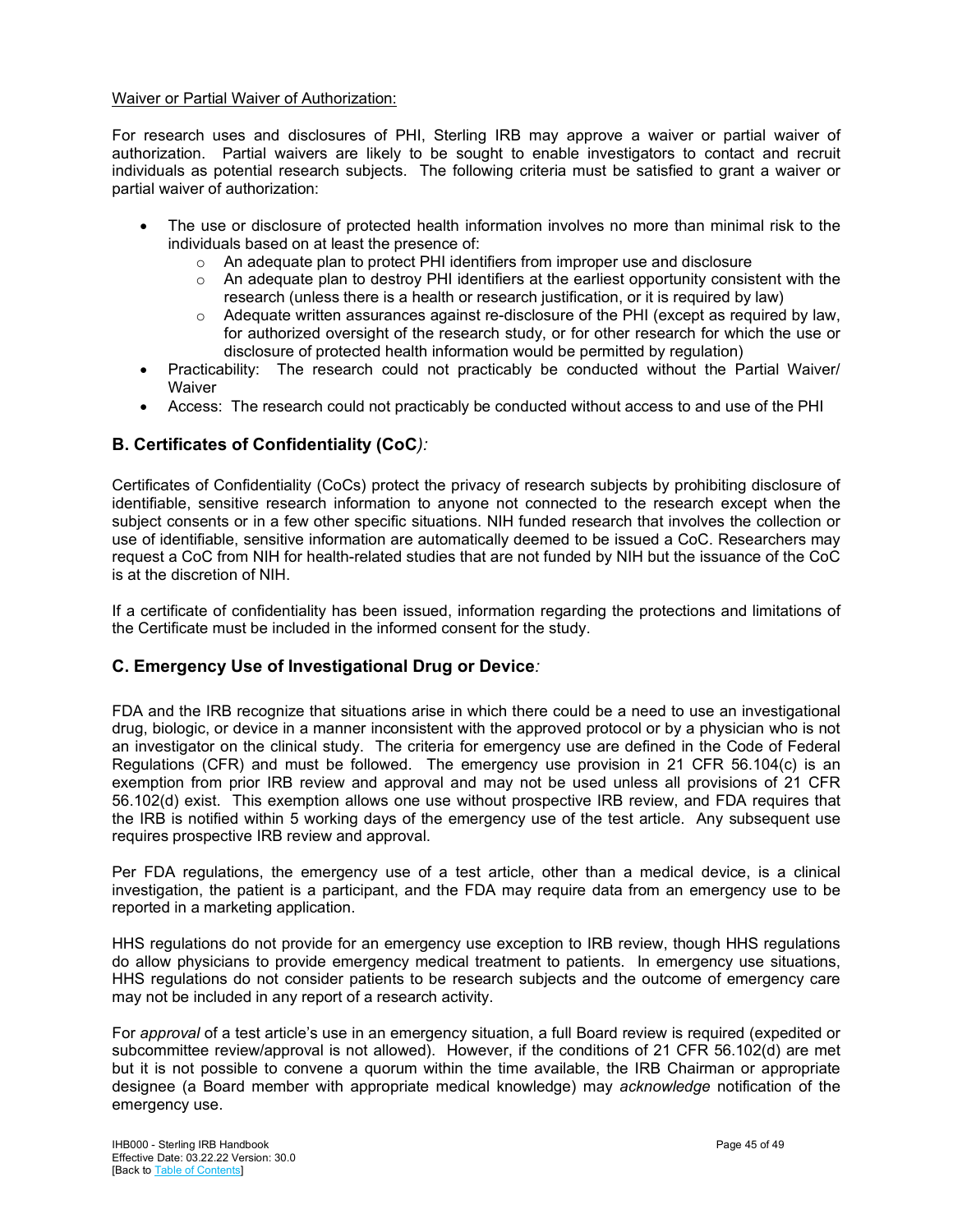The investigator seeking acknowledgement of emergency use of a test article should provide the IRB with a letter documenting the presence of each of the following conditions. **This notification to the IRB must occur within 5 working days of use of the test article.**

- a. a life-threatening situation exists in which no standard acceptable treatment is available
- b. the test article must be used expeditiously, meaning insufficient time is available to convene a quorum for full-Board IRB review/approval

The IRB Chairman or appropriate designee will review the investigator's letter of notification, and will only *acknowledge* emergency use of a test article if each of the following conditions exist to justify the use:

- a. a life-threatening situation exists in which no standard acceptable treatment is available
- b. the test article must be used expeditiously, meaning insufficient time is available to convene a quorum for full-Board IRB review/approval

If the IRB Chairman (or designee) confirms the presence of the necessary conditions, the IRB Chairman (or designee) will sign/send a letter to the investigator acknowledging notification of emergency use of the test article. If the Sponsor requires a written acknowledgement from the IRB in order to approve shipment of the test article, Sterling IRB will provide the Sponsor a copy of its acknowledgement letter to the investigator.

If obtaining informed consent prior to use of the test article is not feasible (see 21 CFR 50.23), federal regulations provide an exception from the general requirements of informed consent if the investigator and an independent physician (one who is not participating in the clinical investigation) certify in writing all of the following:

- use of the test article is necessitated by a life-threatening situation
- the subject is unable to provide legally effective informed consent
- there is insufficient time in which to obtain consent from the subject's legal representative
- there is no available alternative method of approved or generally recognized therapy of equal or greater likelihood of saving the subject's life

If, in the investigator's opinion, immediate use of the test article is necessary to save the life of the subject and there is insufficient time to obtain the independent determination required by 21 CFR 50.23(a) before using the test article, the investigator must make his/her own written determinations, then obtain the written review and evaluation of an independent physician (one who is not participating in the clinical investigation) within five working days after the use of the test article.

#### Definitions:

Emergency Use means the use of a test article (e.g., investigational drug, biologic, or device) on a human subject in a life-threatening situation in which no standard acceptable treatment is available, and in which there is not sufficient time to obtain IRB approval (21 CFR 56.102(d)). For the purposes of 21 CFR 56.102(d), "life-threatening" includes the scope of both life-threatening diseases/conditions and severely debilitating diseases/conditions.

Life-threatening means diseases or conditions where the likelihood of death is high unless the course of the disease is interrupted and diseases or conditions with potentially fatal outcomes. The criteria for lifethreatening do not require the condition to be immediately life-threatening or to immediately result in death. Rather, the subjects must be in a life-threatening situation requiring intervention before review at a convened meeting of the IRB is feasible.

Severely debilitating means diseases or conditions that cause major irreversible morbidity. Examples of severely debilitating conditions include blindness, loss of arm, leg, hand or foot, loss of hearing, paralysis or stroke.

There are many considerations regarding patient protections in emergency use. Please contact Sterling IRB if you are contemplating emergency use of a test article.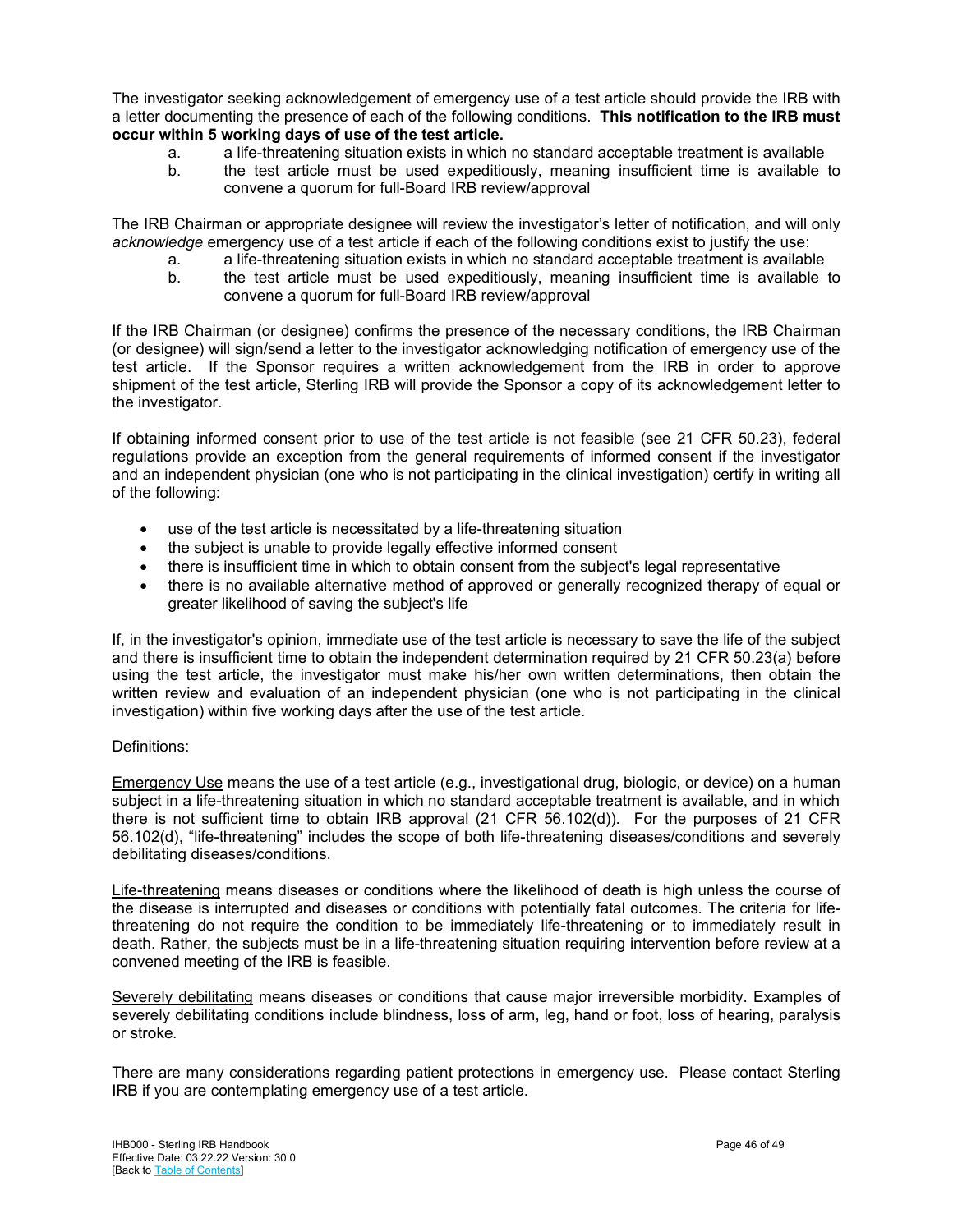## <span id="page-46-0"></span>**D. Humanitarian Use Device***:*

A Humanitarian Use Device (HUD) is a device intended to benefit patients by treating or diagnosing a disease that affects or is manifested in not more than 8,000 people in the United States per year. To be considered for HUD status, a device sponsor must submit a humanitarian device exemption (HDE) application to the FDA. The applicant must demonstrate that no comparable devices are available for the use intended for the device in question and that the applicant device could not be brought to market without the conditions of the HDE.

Role of the IRB: This is the only situation where federal regulations require the IRB to approve and monitor an activity that is not considered research. A request for IRB review of a Humanitarian Use Device should be submitted via the Application for Humanitarian Use Device. The application must be submitted prior to review and approval by the Board. The IRB is responsible for initial and continuing review of the Humanitarian Use Device.

## <span id="page-46-1"></span>**E. Expanded Access***:*

Expanded Access is a term used to describe the use of an investigational drug or device outside of a clinical trial for patients suffering from a serious or life-threatening disease or condition when there is no comparable or satisfactory alternative therapy to diagnose, monitor, or treat the patient's disease or condition. This type of access has been described in the past as Compassionate Use or Treatment Use. Prospective FDA, Sponsor and IRB approval is required prior to the use. Please contact Sterling IRB to discuss an expanded access request.

## <span id="page-46-2"></span>**F. Genetic Research***:*

Genetic research typically presents risks of social and psychological harm to participants rather than risks of physical harm. The Board will consider the following areas when reviewing a genetic testing protocol or sub-study:

- Selection of participants
- Confidentiality and privacy
- Disclosure of information
- Secure storage of data and biological samples
- Participant withdrawal (possible continued risk with long term storage of biological samples)
- Assessment of predictive value of the research study

For studies involving genetic research, Sterling IRB will include information regarding the risks of genetic testing as well as the protections provided by GINA (Genetic Information Nondiscrimination Act), where applicable.

All institutions and sites conducting NIH-funded studies involving RNA and DNA are required by NIH Guidelines to have IBC oversight. Even if there are no NIH funds involved, IBC review is considered good clinical practice for gene transfer clinical trials.

Sterling IRB has formed a strategic partnership with an expert provider in registering and administering IBCs. Unlike the central IRB model, where one IRB oversees a number of investigative sites, a unique IBC must be formed for each research center. Sterling IRB is available to coordinate and manage the IRB / IBC collaboration for you, easing the oversight burden associated with gene transfer studies and ensuring that your study start-up timelines are as efficient as possible.

## <span id="page-46-3"></span>**G. Mobile Applications:**

A mobile application or "mobile app" is defined as a software application that can be run on a mobile platform (i.e., a handheld commercial off-the-shelf computing platform, with or without wireless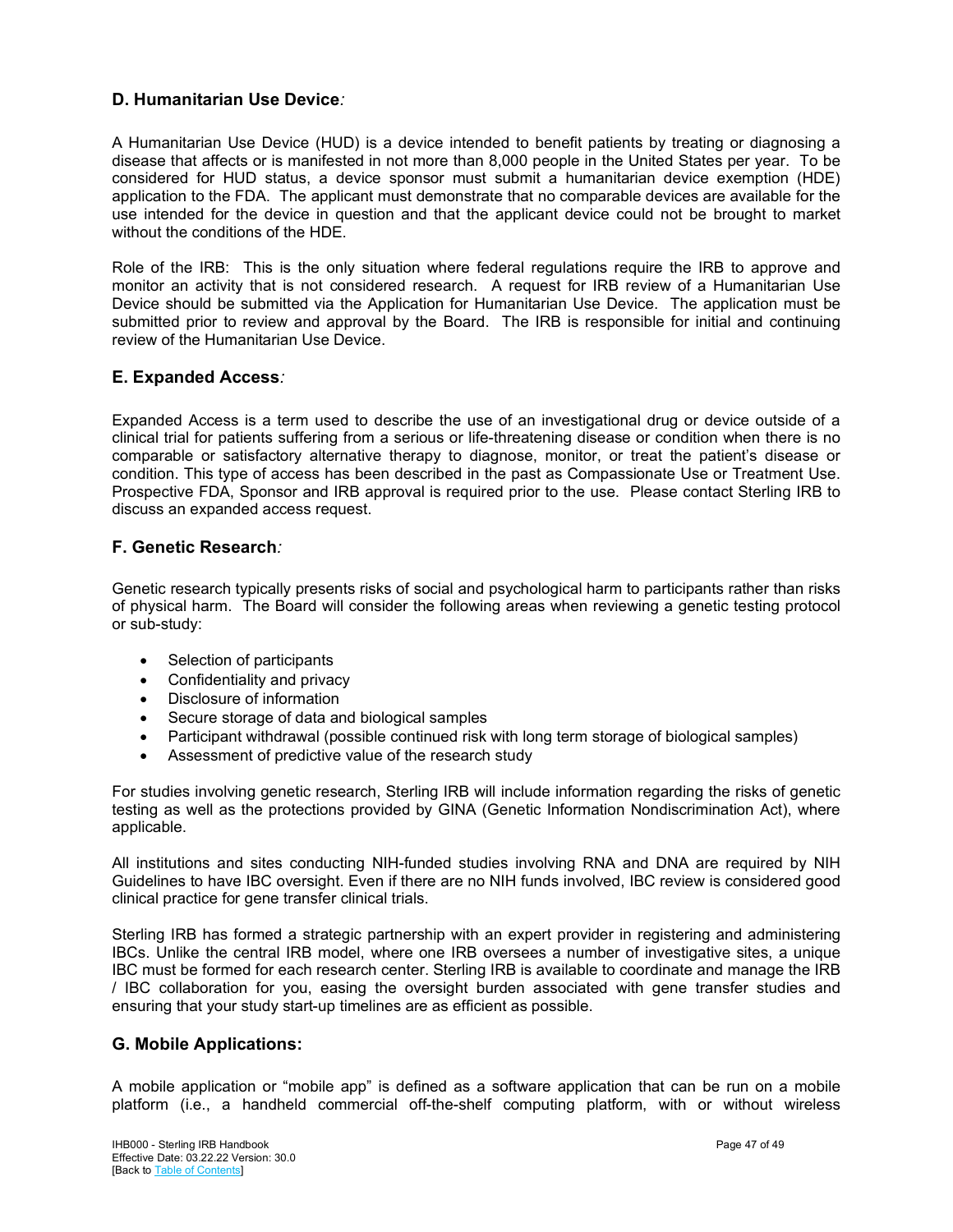connectivity), or a web-based software application that is tailored to a mobile platform but is executed on a server.

Sterling IRB requires that the protocol or supporting documentation provide detailed information about what the app does and how it will be used in the study. The protocol should include the name of the app and whether it is commercially available or being developed for the current study.

The protocol and informed consent should address what data the app collects including incidental data such as contacts, texts, geo-location information, and photos and how confidentiality will be maintained. The protocol should indicate what data security controls will be implemented to prevent interception of information by a third-party; where the data will be stored; password protections and data encryption.

Subjects should be informed whether they will be required to access the app via a device (e.g., phone, tablet, computer) that will be provided for the study and what happens to the device when the study is complete. If subjects will be required to use their personal device, they should be informed whether they will incur any data usage fees. Subjects should also be informed what support is available should they encounter technical issues.

In general, if research subjects must agree to a terms of use/terms of service, privacy policy or end user license agreement prior to using an app or website for a study, Sterling IRB will not approve such agreements but will request a copy of the agreement to determine if standard language should be included in the consent form. Sterling IRB may include standard language describing the types of information the digital technology may collect and with whom collected information will be shared and indicating that any exculpatory language in the agreement does not release the investigator, sponsor, institution, or agents from their responsibilities, nor does it waive any of the participant's rights as a research subject.

FDA regulates a subset of mobile apps which meet the definition of "mobile medical app." A "mobile medical app" is a mobile app that meets the statutory definition of a device and either is intended (1) to be used as an accessory to a regulated medical device, or (2) to transform a mobile platform into a regulated medical device. FDA has stated that the agency intends to exercise enforcement discretion with respect to mobile apps that may meet the definition of a medical device but pose a low risk to participants. For more information, refer to the FDA's guidance *Policy for Device Software Functions and Mobile Medical Applications.*

## <span id="page-47-0"></span>**H. Subject Transfers***:*

IRB approval is not required for subject transfers. However, both the transferring and receiving site should notify Sterling IRB of subject transfers on the next Study Status Report. Subjects should authorize the release of any protected health information to the new site. In addition, the subject should receive a letter from the new site and be presented with the current informed consent and HIPAA authorization, where applicable. As a reminder, any written information to be provided to subjects for the study should receive IRB review and approval prior to use.

## <span id="page-47-1"></span>**I. Return of Research Results:**

The regulations neither require nor prohibit the return of research results to participants. However, plans to return individual research results should be described in the protocol or other study documents, and the consent form. The consent form should include basic information regarding the return of the research results, including a brief description of the information that will be returned, who will provide the information, and when the disclosure is expected to take place.

For studies subject to the revised Common Rule, the consent form must include a statement regarding whether clinically relevant research results, including individual research results, will be disclosed to subjects, and if so, under what conditions.